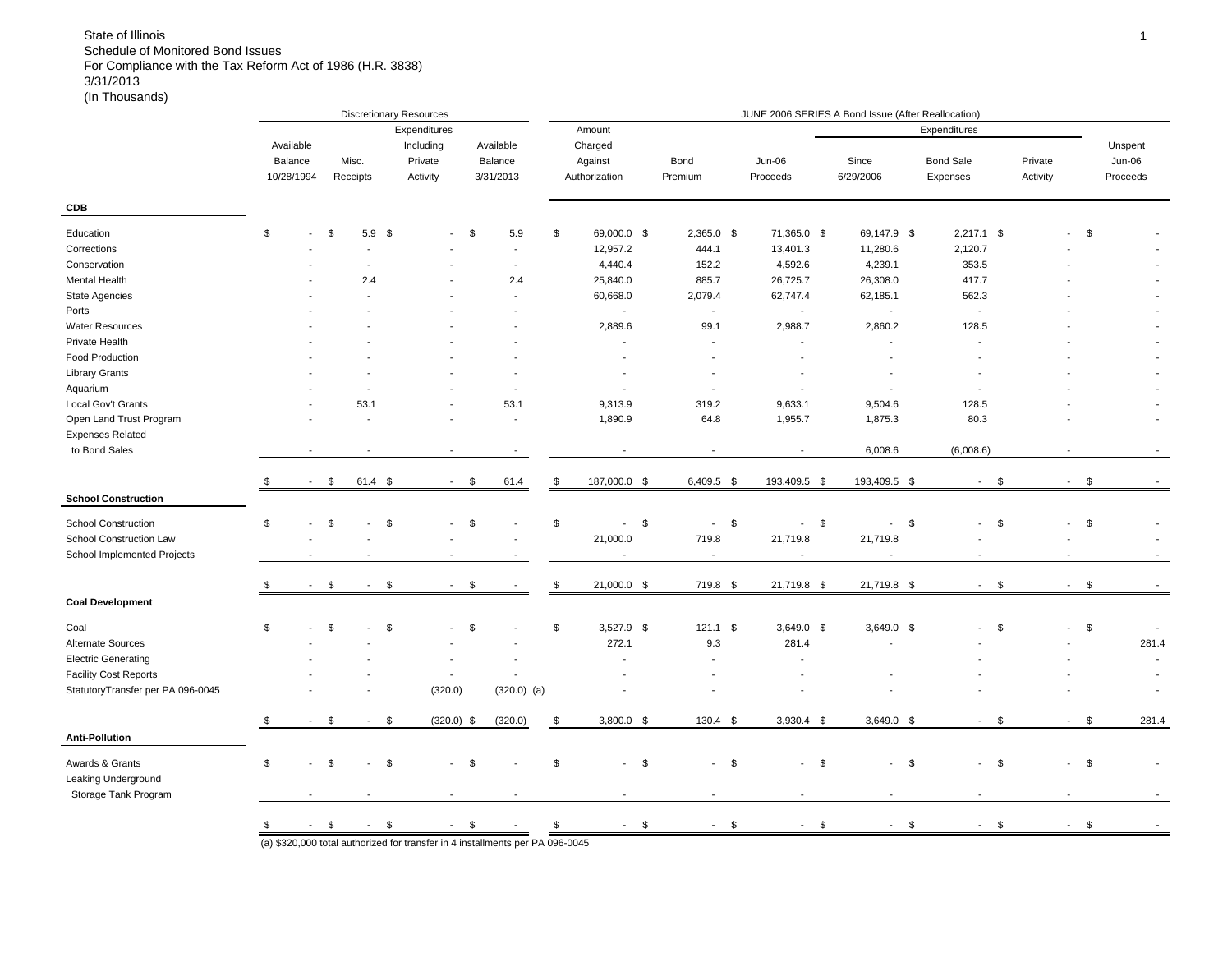|                                                                                                                                                                           |               |                |               |           |               | <b>Discretionary Resources</b> |               |                |            |               |                |                          |               | JUNE 2006 SERIES A Bond Issue (After Reallocation) |                |                |                             |                |                          |              |          |
|---------------------------------------------------------------------------------------------------------------------------------------------------------------------------|---------------|----------------|---------------|-----------|---------------|--------------------------------|---------------|----------------|------------|---------------|----------------|--------------------------|---------------|----------------------------------------------------|----------------|----------------|-----------------------------|----------------|--------------------------|--------------|----------|
|                                                                                                                                                                           |               |                |               |           |               | Expenditures                   |               |                |            | Amount        |                |                          |               |                                                    |                |                | Expenditures                |                |                          |              |          |
|                                                                                                                                                                           |               | Available      |               |           |               | Including                      |               | Available      |            | Charged       |                |                          |               |                                                    |                |                |                             |                |                          |              | Unspent  |
|                                                                                                                                                                           |               | Balance        |               | Misc.     |               | Private                        |               | Balance        |            | Against       |                | Bond                     |               | Jun-06                                             | Since          |                | <b>Bond Sale</b>            |                | Private                  |              | Jun-06   |
|                                                                                                                                                                           |               | 10/28/1994     |               | Receipts  |               | Activity                       |               | 3/31/2013      |            | Authorization |                | Premium                  |               | Proceeds                                           | 6/29/2006      |                | Expenses                    |                | Activity                 |              | Proceeds |
| <b>Transportation B</b>                                                                                                                                                   |               |                |               |           |               |                                |               |                |            |               |                |                          |               |                                                    |                |                |                             |                |                          |              |          |
| Mass Transit                                                                                                                                                              | $\mathfrak s$ |                | \$            |           | \$            |                                | \$            |                | \$         | 28,442.3 \$   |                | 974.7 \$                 |               | 29,417.0 \$                                        |                |                |                             | \$             |                          | \$           |          |
|                                                                                                                                                                           |               |                |               |           |               |                                |               |                |            |               |                |                          |               |                                                    | 29,417.0 \$    |                |                             |                |                          |              |          |
| Aeronautics                                                                                                                                                               |               |                |               |           |               |                                |               |                |            | 10,557.7      |                | 362.0                    |               | 10,919.7                                           | 10,919.7       |                |                             |                |                          |              |          |
| Six County                                                                                                                                                                |               |                |               |           |               |                                |               |                |            | $\sim$        |                | $\sim$                   |               | $\sim$                                             |                |                |                             |                |                          |              |          |
| <b>Outside Six County</b>                                                                                                                                                 |               |                |               |           |               |                                |               |                |            | ÷.            |                | $\overline{a}$           |               |                                                    |                |                |                             |                |                          |              |          |
| Projects Statewide                                                                                                                                                        |               |                |               |           |               |                                |               | $\blacksquare$ |            |               |                | $\blacksquare$           |               | $\overline{\phantom{a}}$                           |                |                | $\overline{\phantom{a}}$    |                |                          |              |          |
|                                                                                                                                                                           |               |                | \$            |           | \$            | $\sim$                         | \$            |                | \$         | 39,000.0 \$   |                | 1,336.7 \$               |               | 40,336.7 \$                                        | 40,336.7 \$    |                | $\sim$                      | \$             | $\sim$                   | \$           |          |
| <b>Pension Contribution Fund</b>                                                                                                                                          |               |                |               |           |               |                                |               |                |            |               |                |                          |               |                                                    |                |                |                             |                |                          |              |          |
| Pension Contribution Fund                                                                                                                                                 | \$            |                | \$            |           | \$            |                                | \$            |                | \$         | $\sim$        | \$             | $\sim$                   | \$            | $\sim$                                             | \$<br>$\sim$   | - \$           | $\sim$                      | \$             | $\sim$                   | \$           |          |
|                                                                                                                                                                           | $\mathfrak s$ | $\sim$         | $\mathfrak s$ | $\sim$    | $\mathfrak s$ | $\sim$                         | $\mathfrak s$ | $\mathbf{r}$   | $\sqrt{2}$ | $\sim$        | $$\mathbb{S}$$ | $\sim$                   | $\mathfrak s$ | $-$ \$                                             | $\sim 10^{-1}$ | $$\mathbb{S}$$ | $\mathcal{L}_{\mathcal{A}}$ | $$\mathbb{S}$$ | $\sim$                   | $\sqrt{ }$   |          |
|                                                                                                                                                                           |               |                |               |           |               |                                |               |                |            |               |                |                          |               |                                                    |                |                |                             |                |                          |              |          |
| <b>Total GRF Issues</b>                                                                                                                                                   | \$            | $\sim$         | \$            | $61.4$ \$ |               | $(320.0)$ \$                   |               | (258.6)        | \$         | 250,800.0 \$  |                | 8,596.4 \$               |               | 259,396.4 \$                                       | 259,115.0 \$   |                |                             | $-$ \$         |                          | $-$ \$       | 281.4    |
| <b>Transportation A</b>                                                                                                                                                   |               |                |               |           |               |                                |               |                |            |               |                |                          |               |                                                    |                |                |                             |                |                          |              |          |
| Highway                                                                                                                                                                   | \$            |                | \$            |           | \$            |                                | \$            |                | \$         | 34,200.0 \$   |                | $1,172.1$ \$             |               | 35,372.1 \$                                        | 35,372.1 \$    |                |                             | \$             |                          | \$           |          |
| <b>Local Bridges</b>                                                                                                                                                      |               |                |               |           |               |                                |               |                |            |               |                |                          |               |                                                    |                |                |                             |                |                          |              |          |
| Downstate                                                                                                                                                                 |               |                |               |           |               |                                |               |                |            |               |                |                          |               |                                                    |                |                |                             |                |                          |              |          |
| Urban Area                                                                                                                                                                |               |                |               |           |               |                                |               |                |            |               |                |                          |               |                                                    |                |                |                             |                |                          |              |          |
| Chicago                                                                                                                                                                   |               |                |               |           |               |                                |               |                |            |               |                |                          |               |                                                    |                |                |                             |                |                          |              |          |
| Six County                                                                                                                                                                |               |                |               |           |               |                                |               |                |            |               |                |                          |               |                                                    |                |                |                             |                |                          |              |          |
| Outside Six County                                                                                                                                                        |               |                |               |           |               |                                |               |                |            |               |                |                          |               |                                                    |                |                |                             |                |                          |              |          |
| Maintenance Statewide                                                                                                                                                     |               |                |               |           |               |                                |               |                |            |               |                |                          |               |                                                    |                |                |                             |                |                          |              |          |
| <b>Total Road Fund Issue</b>                                                                                                                                              |               |                | \$            |           | \$            |                                | \$            |                | \$         | 34,200.0 \$   |                | $1,172.1$ \$             |               | 35,372.1 \$                                        | 35,372.1 \$    |                | $\mathbf{r}$                | \$             | $\sim$                   | \$           |          |
| <b>Transportation D</b>                                                                                                                                                   |               |                |               |           |               |                                |               |                |            |               |                |                          |               |                                                    |                |                |                             |                |                          |              |          |
| Statewide Use for State Highways<br>Arterial Highways, Freeways,<br>Road, Bridges, Separating<br>Structures, & Bridges on Roads<br>Maintained by Counties, Municipalities |               |                |               |           |               |                                |               |                |            |               |                |                          |               |                                                    |                |                |                             |                |                          |              |          |
| Townships or Road Districts                                                                                                                                               | \$            |                | \$            |           | \$            |                                | \$            |                | - \$       |               | \$             | $\overline{\phantom{a}}$ | \$            |                                                    | \$             | \$             |                             | \$             | $\overline{\phantom{a}}$ | - \$         |          |
|                                                                                                                                                                           |               |                |               |           |               |                                |               |                |            |               |                |                          |               |                                                    |                |                |                             |                |                          |              |          |
| Total Transportation D Fund Issue                                                                                                                                         | \$            | $\blacksquare$ | \$            |           | $-$ \$        | $\blacksquare$                 | \$            |                | \$         | $-$ \$        |                | $\sim$                   | $\sqrt{3}$    | $-$ \$                                             | $\sim$         | $\mathfrak s$  | $\blacksquare$              | $\sqrt{3}$     | $\sim$                   | $\sqrt{3}$   |          |
| <b>Total Monitored Bond Issues</b>                                                                                                                                        | \$            |                | $-$ \$        | 61.4 \$   |               | $(320.0)$ \$                   |               | (258.6)        | \$         | 285,000.0 \$  |                | 9,768.5 \$               |               | 294,768.5 \$                                       | 294,487.1 \$   |                | $\sim$                      | $\mathbb{S}$   | $\sim$                   | $\mathbb{S}$ | 281.4    |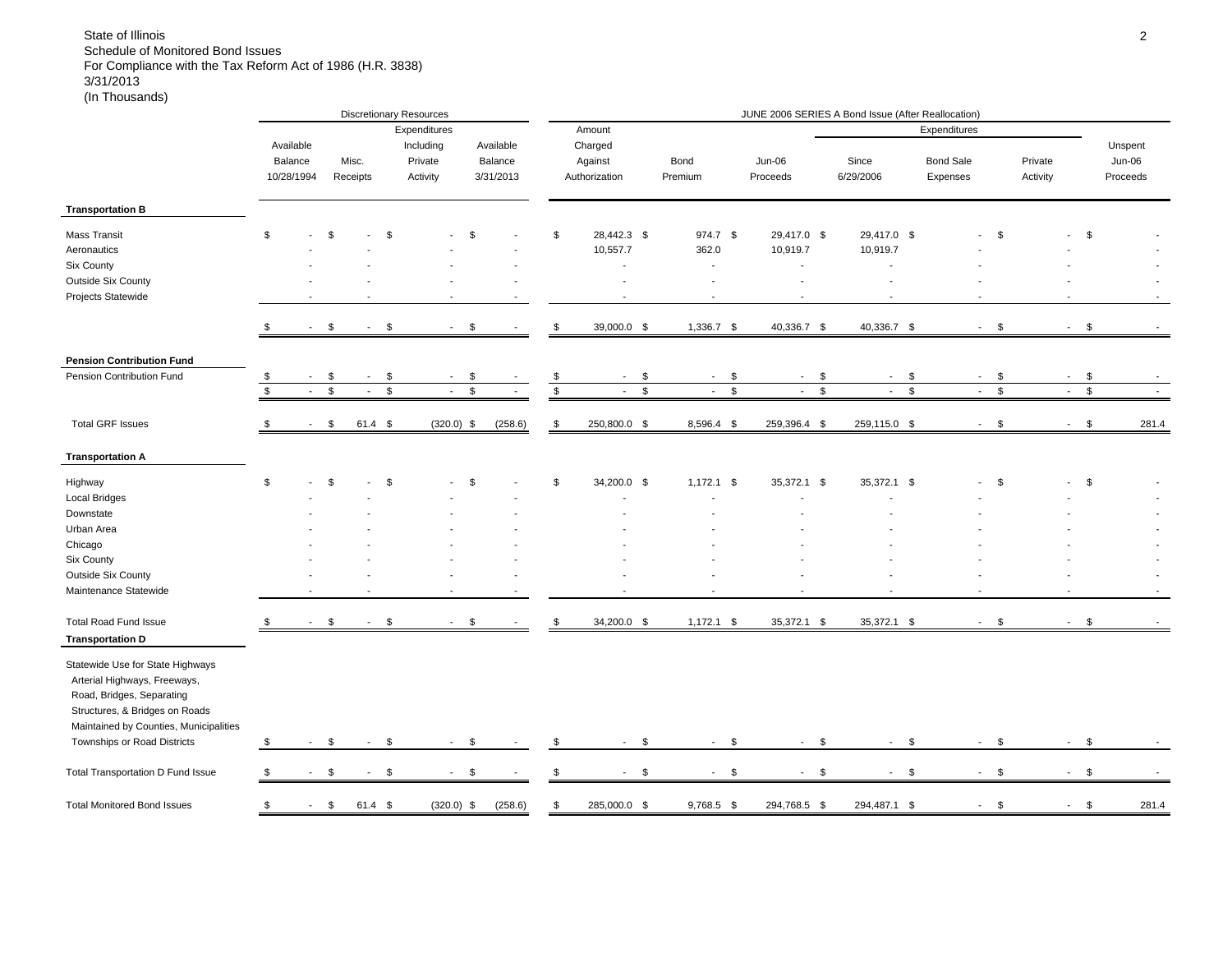|                                   |                     |                                |                          | JUNE 2007 Bond Issue (After 3rd Reallocation) |      |                          |                      |                          |               |
|-----------------------------------|---------------------|--------------------------------|--------------------------|-----------------------------------------------|------|--------------------------|----------------------|--------------------------|---------------|
|                                   | Amount              |                                |                          |                                               |      | Expenditures             |                      |                          |               |
|                                   | Charged             |                                |                          |                                               |      |                          |                      |                          | Unspent       |
|                                   | Against             | Bond                           | Jun-07                   | Since                                         |      | <b>Bond Sale</b>         | Private              |                          | <b>Jun-07</b> |
|                                   | Authorization       | Premium                        | Proceeds                 | 6/27/2007                                     |      | Expenses                 | Activity             |                          | Proceeds      |
|                                   |                     |                                |                          |                                               |      |                          |                      |                          |               |
| <b>CDB</b>                        |                     |                                |                          |                                               |      |                          |                      |                          |               |
| Education                         | \$<br>11,304.9 \$   | 355.9 \$                       | 11,660.8 \$              | 10,102.8                                      | - \$ | 1,558.0                  | \$                   |                          | \$            |
| Corrections                       | 4,057.6             | 126.8                          | 4,184.4                  | 3,659.9                                       |      | 524.5                    |                      |                          |               |
| Conservation                      | 1,767.4             | 55.2                           | 1,822.6                  | 1,531.2                                       |      | 291.4                    |                      |                          |               |
| Mental Health                     | 5,922.0             | 185.0                          | 6,107.0                  | 5,291.1                                       |      | 816.0                    |                      |                          |               |
|                                   |                     |                                |                          |                                               |      |                          |                      |                          |               |
| State Agencies                    | 18,522.9            | 578.9                          | 19,101.8                 | 16,549.6                                      |      | 2,552.2                  |                      |                          |               |
| Ports                             |                     |                                |                          | ÷                                             |      |                          |                      |                          |               |
| <b>Water Resources</b>            |                     |                                |                          |                                               |      |                          |                      |                          |               |
| Private Health                    |                     |                                |                          |                                               |      |                          |                      |                          |               |
| <b>Food Production</b>            | Ĭ.                  | $\blacksquare$                 |                          |                                               |      |                          |                      |                          |               |
| <b>Library Grants</b>             | 97.0                | 3.0                            | 100.0                    | 100.0                                         |      |                          |                      |                          |               |
| Aquarium                          | ٠                   | $\overline{\phantom{a}}$       | $\overline{\phantom{a}}$ | $\overline{a}$                                |      |                          |                      |                          |               |
| Local Gov't Grants                |                     |                                | Ĭ.                       | ٠                                             |      |                          |                      |                          |               |
| Open Land Trust Program           | 846.0               | 26.5                           | 872.5                    | 755.9                                         |      | 116.6                    |                      |                          |               |
| <b>Expenses Related</b>           |                     |                                |                          |                                               |      |                          |                      |                          |               |
| to Bond Sales                     |                     |                                |                          | 5,858.7                                       |      | (5,858.7)                |                      |                          |               |
|                                   |                     |                                |                          |                                               |      |                          |                      |                          |               |
|                                   | \$<br>42,517.8 \$   | $1,331.3$ \$                   | 43,849.1 \$              | 43,849.1 \$                                   |      | $\blacksquare$           | \$<br>$\blacksquare$ |                          | \$            |
| <b>School Construction</b>        |                     |                                |                          |                                               |      |                          |                      |                          |               |
| <b>School Construction</b>        | \$<br>ä,            | \$<br>$\sim$                   | \$<br>$\overline{a}$     | \$<br>$\overline{a}$                          | \$   |                          | \$                   |                          | \$            |
|                                   |                     |                                |                          |                                               |      |                          |                      |                          |               |
| School Construction Law           | 10,402.2            | 325.1                          | 10,727.3                 | 10,727.3                                      |      |                          |                      |                          |               |
| School Implemented Projects       |                     | $\overline{\phantom{a}}$       | $\overline{a}$           | ٠                                             |      |                          |                      |                          |               |
|                                   | \$<br>10,402.2 \$   | 325.1                          | \$<br>10,727.3 \$        | 10,727.3 \$                                   |      |                          | \$<br>$\blacksquare$ |                          | \$            |
| <b>Coal Development</b>           |                     |                                |                          |                                               |      |                          |                      |                          |               |
|                                   | \$                  |                                |                          | \$                                            |      |                          |                      |                          |               |
| Coal                              |                     | \$                             | \$                       |                                               | \$   |                          | \$                   |                          | \$            |
| Alternate Sources                 |                     |                                |                          |                                               |      |                          |                      |                          |               |
| <b>Electric Generating</b>        |                     |                                |                          |                                               |      |                          |                      |                          |               |
| <b>Facility Cost Reports</b>      |                     |                                |                          |                                               |      |                          |                      |                          |               |
| StatutoryTransfer per PA 096-0045 |                     |                                |                          |                                               |      |                          |                      |                          |               |
|                                   |                     |                                |                          |                                               |      |                          |                      |                          |               |
|                                   | \$<br>$\frac{1}{2}$ | \$<br>$\overline{\phantom{a}}$ | \$<br>$\blacksquare$     | \$<br>$\blacksquare$                          | \$   | $\overline{\phantom{a}}$ | \$                   | $\overline{\phantom{a}}$ | \$            |
| <b>Anti-Pollution</b>             |                     |                                |                          |                                               |      |                          |                      |                          |               |
| Awards & Grants                   | \$                  | \$                             | \$                       | \$                                            | \$   |                          | \$                   |                          | \$            |
| Leaking Underground               |                     |                                |                          |                                               |      |                          |                      |                          |               |
| Storage Tank Program              |                     |                                |                          |                                               |      |                          |                      |                          |               |
|                                   |                     |                                |                          |                                               |      |                          |                      |                          |               |
|                                   | \$                  | \$                             | \$                       | \$                                            | \$   |                          | \$                   |                          | \$            |
|                                   |                     |                                |                          |                                               |      |                          |                      |                          |               |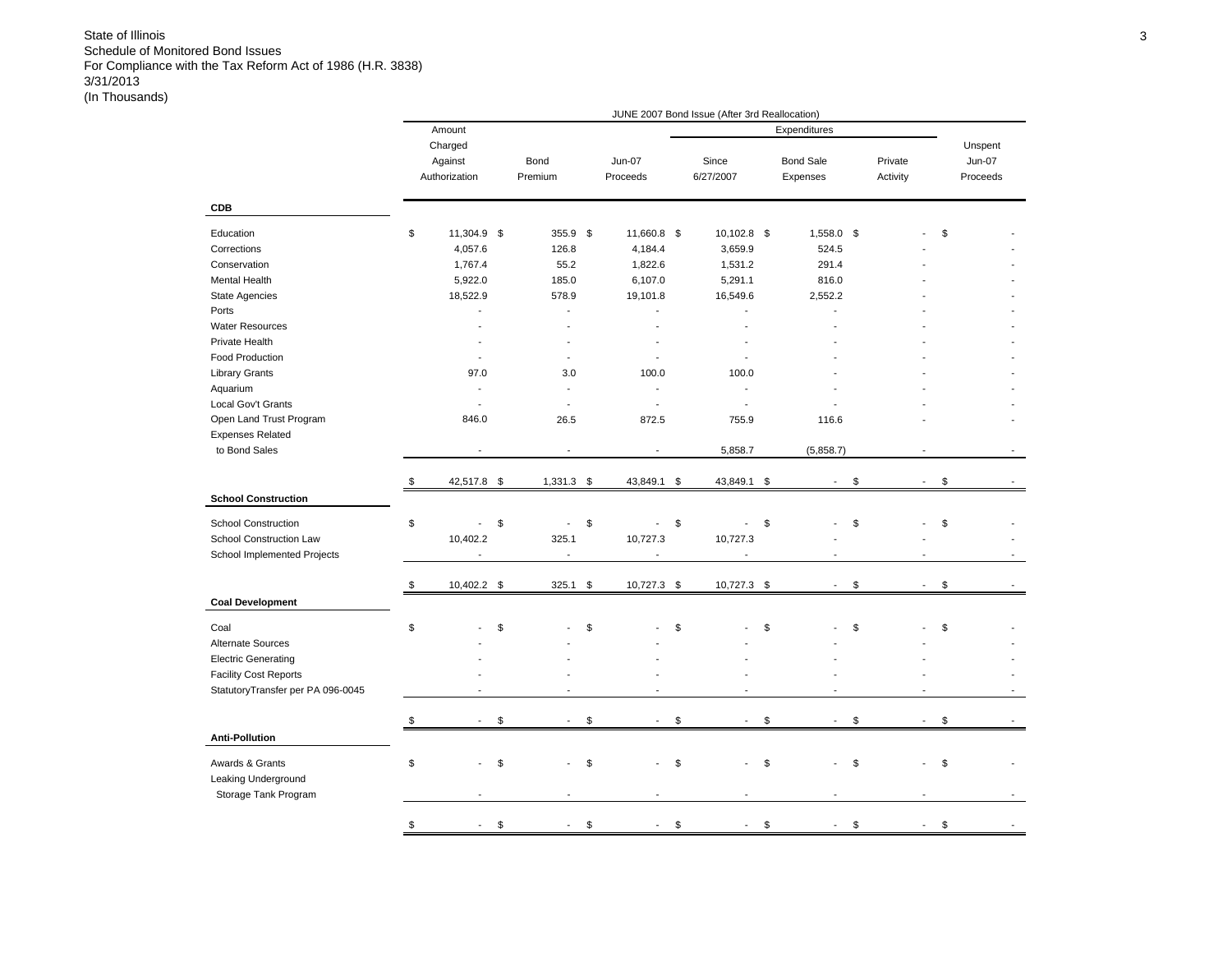|                                                                  |      |                          |                                 |                      | JUNE 2007 Bond Issue (After 3rd Reallocation) |                                |      |          |                          |                          |
|------------------------------------------------------------------|------|--------------------------|---------------------------------|----------------------|-----------------------------------------------|--------------------------------|------|----------|--------------------------|--------------------------|
|                                                                  |      | Amount                   |                                 |                      |                                               | Expenditures                   |      |          |                          |                          |
|                                                                  |      | Charged<br>Against       | Bond                            | <b>Jun-07</b>        | Since                                         | <b>Bond Sale</b>               |      | Private  |                          | Unspent<br><b>Jun-07</b> |
|                                                                  |      | Authorization            | Premium                         | Proceeds             | 6/27/2007                                     | Expenses                       |      | Activity |                          | Proceeds                 |
| <b>Transportation B</b>                                          |      |                          |                                 |                      |                                               |                                |      |          |                          |                          |
| Mass Transit                                                     | \$   | 37,094.1 \$              | $1,153.2$ \$                    | 38,247.3 \$          | 38,244.4 \$                                   |                                | \$   |          |                          | \$<br>2.9                |
| Aeronautics                                                      |      | 4,367.3                  | 136.4                           | 4,503.7              | 4,502.9                                       |                                |      |          |                          | 0.8                      |
| <b>Six County</b>                                                |      | 118.6                    | 3.7                             | 122.3                | 126.1                                         |                                |      |          |                          | (3.8)                    |
| <b>Outside Six County</b>                                        |      | ÷.                       | $\blacksquare$                  | L.                   | $\overline{a}$                                |                                |      |          |                          | $\overline{\phantom{a}}$ |
| Projects Statewide                                               |      | ä,                       | $\blacksquare$                  | Ĭ.                   | Ĭ.                                            |                                |      |          |                          |                          |
|                                                                  | \$   | 41,580.0 \$              | $1,293.3$ \$                    | 42,873.3 \$          | 42,873.3 \$                                   | $\overline{\phantom{a}}$       | \$   |          | $\blacksquare$           | \$                       |
| <b>Pension Contribution Fund</b>                                 |      |                          |                                 |                      |                                               |                                |      |          |                          |                          |
| Pension Contribution Fund                                        | \$   | $\overline{\phantom{a}}$ | \$<br>$\overline{\phantom{a}}$  | \$<br>$\blacksquare$ | \$<br>$\blacksquare$                          | \$<br>$\overline{\phantom{a}}$ | \$   |          | $\overline{\phantom{a}}$ | \$                       |
|                                                                  | $\,$ | $\overline{a}$           | \$<br>$\mathbb{Z}^{\mathbb{Z}}$ | \$<br>$\overline{a}$ | \$<br>$\mathcal{L}$                           | \$<br>$\blacksquare$           | $\,$ |          | $\overline{\phantom{a}}$ | \$                       |
|                                                                  |      |                          |                                 |                      |                                               |                                |      |          |                          |                          |
| <b>Total GRF Issues</b>                                          | \$   | 94,500.0 \$              | 2,949.7 \$                      | 97,449.7 \$          | 97,449.7 \$                                   |                                | \$   |          | ÷,                       | \$                       |
| <b>Transportation A</b>                                          |      |                          |                                 |                      |                                               |                                |      |          |                          |                          |
| Highway                                                          | \$   | 13,500.0 \$              | 425.8                           | \$<br>13,925.8 \$    | 13,925.8 \$                                   |                                | \$   |          |                          | \$                       |
| <b>Local Bridges</b>                                             |      |                          |                                 |                      |                                               |                                |      |          |                          |                          |
| Downstate                                                        |      |                          |                                 |                      |                                               |                                |      |          |                          |                          |
| Urban Area                                                       |      |                          |                                 |                      |                                               |                                |      |          |                          |                          |
| Chicago                                                          |      |                          |                                 |                      |                                               |                                |      |          |                          |                          |
| <b>Six County</b>                                                |      |                          |                                 |                      |                                               |                                |      |          |                          |                          |
| Outside Six County                                               |      |                          |                                 |                      |                                               |                                |      |          |                          |                          |
| Maintenance Statewide                                            |      |                          |                                 |                      |                                               |                                |      |          |                          |                          |
| <b>Total Road Fund Issue</b>                                     | \$   | 13,500.0 \$              | 425.8 \$                        | 13,925.8 \$          | 13,925.8 \$                                   | in 1919.                       | \$   |          | $\sim$                   | \$                       |
| <b>Transportation D</b>                                          |      |                          |                                 |                      |                                               |                                |      |          |                          |                          |
| Statewide Use for State Highways<br>Arterial Highways, Freeways, |      |                          |                                 |                      |                                               |                                |      |          |                          |                          |
| Road, Bridges, Separating                                        |      |                          |                                 |                      |                                               |                                |      |          |                          |                          |
| Structures, & Bridges on Roads                                   |      |                          |                                 |                      |                                               |                                |      |          |                          |                          |
| Maintained by Counties, Municipalities                           |      |                          |                                 |                      |                                               |                                |      |          |                          |                          |
| Townships or Road Districts                                      | \$   | $\blacksquare$           | \$<br>$\overline{\phantom{a}}$  | \$<br>$\blacksquare$ | \$<br>$\overline{\phantom{a}}$                | \$<br>$\overline{\phantom{a}}$ | \$   |          | $\overline{\phantom{a}}$ | \$                       |
| Total Transportation D Fund Issue                                | \$   | $\blacksquare$           | \$<br>$\overline{\phantom{a}}$  | \$<br>$\sim$         | \$<br>$\overline{\phantom{a}}$                | \$<br>$\blacksquare$           | \$   |          | $\blacksquare$           | \$                       |
|                                                                  |      |                          |                                 |                      |                                               |                                |      |          |                          |                          |
| <b>Total Monitored Bond Issues</b>                               | \$   | 108,000.0 \$             | $3,375.5$ \$                    | 111,375.5 \$         | 111,375.4                                     | \$                             | \$   |          |                          | \$                       |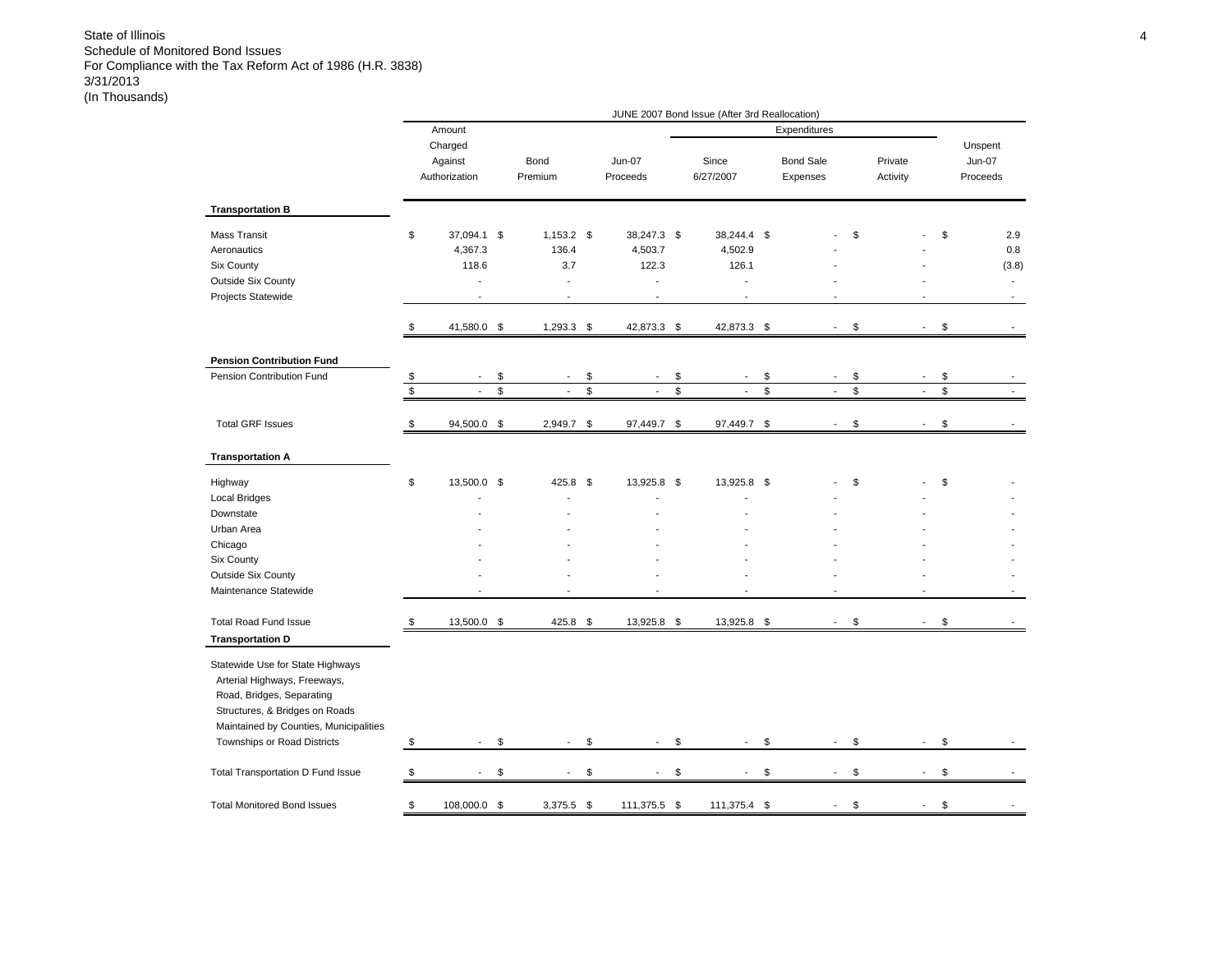|                                   |                          |              |                      | April 2008 Bond Issue (After Reallocation) |                                |                                |          |
|-----------------------------------|--------------------------|--------------|----------------------|--------------------------------------------|--------------------------------|--------------------------------|----------|
|                                   | Amount                   |              |                      |                                            | Expenditures                   |                                |          |
|                                   | Charged                  |              |                      |                                            |                                |                                | Unspent  |
|                                   | Against                  | Bond         | Apr-08               | Since                                      | <b>Bond Sale</b>               | Private                        | Apr-08   |
|                                   | Authorization            | Premium      |                      | 5/1/2008                                   |                                |                                | Proceeds |
|                                   |                          |              | Proceeds             |                                            | Expenses                       | Activity                       |          |
| CDB                               |                          |              |                      |                                            |                                |                                |          |
| Education                         | \$<br>35,600.0 \$        | $1,202.7$ \$ | 36,802.7 \$          | 33,729.1 \$                                | 3,073.6                        | \$                             | \$       |
| Corrections                       | 11,415.5                 | 385.7        | 11,801.2             | 10,350.7                                   | 1,450.5                        |                                |          |
| Conservation                      | 1,464.3                  | 49.4         | 1,513.7              | 1,332.4                                    | 181.3                          |                                |          |
|                                   |                          |              |                      | 6,007.4                                    |                                |                                |          |
| Mental Health                     | 6,771.5                  | 228.7        | 7,000.2              |                                            | 992.8                          |                                |          |
| State Agencies                    | 34,000.0                 | 1,148.6      | 35,148.6             | 32,213.2                                   | 2,935.4                        |                                |          |
| Ports                             | $\overline{\phantom{a}}$ | $\sim$       | $\mathbf{r}$         | $\overline{a}$                             |                                |                                |          |
| <b>Water Resources</b>            | 4,412.6                  | 149.1        | 4,561.7              | 4,561.7                                    |                                |                                |          |
| Private Health                    |                          |              |                      |                                            |                                |                                |          |
| Food Production                   |                          |              |                      |                                            |                                |                                |          |
| <b>Library Grants</b>             |                          |              |                      |                                            |                                |                                |          |
| Aquarium                          |                          |              |                      |                                            |                                |                                |          |
| Local Gov't Grants                | 6,336.1                  | 214.1        | 6,550.2              | 6,550.2                                    |                                |                                |          |
| Open Land Trust Program           |                          |              | L,                   |                                            |                                |                                |          |
| <b>Expenses Related</b>           |                          |              |                      |                                            |                                |                                |          |
| to Bond Sales                     |                          |              |                      | 8,633.6                                    | (8,633.6)                      |                                |          |
|                                   |                          |              |                      |                                            |                                |                                |          |
|                                   | \$<br>100,000.0 \$       | $3,378.3$ \$ | 103,378.3 \$         | 103,378.3 \$                               | $\overline{\phantom{a}}$       | \$<br>$\sim$                   | \$       |
| <b>School Construction</b>        |                          |              |                      |                                            |                                |                                |          |
| <b>School Construction</b>        | \$                       | \$           | \$                   | \$                                         | \$                             | \$                             | \$       |
| School Construction Law           |                          |              |                      |                                            |                                |                                |          |
| School Implemented Projects       |                          |              |                      |                                            |                                |                                |          |
|                                   |                          |              |                      |                                            |                                |                                |          |
|                                   | \$                       | \$           | \$<br>$\overline{a}$ | \$<br>$\blacksquare$                       | \$<br>$\blacksquare$           | \$<br>$\overline{a}$           | \$       |
| <b>Coal Development</b>           |                          |              |                      |                                            |                                |                                |          |
| Coal                              | \$                       |              | \$                   | \$                                         | \$                             | \$                             | \$       |
| Alternate Sources                 |                          |              |                      |                                            |                                |                                |          |
| <b>Electric Generating</b>        |                          |              |                      |                                            |                                |                                |          |
| <b>Facility Cost Reports</b>      |                          |              |                      |                                            |                                |                                |          |
|                                   |                          |              |                      |                                            |                                |                                |          |
| StatutoryTransfer per PA 096-0045 |                          |              |                      |                                            |                                |                                |          |
|                                   | \$                       | \$           | \$<br>$\blacksquare$ | \$<br>$\blacksquare$                       | \$<br>$\overline{\phantom{a}}$ | \$<br>$\overline{\phantom{a}}$ | \$       |
| <b>Anti-Pollution</b>             |                          |              |                      |                                            |                                |                                |          |
|                                   |                          |              |                      |                                            |                                |                                |          |
| Awards & Grants                   | \$                       | \$           | \$                   | \$                                         | \$                             | \$                             | \$       |
| Leaking Underground               |                          |              |                      |                                            |                                |                                |          |
| Storage Tank Program              |                          |              |                      |                                            |                                |                                |          |
|                                   |                          |              |                      |                                            |                                |                                |          |
|                                   | \$                       | \$           | \$                   | \$                                         | \$                             | \$                             | \$       |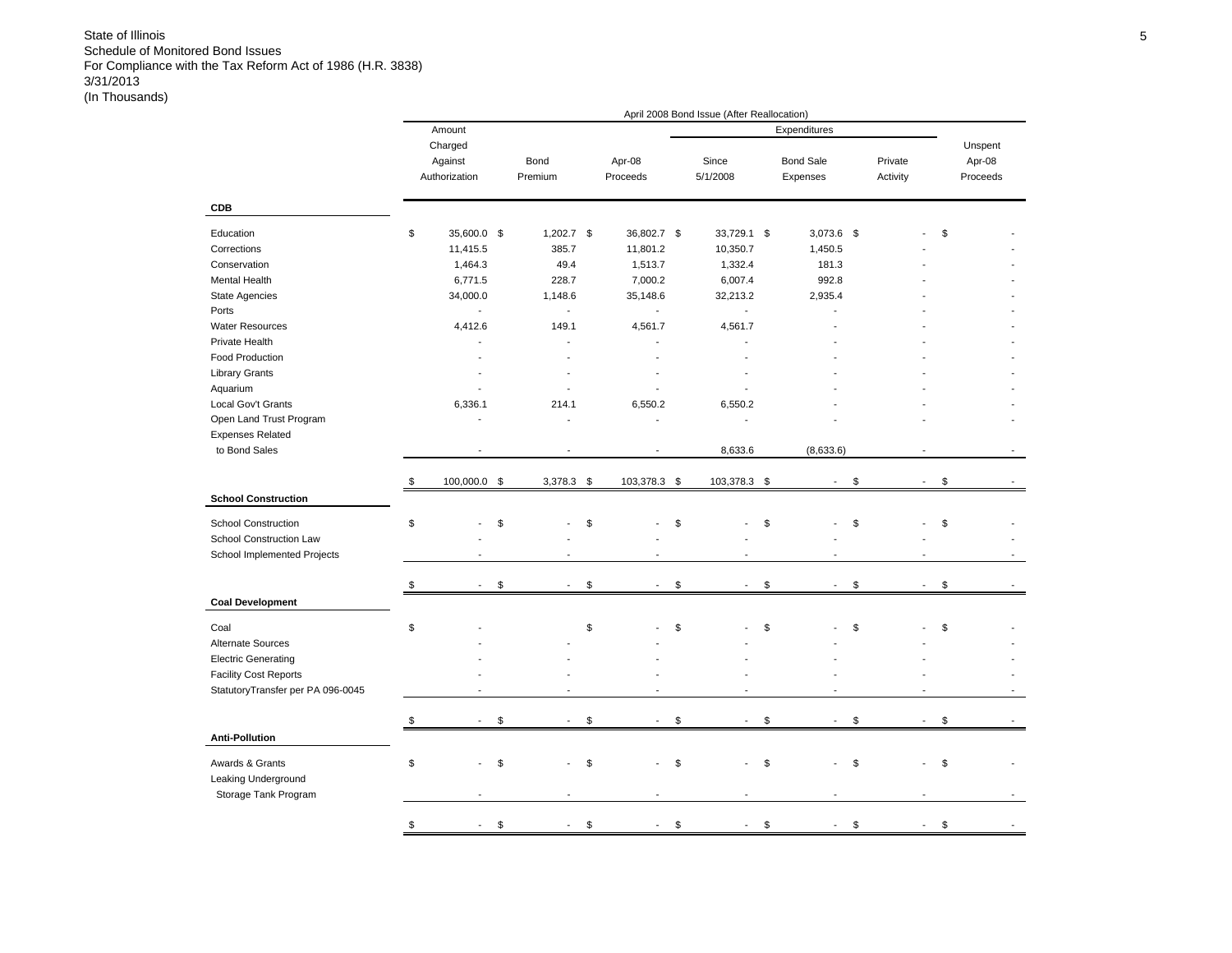|                                                                                                                                                                                                          |                 |                                                         |             |                                                     |                                                         |               | April 2008 Bond Issue (After Reallocation) |              |                              |              |                     |                          |               |                               |
|----------------------------------------------------------------------------------------------------------------------------------------------------------------------------------------------------------|-----------------|---------------------------------------------------------|-------------|-----------------------------------------------------|---------------------------------------------------------|---------------|--------------------------------------------|--------------|------------------------------|--------------|---------------------|--------------------------|---------------|-------------------------------|
|                                                                                                                                                                                                          |                 | Amount                                                  |             |                                                     |                                                         |               |                                            |              | Expenditures                 |              |                     |                          |               |                               |
|                                                                                                                                                                                                          |                 | Charged<br>Against<br>Authorization                     |             | Bond<br>Premium                                     | Apr-08<br>Proceeds                                      |               | Since<br>5/1/2008                          |              | <b>Bond Sale</b><br>Expenses |              | Private<br>Activity |                          |               | Unspent<br>Apr-08<br>Proceeds |
| <b>Transportation B</b>                                                                                                                                                                                  |                 |                                                         |             |                                                     |                                                         |               |                                            |              |                              |              |                     |                          |               |                               |
| <b>Mass Transit</b><br>Aeronautics<br>Six County<br><b>Outside Six County</b><br>Projects Statewide                                                                                                      | \$              | 12,593.3 \$<br>2,226.2<br>180.5<br>÷,<br>$\overline{a}$ |             | 425.4 \$<br>75.2<br>6.1<br>$\sim$<br>$\overline{a}$ | 13,018.7 \$<br>2,301.4<br>186.6<br>÷,<br>$\overline{a}$ |               | 13,018.7 \$<br>2,301.4<br>186.6<br>÷.      |              |                              | \$           |                     |                          | \$            |                               |
|                                                                                                                                                                                                          | \$              | 15,000.0 \$                                             |             | 506.7 \$                                            | 15,506.7 \$                                             |               | 15,506.7 \$                                |              | $\sim$                       | \$           |                     | $\blacksquare$           | \$            |                               |
| <b>Pension Contribution Fund</b>                                                                                                                                                                         |                 |                                                         |             |                                                     |                                                         |               |                                            |              |                              |              |                     |                          |               |                               |
| Pension Contribution Fund                                                                                                                                                                                | \$              |                                                         | \$          | $\mathbf{r}$                                        | \$<br>L,                                                | \$            | $\overline{\phantom{a}}$                   | \$           | $\sim$                       | \$           |                     | $\overline{a}$           | \$            |                               |
|                                                                                                                                                                                                          | $\overline{\$}$ |                                                         | $\mathbb S$ | $\tilde{\phantom{a}}$                               | \$<br>$\overline{\phantom{a}}$                          | $\mathsf{\$}$ | $\overline{\phantom{a}}$                   | $\mathbb{S}$ | $\overline{\phantom{a}}$     | $\mathbb{S}$ |                     | $\overline{\phantom{a}}$ | $\mathsf{\$}$ |                               |
| <b>Total GRF Issues</b>                                                                                                                                                                                  | \$              | 115,000.0 \$                                            |             | 3,885.0                                             | \$<br>118,885.0                                         | \$            | 118,885.0                                  | \$           | $\overline{a}$               | \$           |                     | $\overline{a}$           | \$            |                               |
| <b>Transportation A</b>                                                                                                                                                                                  |                 |                                                         |             |                                                     |                                                         |               |                                            |              |                              |              |                     |                          |               |                               |
| Highway<br>Local Bridges                                                                                                                                                                                 | \$              | 10,000.0 \$                                             |             | 337.8 \$                                            | 10,337.8 \$                                             |               | 1,863.3 \$                                 |              |                              | \$           |                     |                          | \$            | 8,474.5                       |
| Downstate                                                                                                                                                                                                |                 |                                                         |             |                                                     |                                                         |               |                                            |              |                              |              |                     |                          |               |                               |
| Urban Area                                                                                                                                                                                               |                 |                                                         |             |                                                     |                                                         |               |                                            |              |                              |              |                     |                          |               |                               |
| Chicago<br>Six County                                                                                                                                                                                    |                 |                                                         |             |                                                     |                                                         |               |                                            |              |                              |              |                     |                          |               |                               |
| Outside Six County                                                                                                                                                                                       |                 |                                                         |             |                                                     |                                                         |               |                                            |              |                              |              |                     |                          |               |                               |
| Maintenance Statewide                                                                                                                                                                                    |                 |                                                         |             |                                                     |                                                         |               | 8,474.5                                    |              |                              |              |                     |                          |               | (8,474.5)                     |
| <b>Total Road Fund Issue</b><br><b>Transportation D</b>                                                                                                                                                  | \$              | 10,000.0 \$                                             |             | 337.8 \$                                            | 10,337.8                                                | - \$          | 10,337.8                                   | - \$         |                              | \$           |                     | L.                       | \$            |                               |
| Statewide Use for State Highways<br>Arterial Highways, Freeways,<br>Road, Bridges, Separating<br>Structures, & Bridges on Roads<br>Maintained by Counties, Municipalities<br>Townships or Road Districts | \$              | $\overline{\phantom{a}}$                                | \$          | $\overline{\phantom{a}}$                            | \$<br>$\blacksquare$                                    | \$            | $\overline{\phantom{a}}$                   | \$           | $\overline{\phantom{a}}$     | \$           |                     | $\blacksquare$           | \$            |                               |
| Total Transportation D Fund Issue                                                                                                                                                                        | \$              | $\overline{\phantom{a}}$                                | \$          | $\overline{\phantom{a}}$                            | \$<br>$\sim$                                            | \$            | $\overline{\phantom{a}}$                   | \$           | $\sim$                       | \$           |                     | $\overline{\phantom{a}}$ | \$            |                               |
| <b>Total Monitored Bond Issues</b>                                                                                                                                                                       | \$              | 125,000.0 \$                                            |             | 4,222.8 \$                                          | 129,222.8                                               | \$            | 129,222.8 \$                               |              |                              | \$           |                     |                          | \$            |                               |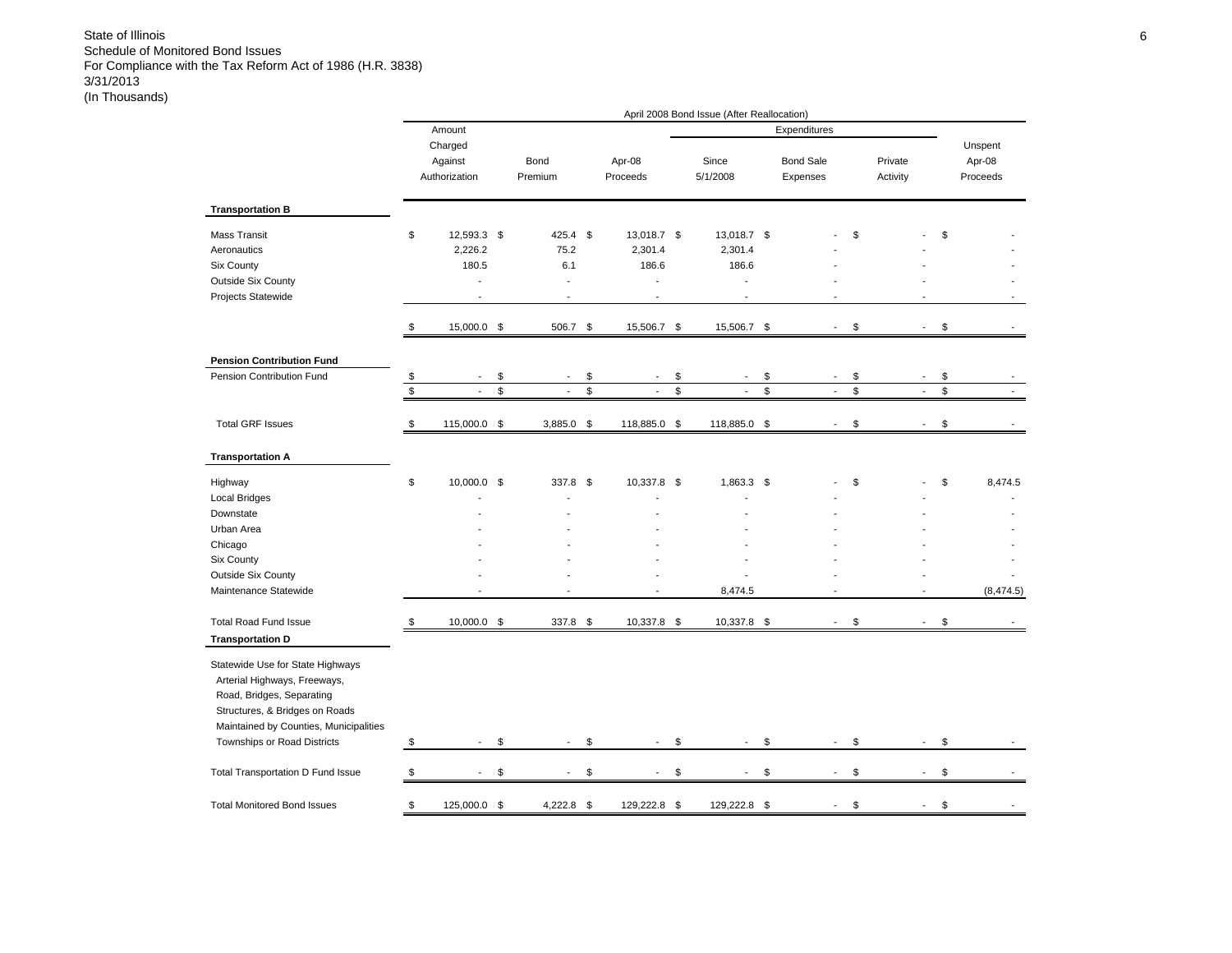|                                   |                                     |                      |                          | September 2009 Bond Issue (After Reallocation) |                              |                     |                          |                               |
|-----------------------------------|-------------------------------------|----------------------|--------------------------|------------------------------------------------|------------------------------|---------------------|--------------------------|-------------------------------|
|                                   | Amount                              |                      |                          |                                                | Expenditures                 |                     |                          |                               |
|                                   | Charged<br>Against<br>Authorization | Bond<br>Premium      | Sep-09<br>Proceeds       | Since<br>9/23/2009                             | <b>Bond Sale</b><br>Expenses | Private<br>Activity |                          | Unspent<br>Sep-09<br>Proceeds |
| <b>CDB</b>                        |                                     |                      |                          |                                                |                              |                     |                          |                               |
| Education                         | \$<br>10,533.0 \$                   | 356.2 \$             | 10,889.2 \$              | 10,889.2 \$                                    | $2,320.9$ \$                 |                     |                          | \$<br>(2,321.0)               |
| Corrections                       | 3,500.0                             | 118.4                | 3,618.4                  | 3,618.4                                        | 771.2                        |                     |                          | (771.2)                       |
| Conservation                      | 1,200.0                             | 40.6                 | 1,240.6                  | 1,828.2                                        | 264.4                        |                     |                          | (852.0)                       |
| <b>Mental Health</b>              | 1,200.0                             | 40.6                 | 1,240.6                  | 1,240.6                                        | 264.4                        |                     |                          | (264.4)                       |
| <b>State Agencies</b>             | 9,842.0                             | 286.7                | 10,128.7                 | 2,932.4                                        | 2,158.8                      |                     |                          | 5,037.4                       |
| Ports                             |                                     | $\blacksquare$       | $\overline{\phantom{a}}$ | $\overline{\phantom{a}}$                       | $\overline{\phantom{a}}$     |                     |                          |                               |
| <b>Water Resources</b>            | 1,200.0                             | 40.6                 | 1,240.6                  | 1,240.6                                        | 264.4                        |                     |                          | (264.4)                       |
| Private Health                    | ٠                                   | $\overline{a}$       |                          | $\overline{a}$                                 | $\overline{a}$               |                     |                          |                               |
| <b>Food Production</b>            |                                     |                      |                          |                                                |                              |                     |                          |                               |
| <b>Library Grants</b>             |                                     |                      |                          |                                                |                              |                     |                          |                               |
| Aquarium                          |                                     |                      |                          |                                                |                              |                     |                          |                               |
| Local Gov't Grants                |                                     |                      |                          | 584.0                                          |                              |                     |                          | (584.0)                       |
| Open Land Trust Program           | 25.0                                | 0.8                  | 25.8                     | 0.7                                            | 5.5                          |                     |                          | 19.6                          |
| <b>Expenses Related</b>           |                                     |                      |                          |                                                |                              |                     |                          |                               |
| to Bond Sales                     |                                     |                      |                          | 6,049.8                                        | (6,049.8)                    |                     |                          |                               |
|                                   |                                     |                      |                          |                                                |                              |                     |                          |                               |
|                                   | \$<br>27,500.0                      | \$<br>883.9          | \$<br>28,383.9           | \$<br>28,383.9                                 | \$<br>$\blacksquare$         | \$                  |                          | \$                            |
| <b>School Construction</b>        |                                     |                      |                          |                                                |                              |                     |                          |                               |
| <b>School Construction</b>        | \$                                  | \$                   | \$                       | \$                                             | \$<br>$\overline{a}$         | \$                  |                          | \$                            |
| School Construction Law           |                                     |                      |                          |                                                |                              |                     |                          |                               |
| School Implemented Projects       | ٠                                   | ٠                    |                          |                                                | $\blacksquare$               |                     | ٠                        |                               |
|                                   |                                     |                      |                          |                                                |                              |                     |                          |                               |
|                                   | \$                                  | \$<br>$\blacksquare$ | \$<br>$\blacksquare$     | \$                                             | \$<br>$\blacksquare$         | \$                  | $\blacksquare$           | \$                            |
| <b>Coal Development</b>           |                                     |                      |                          |                                                |                              |                     |                          |                               |
| Coal                              | \$                                  | \$                   | \$                       | \$                                             | \$                           | \$                  |                          | \$                            |
| Alternate Sources                 |                                     |                      |                          |                                                |                              |                     |                          |                               |
| <b>Electric Generating</b>        | 14,000.0                            | 473.5                | 14,473.5                 |                                                |                              |                     |                          | 14,473.5                      |
| <b>Facility Cost Reports</b>      | 6,000.0                             | 202.9                | 6,202.9                  | 20,613.9                                       |                              |                     | L.                       | (14, 411.0)                   |
| StatutoryTransfer per PA 096-0045 | $\overline{\phantom{m}}$            | $\blacksquare$       | $\overline{\phantom{a}}$ |                                                |                              |                     | Ĭ.                       | $\sim$                        |
|                                   | \$<br>20,000.0 \$                   | 676.4 \$             | 20,676.4 \$              | 20,613.9 \$                                    | $\blacksquare$               | \$                  | $\overline{\phantom{m}}$ | \$<br>62.5                    |
| <b>Anti-Pollution</b>             |                                     |                      |                          |                                                |                              |                     |                          |                               |
|                                   |                                     |                      |                          |                                                |                              |                     |                          |                               |
| Awards & Grants                   | \$<br>$2,500.0$ \$                  | 84.6 \$              | 2,584.6 \$               | 2,584.6 \$                                     | ä,                           | \$                  |                          | \$                            |
| Leaking Underground               |                                     |                      |                          |                                                |                              |                     |                          |                               |
| Storage Tank Program              |                                     |                      |                          |                                                |                              |                     |                          |                               |
|                                   | \$<br>$2,500.0$ \$                  | 84.6 \$              | 2,584.6 \$               | 2,584.6 \$                                     |                              | \$                  |                          | \$                            |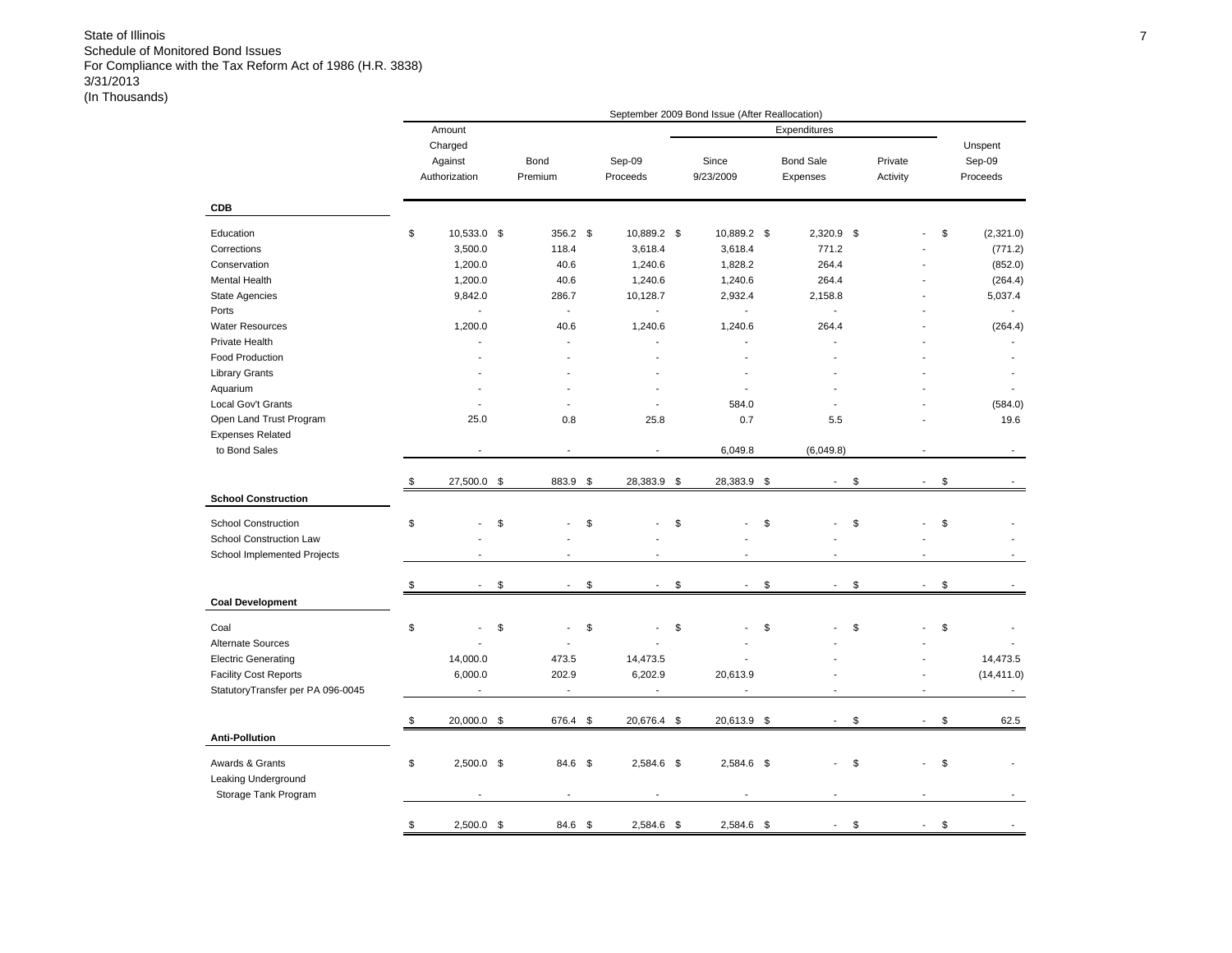|                                                                                                                                                                                                          |                   |                                                          |      |                                           |                                                                    | September 2009 Bond Issue (After Reallocation)        |    |                              |                     |                          |                                                                       |
|----------------------------------------------------------------------------------------------------------------------------------------------------------------------------------------------------------|-------------------|----------------------------------------------------------|------|-------------------------------------------|--------------------------------------------------------------------|-------------------------------------------------------|----|------------------------------|---------------------|--------------------------|-----------------------------------------------------------------------|
|                                                                                                                                                                                                          |                   | Amount                                                   |      |                                           |                                                                    |                                                       |    | Expenditures                 |                     |                          |                                                                       |
|                                                                                                                                                                                                          |                   | Charged<br>Against<br>Authorization                      |      | Bond<br>Premium                           | Sep-09<br>Proceeds                                                 | Since<br>9/23/2009                                    |    | <b>Bond Sale</b><br>Expenses | Private<br>Activity |                          | Unspent<br>Sep-09<br>Proceeds                                         |
| <b>Transportation B</b>                                                                                                                                                                                  |                   |                                                          |      |                                           |                                                                    |                                                       |    |                              |                     |                          |                                                                       |
| <b>Mass Transit</b><br>Aeronautics<br>Six County<br><b>Outside Six County</b><br>Projects Statewide                                                                                                      | \$                | $9,000.0$ \$<br>3,984.0<br>15.0<br>1.0<br>$\overline{a}$ |      | 350.6 \$<br>134.7<br>0.5<br>0.1<br>$\sim$ | $9,350.6$ \$<br>4,118.7<br>15.5<br>1.1<br>$\overline{\phantom{a}}$ | 8,011.3 \$<br>5,472.5<br>1.7<br>0.4<br>$\overline{a}$ |    |                              | \$                  |                          | \$<br>1,339.3<br>(1,353.8)<br>13.8<br>0.7<br>$\overline{\phantom{a}}$ |
|                                                                                                                                                                                                          | \$                | 13,000.0 \$                                              |      | 485.9 \$                                  | 13,485.9 \$                                                        | 13,485.9 \$                                           |    |                              | \$                  | $\blacksquare$           | \$                                                                    |
| <b>Pension Contribution Fund</b>                                                                                                                                                                         |                   |                                                          |      |                                           |                                                                    |                                                       |    |                              |                     |                          |                                                                       |
| Pension Contribution Fund                                                                                                                                                                                | $\boldsymbol{\$}$ | ÷.                                                       | \$   | $\sim$                                    | \$<br>L,                                                           | \$<br>$\overline{a}$                                  | \$ | $\overline{\phantom{a}}$     | \$                  | $\overline{a}$           | \$                                                                    |
|                                                                                                                                                                                                          | \$                | $\overline{\phantom{a}}$                                 | \$   |                                           | \$<br>$\overline{\phantom{a}}$                                     | \$<br>$\overline{\phantom{a}}$                        | \$ | $\blacksquare$               | \$                  | $\overline{\phantom{a}}$ | \$                                                                    |
| <b>Total GRF Issues</b>                                                                                                                                                                                  | \$                | 63,000.0 \$                                              |      | $2,130.8$ \$                              | 65,130.8 \$                                                        | 65,068.3 \$                                           |    | $\blacksquare$               | \$                  | ÷,                       | \$<br>62.5                                                            |
| <b>Transportation A</b>                                                                                                                                                                                  |                   |                                                          |      |                                           |                                                                    |                                                       |    |                              |                     |                          |                                                                       |
| Highway<br>Local Bridges                                                                                                                                                                                 | \$                |                                                          | \$   |                                           | \$                                                                 | \$<br>3,778.0 \$                                      |    |                              | \$                  |                          | \$<br>(3,778.0)                                                       |
| Downstate                                                                                                                                                                                                |                   |                                                          |      |                                           |                                                                    |                                                       |    |                              |                     |                          |                                                                       |
| Urban Area                                                                                                                                                                                               |                   |                                                          |      |                                           |                                                                    |                                                       |    |                              |                     |                          |                                                                       |
| Chicago                                                                                                                                                                                                  |                   |                                                          |      |                                           |                                                                    |                                                       |    |                              |                     |                          |                                                                       |
| Six County<br><b>Outside Six County</b>                                                                                                                                                                  |                   |                                                          |      |                                           |                                                                    |                                                       |    |                              |                     |                          |                                                                       |
| Maintenance Statewide                                                                                                                                                                                    |                   | 317,000.0                                                |      | 11,183.4                                  | 328,183.4                                                          | 324,405.4                                             |    |                              |                     |                          | 3,778.0                                                               |
| <b>Total Road Fund Issue</b><br><b>Transportation D</b>                                                                                                                                                  | \$                | 317,000.0                                                | - \$ | 11,183.4                                  | \$<br>328,183.4                                                    | \$<br>328,183.4                                       | \$ |                              | \$                  |                          | \$                                                                    |
| Statewide Use for State Highways<br>Arterial Highways, Freeways,<br>Road, Bridges, Separating<br>Structures, & Bridges on Roads<br>Maintained by Counties, Municipalities<br>Townships or Road Districts | \$                | 20,000.0 \$                                              |      | $214.4$ \$                                | 20,214.4 \$                                                        | 20,214.4 \$                                           |    | $\sim$                       | \$                  | $\blacksquare$           | \$                                                                    |
| Total Transportation D Fund Issue                                                                                                                                                                        | \$                | 20,000.0 \$                                              |      | 214.4                                     | \$<br>20,214.4 \$                                                  | 20,214.4 \$                                           |    |                              | \$                  | $\overline{a}$           | \$                                                                    |
| <b>Total Monitored Bond Issues</b>                                                                                                                                                                       | \$                | 400,000.0 \$                                             |      | 13,528.6                                  | \$<br>413,528.6                                                    | \$<br>413,466.1                                       | S  |                              | \$                  |                          | \$<br>62.5                                                            |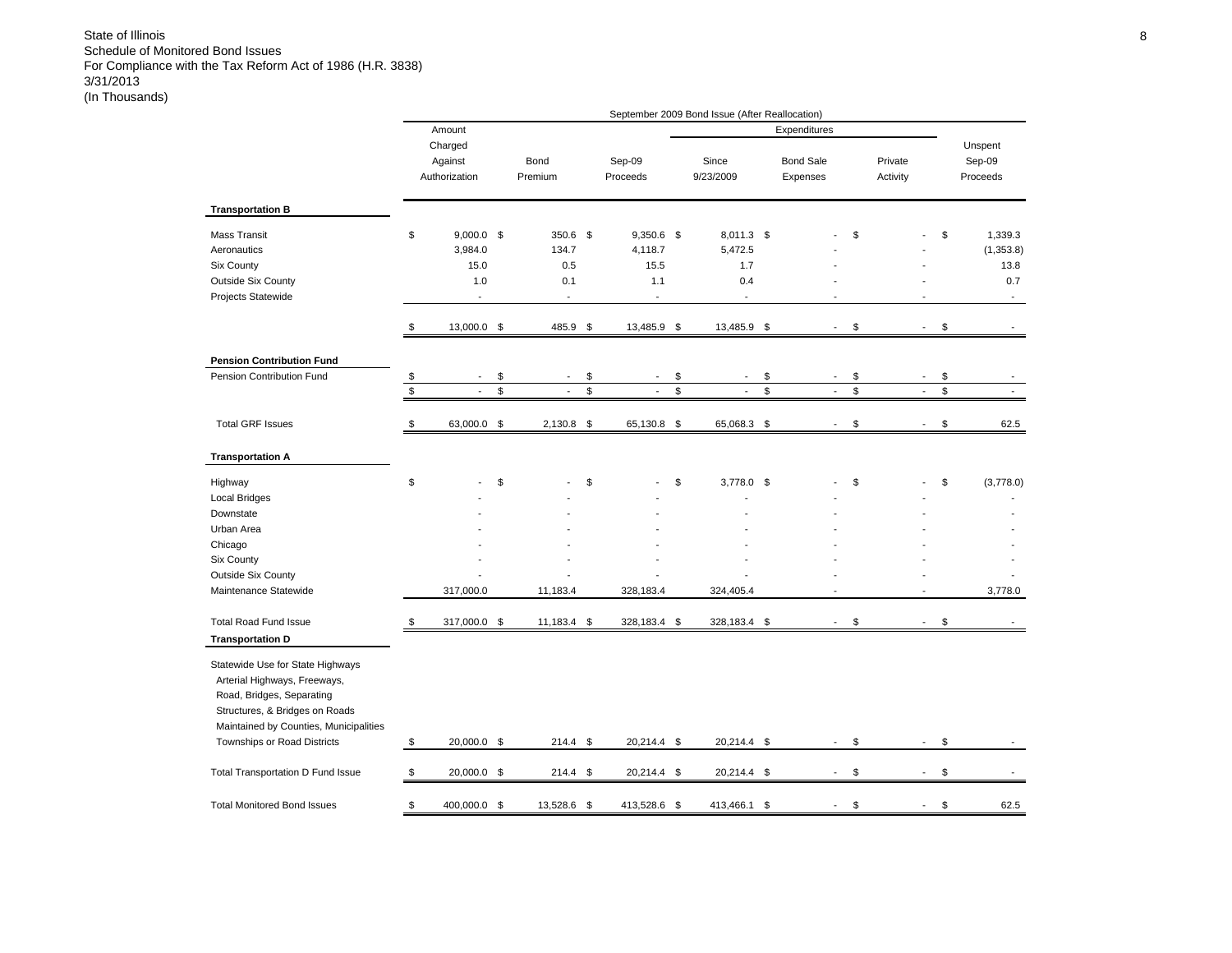|                                   |    |               |                            |                             | Taxable Build America Bond Issue, Series 2010-1 |                      |          |            |             |
|-----------------------------------|----|---------------|----------------------------|-----------------------------|-------------------------------------------------|----------------------|----------|------------|-------------|
|                                   |    | Amount        |                            |                             |                                                 | Expenditures         |          |            |             |
|                                   |    | Charged       | Bond                       |                             |                                                 |                      |          | Proceeds   | Unspent     |
|                                   |    | Against       | Premium                    | 2010-1                      | Since                                           | <b>Bond Sale</b>     | Private  | Percentage | 2010-1      |
|                                   |    | Authorization | (Discount)                 | Proceeds                    | 2/4/2010                                        | Expenses             | Activity | Spent      | Proceeds    |
| <b>CDB</b>                        |    |               |                            |                             |                                                 |                      |          |            |             |
| Education                         | \$ | 185,800.0 \$  | $(1,077.0)$ \$             | 184,723.0 \$                | 190,271.2 \$                                    | 10,738.6 \$          |          | \$         | (16, 286.8) |
| Corrections                       |    | 14,700.0      | (85.2)                     | 14,614.8                    | 15,455.8                                        | 849.6                |          |            | (1,690.6)   |
| Conservation                      |    | 14,400.0      | (83.5)                     | 14,316.5                    | 5,755.9                                         | 832.3                |          |            | 7,728.3     |
| Mental Health                     |    | 25,900.0      | (150.1)                    | 25,749.9                    | 42,001.0                                        | 1,496.9              |          |            | (17,748.0)  |
|                                   |    |               |                            |                             |                                                 |                      |          |            |             |
| State Agencies                    |    | 128,600.0     | (745.4)                    | 127,854.6<br>$\overline{a}$ | 50,031.5                                        | 7,432.7              |          |            | 70,390.5    |
| Ports                             |    | $\mathbf{r}$  | $\sim$                     |                             | $\mathbf{r}$                                    | $\mathcal{L}$        |          |            |             |
| <b>Water Resources</b>            |    | 3,100.0       | (18.0)                     | 3,082.0                     | 5,608.3                                         | 179.2                |          |            | (2,705.5)   |
| Private Health                    |    |               |                            |                             |                                                 |                      |          |            |             |
| Food Production                   |    |               |                            |                             |                                                 |                      |          |            |             |
| Library Grants                    |    |               |                            |                             |                                                 |                      |          |            |             |
| Aquarium                          |    |               |                            |                             |                                                 |                      |          |            |             |
| Local Gov't Grants                |    |               |                            | $\overline{a}$              | 39,730.8                                        |                      |          |            | (39, 730.8) |
| Open Land Trust Program           |    | 200.0         | (1.2)                      | 198.8                       | 144.4                                           | 11.6                 |          |            | 42.8        |
| <b>Expenses Related</b>           |    |               |                            |                             |                                                 |                      |          |            |             |
| to Bond Sales                     |    |               |                            | J.                          | 21,540.9                                        | (21, 540.9)          |          |            |             |
|                                   |    |               |                            |                             |                                                 |                      |          |            |             |
|                                   | \$ | 372,700.0 \$  | $(2, 160.4)$ \$            | 370,539.6 \$                | 370,539.6 \$                                    | $\blacksquare$       | \$       | 100.00% \$ |             |
| <b>School Construction</b>        |    |               |                            |                             |                                                 |                      |          |            |             |
| <b>School Construction</b>        | \$ |               | \$<br>\$                   |                             | \$                                              | \$                   | \$       | \$         |             |
| School Construction Law           |    |               |                            |                             |                                                 |                      |          |            |             |
| School Implemented Projects       |    |               |                            |                             |                                                 |                      |          |            |             |
|                                   |    |               |                            |                             |                                                 |                      |          |            |             |
|                                   | S  |               | \$<br>\$<br>$\overline{a}$ | $\blacksquare$              | \$<br>$\overline{a}$                            | \$<br>$\overline{a}$ | \$       | \$         |             |
| <b>Coal Development</b>           |    |               |                            |                             |                                                 |                      |          |            |             |
| Coal                              | \$ |               | \$<br>\$                   |                             | \$                                              | \$                   | \$       | \$         |             |
| Alternate Sources                 |    |               |                            |                             |                                                 |                      |          |            |             |
| <b>Electric Generating</b>        |    |               |                            |                             |                                                 |                      |          |            |             |
| <b>Facility Cost Reports</b>      |    |               |                            |                             |                                                 |                      |          |            |             |
| StatutoryTransfer per PA 096-0045 |    |               |                            |                             |                                                 |                      |          |            |             |
|                                   |    |               |                            |                             |                                                 |                      |          |            |             |
|                                   |    |               | \$<br>\$                   | $\blacksquare$              | \$<br>$\blacksquare$                            | \$<br>$\blacksquare$ | \$       | \$         |             |
| <b>Anti-Pollution</b>             |    |               |                            |                             |                                                 |                      |          |            |             |
| Awards & Grants                   | \$ |               | \$<br>\$                   | $\overline{\phantom{a}}$    | \$                                              | \$                   | \$       | \$         |             |
| Leaking Underground               |    |               |                            |                             |                                                 |                      |          |            |             |
| Storage Tank Program              |    |               |                            |                             |                                                 |                      |          |            |             |
|                                   |    |               |                            |                             |                                                 |                      |          |            |             |
|                                   | \$ | $\sim$        | \$<br>\$<br>$\blacksquare$ | $\mathbf{r}$                | \$<br>$\blacksquare$                            | \$                   | \$       | \$         |             |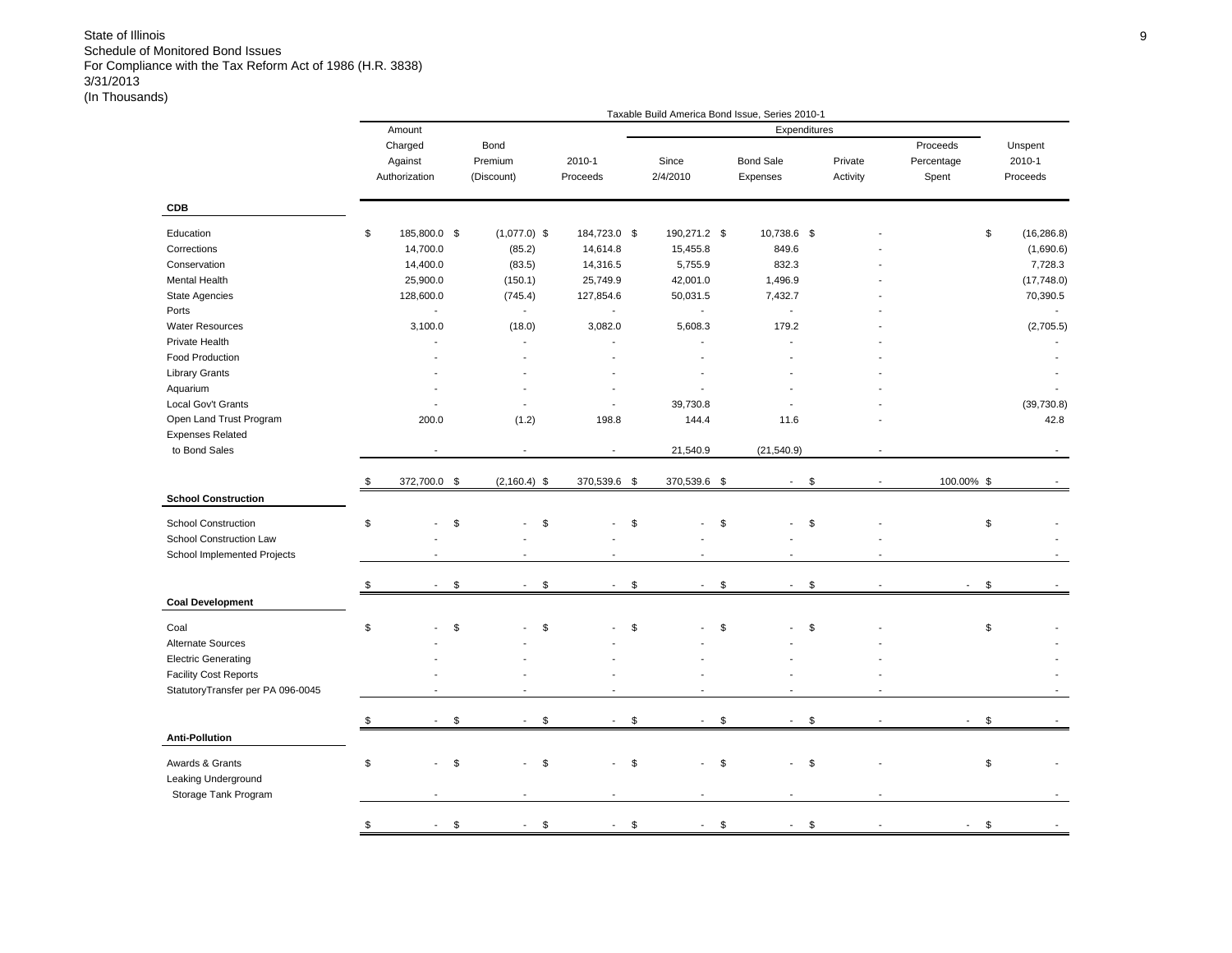|                                                                                             |                      |                                     |                                                |                    | Taxable Build America Bond Issue, Series 2010-1 |                |                              |              |                          |                                 |                               |
|---------------------------------------------------------------------------------------------|----------------------|-------------------------------------|------------------------------------------------|--------------------|-------------------------------------------------|----------------|------------------------------|--------------|--------------------------|---------------------------------|-------------------------------|
|                                                                                             |                      | Amount                              |                                                |                    |                                                 |                |                              | Expenditures |                          |                                 |                               |
|                                                                                             |                      | Charged<br>Against<br>Authorization | Bond<br>Premium<br>(Discount)                  | 2010-1<br>Proceeds | Since<br>2/4/2010                               |                | <b>Bond Sale</b><br>Expenses |              | Private<br>Activity      | Proceeds<br>Percentage<br>Spent | Unspent<br>2010-1<br>Proceeds |
| <b>Transportation B</b>                                                                     |                      |                                     |                                                |                    |                                                 |                |                              |              |                          |                                 |                               |
| <b>Mass Transit</b><br>Aeronautics                                                          | \$                   | 150,000.0 \$                        | $(869.5)$ \$                                   | 149,130.5 \$       | 148, 161.4 \$<br>969.1                          |                |                              | \$           |                          |                                 | \$<br>969.1<br>(969.1)        |
| Six County                                                                                  |                      |                                     |                                                |                    | ÷                                               |                |                              |              |                          |                                 |                               |
| <b>Outside Six County</b><br>Projects Statewide                                             |                      |                                     |                                                |                    |                                                 |                |                              |              |                          |                                 |                               |
|                                                                                             | \$                   | 150,000.0 \$                        | $(869.5)$ \$                                   | 149,130.5 \$       | 149,130.4 \$                                    |                | $\overline{\phantom{a}}$     | \$           |                          | 100.00% \$                      |                               |
| <b>Pension Contribution Fund</b>                                                            |                      |                                     |                                                |                    |                                                 |                |                              |              |                          |                                 |                               |
| Pension Contribution Fund                                                                   | $\pmb{\mathfrak{S}}$ | $\overline{\phantom{a}}$            | \$<br>\$<br>$\blacksquare$                     | $\blacksquare$     | \$<br>$\overline{\phantom{a}}$                  | \$             | $\sim$                       | \$           |                          |                                 | \$                            |
|                                                                                             | \$                   | $\overline{\phantom{a}}$            | \$<br>$\mathbb{S}$<br>$\overline{\phantom{a}}$ | $\blacksquare$     | \$<br>$\overline{\phantom{a}}$                  | $$\mathbb{S}$$ | $\sim$                       | \$           | $\overline{\phantom{a}}$ | $\overline{\phantom{a}}$        | \$                            |
| <b>Total GRF Issues</b>                                                                     | \$                   | 522,700.0 \$                        | $(3,029.9)$ \$                                 | 519,670.1 \$       | 519,670.1 \$                                    |                | $\overline{\phantom{a}}$     | \$           |                          | 100.00% \$                      |                               |
| <b>Transportation A</b>                                                                     |                      |                                     |                                                |                    |                                                 |                |                              |              |                          |                                 |                               |
| Highway                                                                                     | \$                   | $5,100.0$ \$                        | $(29.6)$ \$                                    | 5,070.4 \$         | 940.3 \$                                        |                |                              | \$           |                          |                                 | \$<br>4,130.1                 |
| Local Bridges                                                                               |                      |                                     |                                                |                    |                                                 |                |                              |              |                          |                                 |                               |
| Downstate<br>Urban Area                                                                     |                      |                                     |                                                |                    |                                                 |                |                              |              |                          |                                 |                               |
| Chicago                                                                                     |                      |                                     |                                                |                    |                                                 |                |                              |              |                          |                                 |                               |
| Six County                                                                                  |                      |                                     |                                                |                    |                                                 |                |                              |              |                          |                                 |                               |
| <b>Outside Six County</b>                                                                   |                      |                                     |                                                |                    |                                                 |                |                              |              |                          |                                 |                               |
| Maintenance Statewide                                                                       |                      | 325,400.0                           | (1,886.2)                                      | 323,513.8          | 327,643.9                                       |                |                              |              | $\overline{a}$           |                                 | (4, 130.1)                    |
| <b>Total Road Fund Issue</b>                                                                | \$                   | 330,500.0 \$                        | $(1,915.8)$ \$                                 | 328,584.2          | \$<br>328,584.1                                 | \$             |                              | \$           |                          | 100.00% \$                      |                               |
| <b>Transportation D</b><br>Statewide Use for State Highways                                 |                      |                                     |                                                |                    |                                                 |                |                              |              |                          |                                 |                               |
| Arterial Highways, Freeways,<br>Road, Bridges, Separating<br>Structures, & Bridges on Roads |                      |                                     |                                                |                    |                                                 |                |                              |              |                          |                                 |                               |
| Maintained by Counties, Municipalities<br>Townships or Road Districts                       | \$                   | 146,800.0 \$                        | $(850.9)$ \$                                   | 145,949.1 \$       | 145,949.1 \$                                    |                | $\sim$                       | \$           |                          |                                 | \$                            |
| Total Transportation D Fund Issue                                                           | \$                   | 146,800.0 \$                        | $(850.9)$ \$                                   | 145,949.1 \$       | 145,949.1                                       | - \$           | $\sim$                       | \$           | $\overline{a}$           | 100.00% \$                      |                               |
| <b>Total Monitored Bond Issues</b>                                                          | \$                   | 1,000,000.0 \$                      | $(5,796.6)$ \$                                 | 994,203.4 \$       | 994,203.4                                       | \$             |                              | \$           |                          | 100.00% \$                      |                               |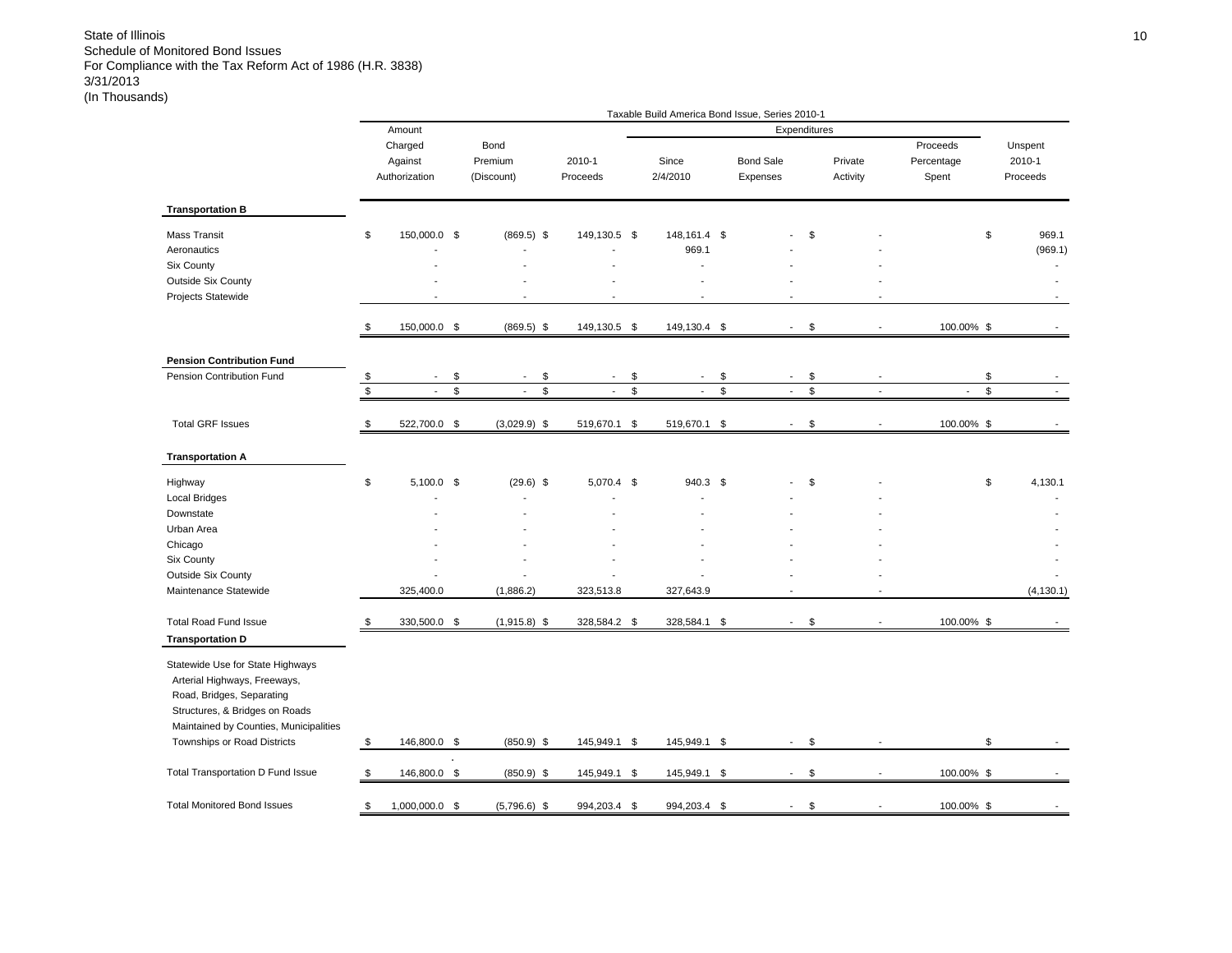|                                                                                                                                                                                                                |    |                                     |                           |                               |                                      |              | Taxable Build America Bond Issue, Series 2010-3 |                              |               |                     |                                 |                               |
|----------------------------------------------------------------------------------------------------------------------------------------------------------------------------------------------------------------|----|-------------------------------------|---------------------------|-------------------------------|--------------------------------------|--------------|-------------------------------------------------|------------------------------|---------------|---------------------|---------------------------------|-------------------------------|
|                                                                                                                                                                                                                |    | Amount                              |                           |                               |                                      |              |                                                 | Expenditures                 |               |                     |                                 |                               |
|                                                                                                                                                                                                                |    | Charged<br>Against<br>Authorization |                           | Bond<br>Premium<br>(Discount) | 2010-3<br>Proceeds                   |              | Since<br>4/26/2010                              | <b>Bond Sale</b><br>Expenses |               | Private<br>Activity | Proceeds<br>Percentage<br>Spent | Unspent<br>2010-3<br>Proceeds |
| CDB                                                                                                                                                                                                            |    |                                     |                           |                               |                                      |              |                                                 |                              |               |                     |                                 |                               |
| Education<br>Corrections<br>Conservation<br>Mental Health<br>State Agencies<br>Ports<br><b>Water Resources</b><br>Private Health<br>Food Production<br><b>Library Grants</b><br>Aquarium<br>Local Gov't Grants | \$ |                                     | \$                        | \$                            |                                      | \$           |                                                 | \$                           | \$            |                     |                                 | \$                            |
| Open Land Trust Program                                                                                                                                                                                        |    |                                     |                           |                               |                                      |              |                                                 |                              |               |                     |                                 |                               |
| <b>Expenses Related</b><br>to Bond Sales                                                                                                                                                                       |    |                                     |                           |                               | $\overline{\phantom{a}}$             |              |                                                 |                              |               |                     |                                 |                               |
|                                                                                                                                                                                                                |    |                                     |                           |                               |                                      |              |                                                 |                              |               |                     |                                 |                               |
| <b>School Construction</b>                                                                                                                                                                                     | S  | $\sim$                              | $\mathfrak s$             | \$<br>$\sim$                  | $\sim$                               | $\mathbb{S}$ | $\blacksquare$                                  | \$<br>$\sim$                 | $\mathfrak s$ |                     | $\sim$                          | \$                            |
|                                                                                                                                                                                                                |    |                                     |                           |                               |                                      |              |                                                 |                              |               |                     |                                 |                               |
| <b>School Construction</b><br>School Construction Law<br>School Implemented Projects                                                                                                                           | \$ | 64,000.0                            | \$                        | \$<br>(376.7)                 | $\overline{\phantom{a}}$<br>63,623.3 | \$           | 822.7<br>62,800.6                               | \$                           | \$            |                     |                                 | $\,$<br>(822.7)<br>822.7      |
|                                                                                                                                                                                                                | \$ | 64,000.0 \$                         |                           | $(376.7)$ \$                  | 63,623.3 \$                          |              | 63,623.3 \$                                     | $\sim$                       | \$            |                     | 100.00% \$                      |                               |
| <b>Coal Development</b>                                                                                                                                                                                        |    |                                     |                           |                               |                                      |              |                                                 |                              |               |                     |                                 |                               |
| Coal<br>Alternate Sources<br><b>Electric Generating</b><br><b>Facility Cost Reports</b><br>StatutoryTransfer per PA 096-0045                                                                                   | \$ |                                     | \$                        | \$                            | $\overline{a}$                       | \$           |                                                 | \$                           | \$            |                     |                                 | \$                            |
|                                                                                                                                                                                                                |    |                                     |                           |                               |                                      |              |                                                 |                              |               |                     |                                 |                               |
| <b>Anti-Pollution</b>                                                                                                                                                                                          | \$ |                                     | \$                        | \$                            | $\mathbf{r}$                         | \$           | $\overline{a}$                                  | \$                           | \$            |                     |                                 | \$                            |
| Awards & Grants<br>Leaking Underground<br>Storage Tank Program                                                                                                                                                 | \$ | ÷.                                  | \$                        | \$                            | $\blacksquare$                       | \$           |                                                 | \$                           | \$            |                     |                                 | \$                            |
|                                                                                                                                                                                                                | \$ | $\sim$                              | $\boldsymbol{\mathsf{S}}$ | \$<br>$\overline{a}$          | $\blacksquare$                       | \$           | $\blacksquare$                                  | \$<br>$\blacksquare$         | $\$$          |                     |                                 | \$                            |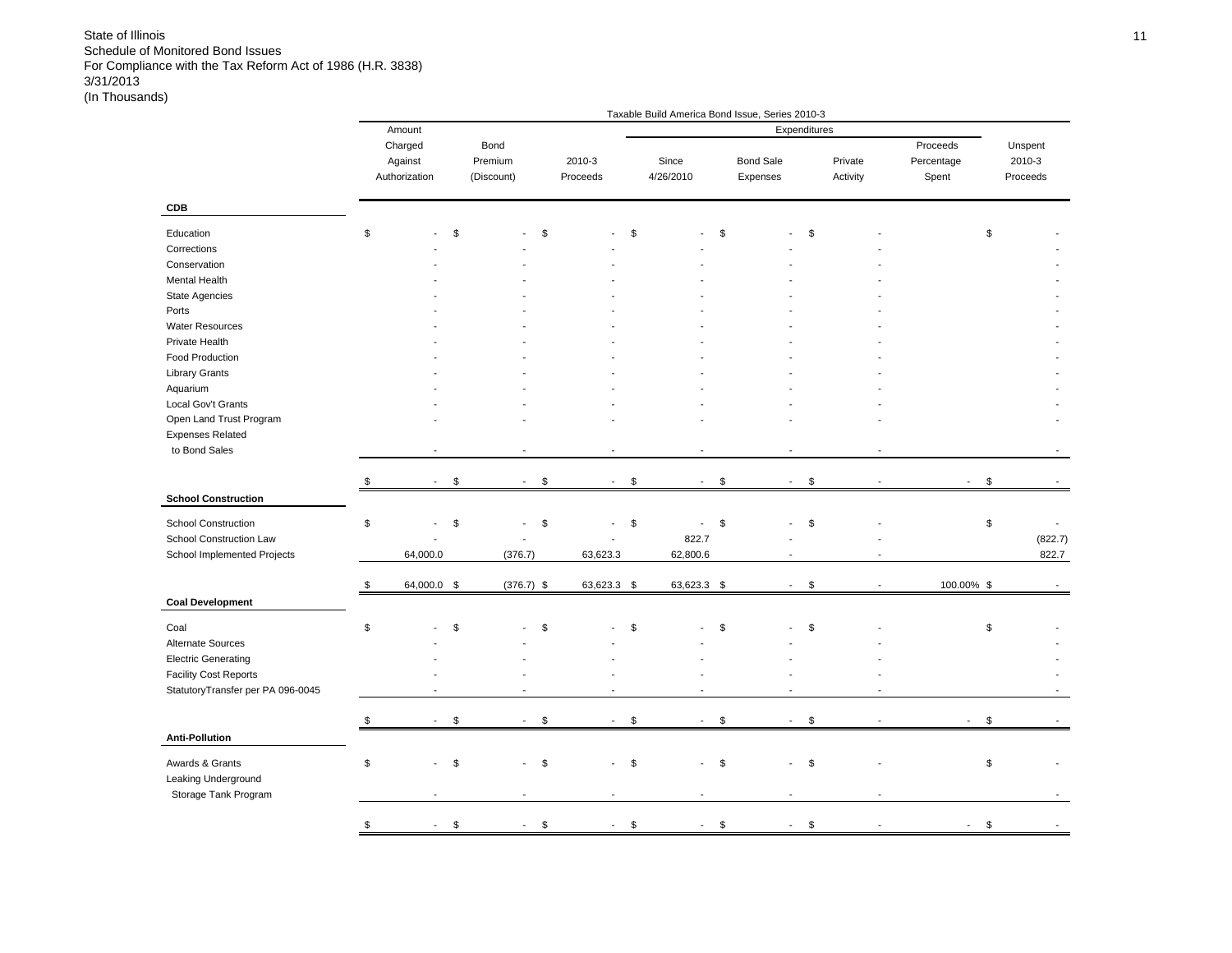|                                                                                                                                                                           |             |                                     |          |                                                                                                        |                          |             | Taxable Build America Bond Issue, Series 2010-3 |             |                              |                     |                                 |                               |
|---------------------------------------------------------------------------------------------------------------------------------------------------------------------------|-------------|-------------------------------------|----------|--------------------------------------------------------------------------------------------------------|--------------------------|-------------|-------------------------------------------------|-------------|------------------------------|---------------------|---------------------------------|-------------------------------|
|                                                                                                                                                                           |             | Amount                              |          |                                                                                                        |                          |             |                                                 |             | Expenditures                 |                     |                                 |                               |
|                                                                                                                                                                           |             | Charged<br>Against<br>Authorization |          | Bond<br>Premium<br>(Discount)                                                                          | 2010-3<br>Proceeds       |             | Since<br>4/26/2010                              |             | <b>Bond Sale</b><br>Expenses | Private<br>Activity | Proceeds<br>Percentage<br>Spent | Unspent<br>2010-3<br>Proceeds |
| <b>Transportation B</b>                                                                                                                                                   |             |                                     |          |                                                                                                        |                          |             |                                                 |             |                              |                     |                                 |                               |
| <b>Mass Transit</b><br>Aeronautics<br>Six County<br><b>Outside Six County</b>                                                                                             | \$          | $\overline{a}$<br>20,000.0          | \$       | \$<br>$\mathbf{r}$<br>(117.7)                                                                          | $\sim$<br>19,882.3       | \$          | 45,250.1 \$<br>6,858.7                          |             |                              | \$                  |                                 | \$<br>(45, 250.1)<br>13,023.6 |
| Projects Statewide                                                                                                                                                        |             | 35,000.0                            |          | (206.0)                                                                                                | 34,794.0                 |             | 2,567.4                                         |             |                              |                     |                                 | 32,226.6                      |
|                                                                                                                                                                           | \$          | 55,000.0 \$                         |          | $(323.7)$ \$                                                                                           | 54,676.3 \$              |             | 54,676.3 \$                                     |             | $\blacksquare$               | \$                  | 100.00% \$                      |                               |
|                                                                                                                                                                           |             |                                     |          | NOTE: Spending was revised 11/2012 to move \$2,054.2 from 8(c) to 8(a) under Transportation B per GOMB |                          |             |                                                 |             |                              |                     |                                 |                               |
| <b>Pension Contribution Fund</b><br>Pension Contribution Fund                                                                                                             | \$          |                                     | \$       | \$                                                                                                     | $\overline{\phantom{a}}$ | \$          |                                                 | \$          |                              | \$                  |                                 | \$                            |
|                                                                                                                                                                           | $\mathbb S$ | $\sim$                              | <b>S</b> | $\mathbb{S}$<br>$\mathbf{L}$                                                                           | $\mathbf{r}$             | $\mathbb S$ | $\blacksquare$                                  | $\mathbb S$ | $\mathbb{L}$                 | \$<br>$\sim$        | $\mathbf{r}$                    | $\mathbb{S}$                  |
| <b>Total GRF Issues</b>                                                                                                                                                   | \$          | 119,000.0 \$                        |          | $(700.4)$ \$                                                                                           | 118,299.6 \$             |             | 118,299.6 \$                                    |             | $\overline{\phantom{a}}$     | \$                  | 100.00% \$                      |                               |
| <b>Transportation A</b>                                                                                                                                                   |             |                                     |          |                                                                                                        |                          |             |                                                 |             |                              |                     |                                 |                               |
| Highway                                                                                                                                                                   | \$          |                                     | \$       | \$                                                                                                     |                          | \$          |                                                 | \$          |                              | \$                  |                                 | \$                            |
| <b>Local Bridges</b>                                                                                                                                                      |             |                                     |          |                                                                                                        |                          |             |                                                 |             |                              |                     |                                 |                               |
| Downstate                                                                                                                                                                 |             |                                     |          |                                                                                                        |                          |             |                                                 |             |                              |                     |                                 |                               |
| Urban Area<br>Chicago                                                                                                                                                     |             |                                     |          |                                                                                                        |                          |             |                                                 |             |                              |                     |                                 |                               |
| Six County                                                                                                                                                                |             |                                     |          |                                                                                                        |                          |             |                                                 |             |                              |                     |                                 |                               |
| <b>Outside Six County</b>                                                                                                                                                 |             |                                     |          |                                                                                                        |                          |             |                                                 |             |                              |                     |                                 |                               |
| Maintenance Statewide                                                                                                                                                     |             | 336,000.0                           |          | (1, 977.6)                                                                                             | 334,022.4                |             | 334,022.4                                       |             |                              |                     |                                 |                               |
| <b>Total Road Fund Issue</b>                                                                                                                                              | S           | 336,000.0 \$                        |          | $(1,977.6)$ \$                                                                                         | 334,022.4 \$             |             | 334,022.4 \$                                    |             |                              | \$                  | 100.00% \$                      |                               |
| <b>Transportation D</b>                                                                                                                                                   |             |                                     |          |                                                                                                        |                          |             |                                                 |             |                              |                     |                                 |                               |
| Statewide Use for State Highways<br>Arterial Highways, Freeways,<br>Road, Bridges, Separating<br>Structures, & Bridges on Roads<br>Maintained by Counties, Municipalities |             |                                     |          |                                                                                                        |                          |             |                                                 |             |                              |                     |                                 |                               |
| Townships or Road Districts                                                                                                                                               | \$          | 245,000.0 \$                        |          | $(1,442.0)$ \$                                                                                         | 243,558.0 \$             |             | 243,558.0 \$                                    |             | $\sim$                       | \$                  |                                 | \$                            |
| Total Transportation D Fund Issue                                                                                                                                         | \$          | 245,000.0 \$                        |          | $(1,442.0)$ \$                                                                                         | 243,558.0 \$             |             | 243,558.0 \$                                    |             | $\blacksquare$               | \$                  | 100.00% \$                      |                               |
| <b>Total Monitored Bond Issues</b>                                                                                                                                        | \$          | 700,000.0 \$                        |          | $(4, 120.0)$ \$                                                                                        | 695,880.0 \$             |             | 695,880.0                                       | \$          |                              | \$                  | 100.00% \$                      |                               |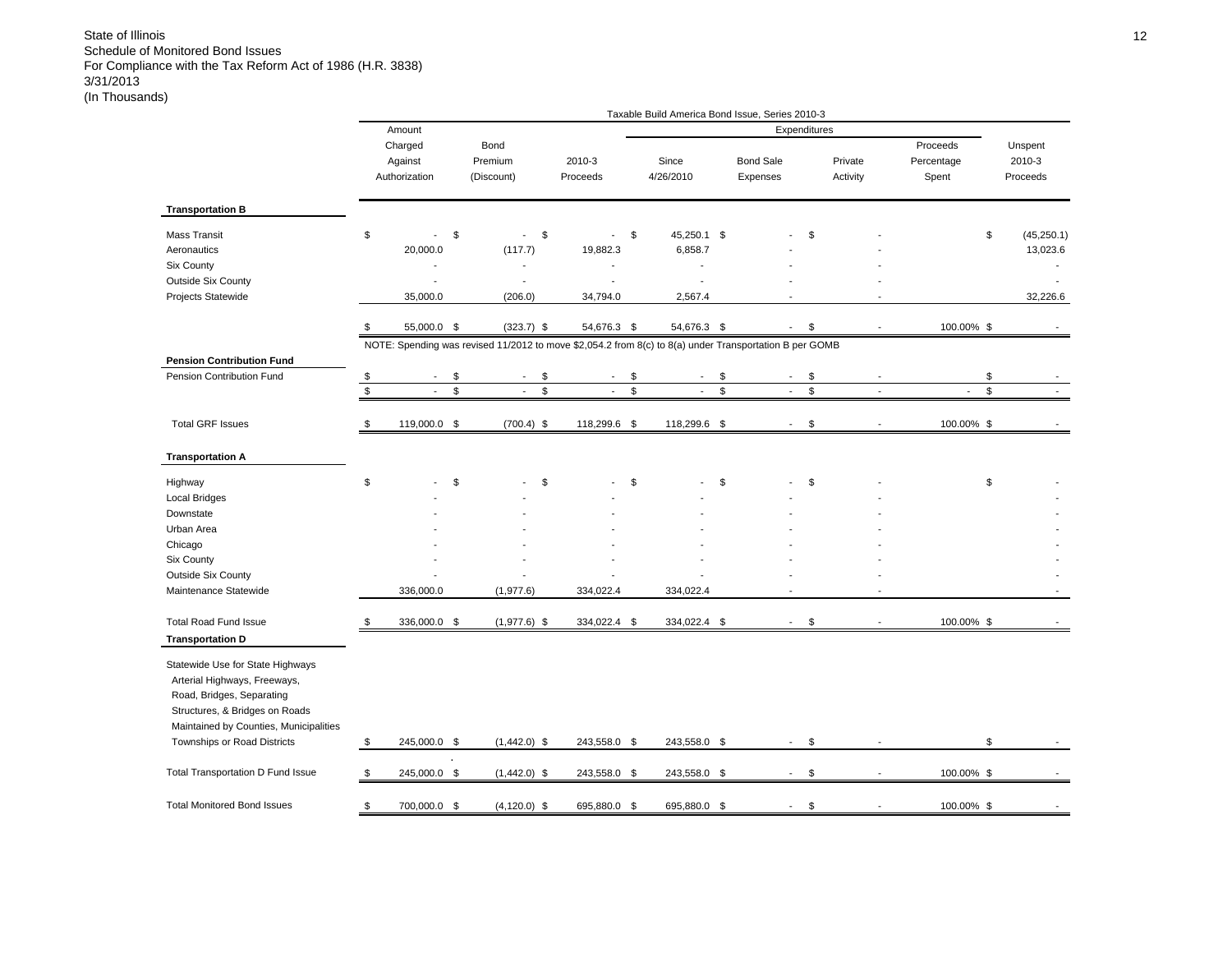|                                   |                          |                          |                  | January Bond Issue, Series 2012-A |                          |          |              |                   |
|-----------------------------------|--------------------------|--------------------------|------------------|-----------------------------------|--------------------------|----------|--------------|-------------------|
|                                   | Amount                   |                          |                  |                                   | Expenditures             |          |              |                   |
|                                   | Charged                  | Bond                     |                  |                                   |                          |          |              | Unspent           |
|                                   | Against                  | Premium                  | Jan 2012 A       | Since                             | <b>Bond Sale</b>         | Private  |              | Jan 2012 A        |
|                                   | Authorization            | (Discount)               | Proceeds         | 1/20/2012                         | Expenses                 | Activity |              | Proceeds          |
|                                   |                          |                          |                  |                                   |                          |          |              |                   |
| CDB                               |                          |                          |                  |                                   |                          |          |              |                   |
| Education                         | \$<br>18,000.0 \$        | 726.9                    | \$<br>18,726.9   | \$<br>53,661.3 \$                 | 465.8                    | \$       |              | \$<br>(35, 400.2) |
| Corrections                       | 1,000.0                  | 40.4                     | 1,040.4          | 5,007.0                           | 25.9                     |          |              | (3,992.5)         |
| Conservation                      | 12,900.0                 | 520.9                    | 13,420.9         | 783.9                             | 333.8                    |          |              | 12,303.2          |
| Mental Health                     | 2,000.0                  | 80.8                     | 2,080.8          | 6,191.0                           | 51.8                     |          |              | (4, 162.0)        |
| <b>State Agencies</b>             | 47,000.0                 | 1,898.1                  | 48,898.1         | 31,471.0                          | 1,216.3                  |          |              | 16,210.7          |
| Ports                             | $\overline{\phantom{a}}$ | $\overline{\phantom{a}}$ | $\blacksquare$   | $\overline{\phantom{a}}$          |                          |          |              |                   |
| <b>Water Resources</b>            | 5,500.0                  | 222.1                    | 5,722.1          | 991.4                             | 142.3                    |          |              | 4,588.4           |
| Private Health                    |                          |                          |                  |                                   |                          |          |              |                   |
| Food Production                   |                          | $\overline{a}$           | $\overline{a}$   | ÷                                 |                          |          |              |                   |
| <b>Library Grants</b>             |                          |                          |                  |                                   |                          |          |              |                   |
| Aquarium                          |                          | ÷                        |                  | ٠                                 |                          |          |              |                   |
|                                   |                          | 242.3                    |                  |                                   |                          |          |              |                   |
| Local Gov't Grants                | 6,000.0                  |                          | 6,242.3          | 1,821.1                           | 155.3                    |          |              | 4,265.9           |
| Open Land Trust Program           | 6,100.0                  | 246.3                    | 6,346.3          | 1.9                               | 157.9                    |          |              | 6,186.5           |
| <b>Expenses Related</b>           |                          |                          |                  |                                   |                          |          |              |                   |
| to Bond Sales                     |                          |                          |                  | 2,549.1                           | (2,549.1)                |          |              |                   |
|                                   | \$<br>98,500.0           | \$<br>$3,977.8$ \$       | 102,477.8 \$     | 102,477.8 \$                      | $\overline{\phantom{a}}$ | \$       | $\sim$       | \$                |
| <b>School Construction</b>        |                          |                          |                  |                                   |                          |          |              |                   |
| <b>School Construction</b>        | \$                       | \$                       | \$               | \$<br>$\overline{\phantom{a}}$    | \$                       | \$       |              | \$                |
| School Construction Law           |                          |                          |                  | 56.7                              |                          |          |              | (56.7)            |
| School Implemented Projects       | 100,000.0                | 4,038.4                  | 104,038.4        | 103,981.7                         |                          |          |              | 56.7              |
|                                   | \$<br>100,000.0 \$       | 4,038.4 \$               | 104,038.4 \$     | 104,038.4 \$                      |                          | \$       | $\mathbf{r}$ | \$                |
| <b>Coal Development</b>           |                          |                          |                  |                                   |                          |          |              |                   |
| Coal                              | \$                       | \$                       | \$               | \$<br>1,500.0 \$                  |                          | \$       |              | \$<br>(1,500.0)   |
| Alternate Sources                 |                          |                          |                  |                                   |                          |          |              |                   |
| <b>Electric Generating</b>        | 1,500.0                  | 60.6                     | 1,560.6          |                                   |                          |          |              | 1,560.6           |
| <b>Facility Cost Reports</b>      | $\blacksquare$           | $\overline{\phantom{a}}$ | ÷,               |                                   |                          |          |              |                   |
|                                   | ÷                        | $\overline{a}$           | ÷.               |                                   | ÷.                       |          | ×.           |                   |
| StatutoryTransfer per PA 096-0045 |                          |                          |                  |                                   |                          |          |              |                   |
|                                   | \$<br>$1,500.0$ \$       | 60.6                     | \$<br>1,560.6 \$ | $1,500.0$ \$                      | $\blacksquare$           | \$       | $\sim$       | \$<br>60.6        |
| <b>Anti-Pollution</b>             |                          |                          |                  |                                   |                          |          |              |                   |
| Awards & Grants                   | \$                       | \$                       | \$               | \$                                | \$                       | \$       |              | \$                |
| Leaking Underground               |                          |                          |                  |                                   |                          |          |              |                   |
| Storage Tank Program              |                          |                          |                  |                                   |                          |          |              |                   |
|                                   | \$                       | \$                       | \$               | \$                                | \$                       | \$       |              | \$                |
|                                   |                          |                          |                  |                                   |                          |          |              |                   |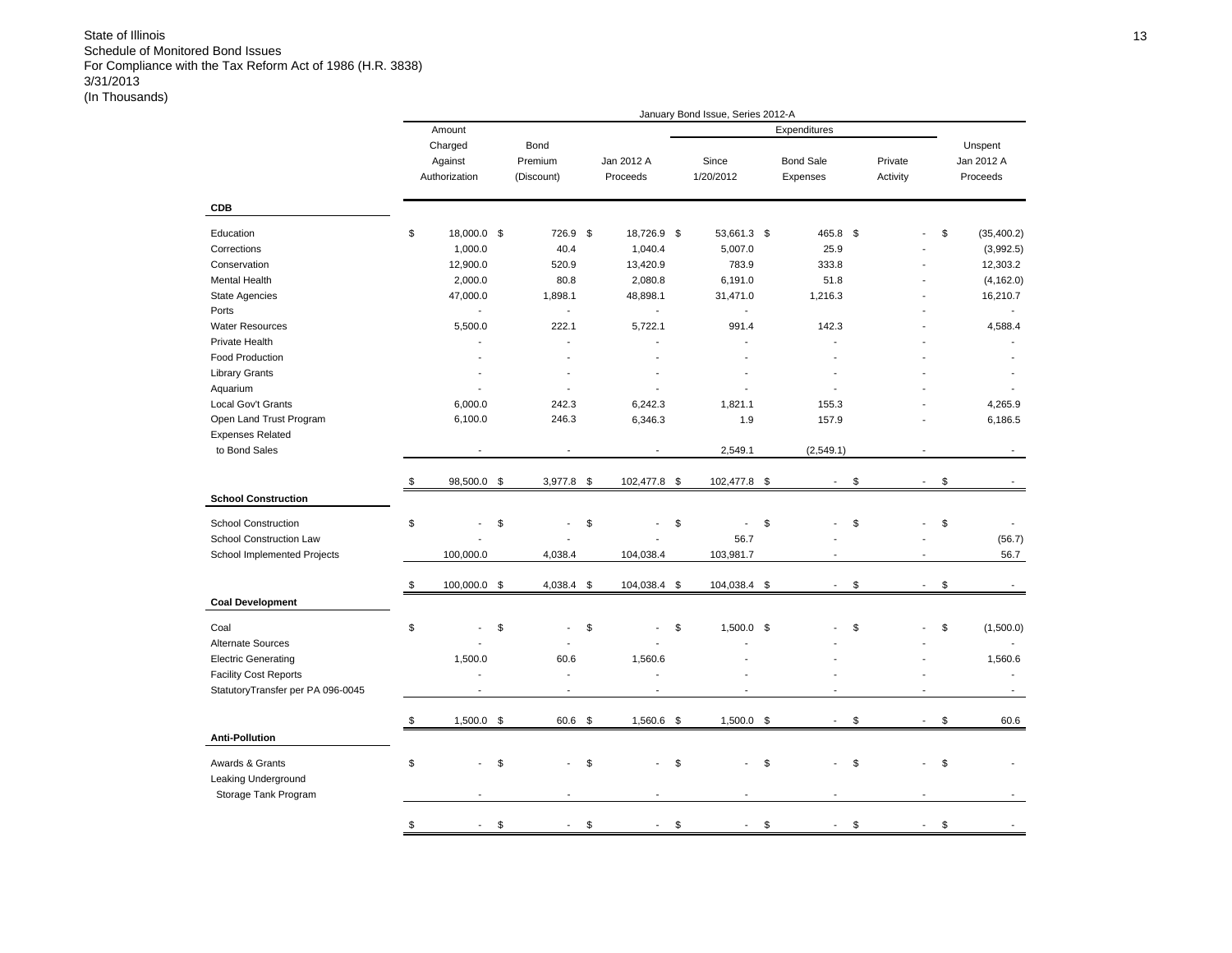|                                                                                                                                                                                                          |                                     |                                      |                                                                                                        | January Bond Issue, Series 2012-A |                              |                     |                          |                                   |
|----------------------------------------------------------------------------------------------------------------------------------------------------------------------------------------------------------|-------------------------------------|--------------------------------------|--------------------------------------------------------------------------------------------------------|-----------------------------------|------------------------------|---------------------|--------------------------|-----------------------------------|
|                                                                                                                                                                                                          | Amount                              |                                      |                                                                                                        |                                   | Expenditures                 |                     |                          |                                   |
|                                                                                                                                                                                                          | Charged<br>Against<br>Authorization | Bond<br>Premium<br>(Discount)        | Jan 2012 A<br>Proceeds                                                                                 | Since<br>1/20/2012                | <b>Bond Sale</b><br>Expenses | Private<br>Activity |                          | Unspent<br>Jan 2012 A<br>Proceeds |
| <b>Transportation B</b>                                                                                                                                                                                  |                                     |                                      |                                                                                                        |                                   |                              |                     |                          |                                   |
| Mass Transit<br>Aeronautics<br>Six County<br><b>Outside Six County</b><br>Projects Statewide                                                                                                             | \$<br>173,000.0 \$<br>2,000.0       | 6,986.4 \$<br>80.8<br>$\overline{a}$ | 179,986.4 \$<br>2,080.8                                                                                | 173,797.6 \$<br>8,269.5           |                              | \$                  |                          | \$<br>6,188.8<br>(6, 188.7)       |
|                                                                                                                                                                                                          | \$<br>175,000.0 \$                  | 7,067.2 \$                           | 182,067.2 \$                                                                                           | 182,067.2 \$                      | $\overline{\phantom{a}}$     | \$                  | $\mathbf{r}$             | \$<br>0.0                         |
| <b>Pension Contribution Fund</b>                                                                                                                                                                         |                                     |                                      | NOTE: Spending was revised 11/2012 to move \$3,436.1 from 8(c) to 8(a) under Transportation B per GOMB |                                   |                              |                     |                          |                                   |
| Pension Contribution Fund                                                                                                                                                                                | \$                                  | \$                                   | \$                                                                                                     | \$                                | \$                           | \$                  |                          | \$                                |
|                                                                                                                                                                                                          | \$<br>$\mathcal{L}$                 | \$<br>$\blacksquare$                 | \$<br>$\blacksquare$                                                                                   | \$<br>$\overline{\phantom{a}}$    | \$<br>$\blacksquare$         | \$                  | $\overline{\phantom{a}}$ | \$<br>$\overline{\phantom{a}}$    |
| <b>Total GRF Issues</b>                                                                                                                                                                                  | \$<br>375,000.0                     | \$<br>15,144.0 \$                    | 390,144.0                                                                                              | \$<br>390,083.4                   | \$                           | \$                  |                          | \$<br>60.6                        |
| <b>Transportation A</b>                                                                                                                                                                                  |                                     |                                      |                                                                                                        |                                   |                              |                     |                          |                                   |
| Highway<br>Local Bridges                                                                                                                                                                                 | \$                                  | \$                                   | \$                                                                                                     | \$                                | \$                           | \$                  |                          | \$                                |
| Downstate                                                                                                                                                                                                |                                     |                                      |                                                                                                        |                                   |                              |                     |                          |                                   |
| Urban Area                                                                                                                                                                                               |                                     |                                      |                                                                                                        |                                   |                              |                     |                          |                                   |
| Chicago                                                                                                                                                                                                  |                                     |                                      |                                                                                                        |                                   |                              |                     |                          |                                   |
| Six County                                                                                                                                                                                               |                                     |                                      |                                                                                                        |                                   |                              |                     |                          |                                   |
| Outside Six County<br>Maintenance Statewide                                                                                                                                                              |                                     |                                      |                                                                                                        |                                   |                              |                     |                          |                                   |
| <b>Total Road Fund Issue</b>                                                                                                                                                                             | \$                                  | \$                                   | \$                                                                                                     | \$                                | \$                           | \$                  |                          | \$                                |
| <b>Transportation D</b>                                                                                                                                                                                  |                                     |                                      |                                                                                                        |                                   |                              |                     |                          |                                   |
| Statewide Use for State Highways<br>Arterial Highways, Freeways,<br>Road, Bridges, Separating<br>Structures, & Bridges on Roads<br>Maintained by Counties, Municipalities<br>Townships or Road Districts | \$<br>150,000.0 \$                  | 6,057.6 \$                           | 156,057.6 \$                                                                                           | 156,057.6 \$                      | $\overline{\phantom{a}}$     | \$                  |                          | \$                                |
|                                                                                                                                                                                                          |                                     |                                      |                                                                                                        |                                   |                              |                     |                          |                                   |
| Total Transportation D Fund Issue                                                                                                                                                                        | \$<br>150,000.0 \$                  | $6,057.6$ \$                         | 156,057.6 \$                                                                                           | 156,057.6 \$                      |                              | \$                  |                          | \$                                |
| <b>Total Monitored Bond Issues</b>                                                                                                                                                                       | \$<br>525.000.0 \$                  | 21.201.6 \$                          | 546.201.6 \$                                                                                           | 546.141.0                         | \$                           | \$                  |                          | \$<br>60.6                        |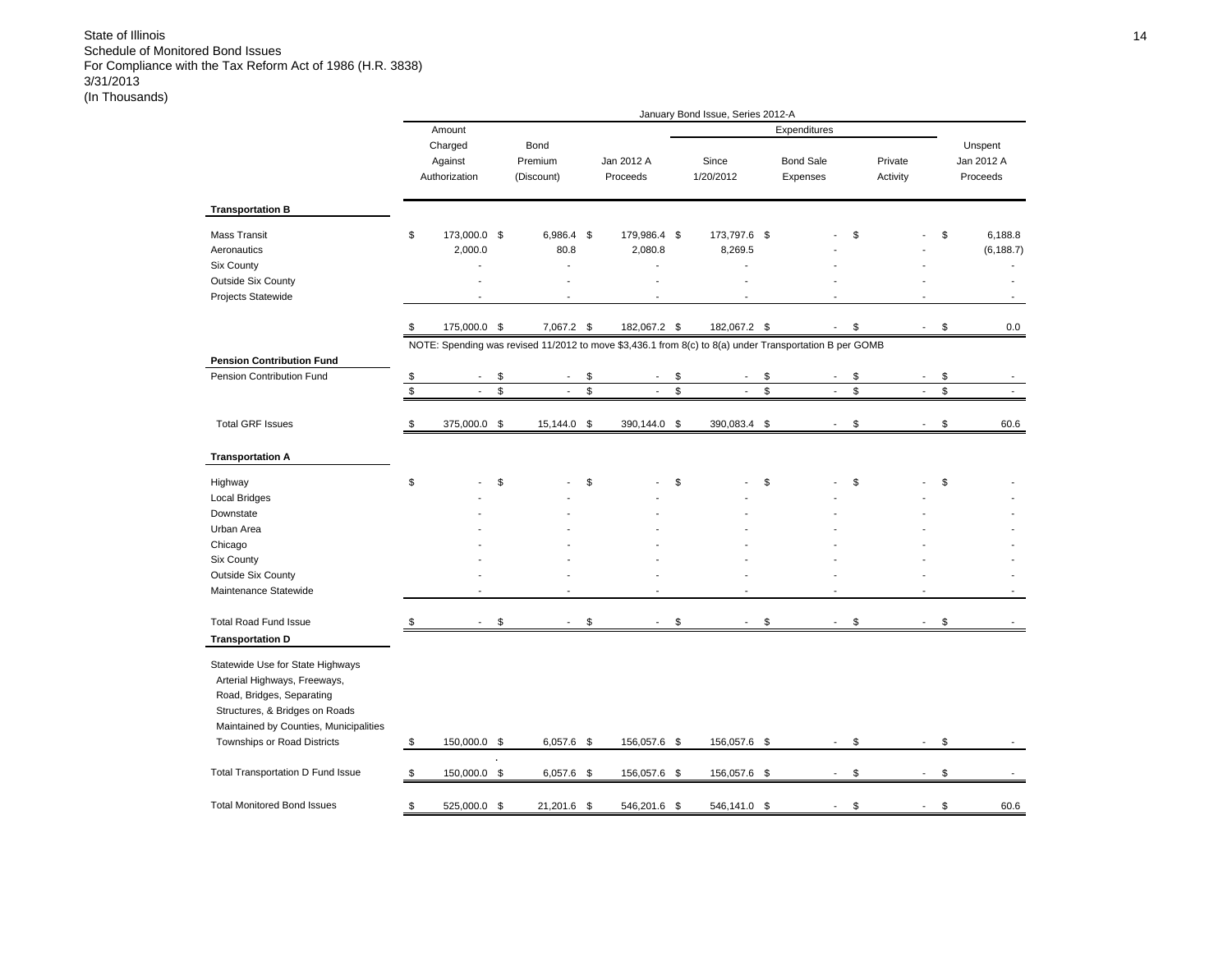|                                                                                                                                                                                     |                                         |                                 |                                        |      | January Bond Issue, Taxable Series 2012-B |                              |                     |                                |                                         |
|-------------------------------------------------------------------------------------------------------------------------------------------------------------------------------------|-----------------------------------------|---------------------------------|----------------------------------------|------|-------------------------------------------|------------------------------|---------------------|--------------------------------|-----------------------------------------|
|                                                                                                                                                                                     | Amount                                  |                                 |                                        |      | Expenditures                              |                              |                     |                                |                                         |
|                                                                                                                                                                                     | Charged<br>Against<br>Authorization     | Bond<br>Premium<br>(Discount)   | Jan 2012 B<br>Proceeds                 |      | Since<br>1/20/2012                        | <b>Bond Sale</b><br>Expenses | Private<br>Activity |                                | Unspent<br>Jan 2012 B<br>Proceeds       |
| <b>CDB</b>                                                                                                                                                                          |                                         |                                 |                                        |      |                                           |                              |                     |                                |                                         |
| Education<br>Corrections<br>Conservation<br>Mental Health<br><b>State Agencies</b><br>Ports<br><b>Water Resources</b><br>Private Health<br>Food Production<br><b>Library Grants</b> | \$                                      | \$                              | \$                                     | \$   |                                           | \$                           | \$                  | \$                             |                                         |
| Aquarium<br>Local Gov't Grants<br>Open Land Trust Program<br><b>Expenses Related</b><br>to Bond Sales                                                                               | 4,000.0                                 | (15.2)<br>L,                    | 3,984.8                                |      | 2,920.4                                   |                              |                     |                                | 1,064.4                                 |
| <b>School Construction</b>                                                                                                                                                          | \$<br>4,000.0                           | \$<br>$(15.2)$ \$               | 3,984.8                                | - \$ | 2,920.4                                   | \$                           | \$                  | \$                             | 1,064.4                                 |
| <b>School Construction</b><br>School Construction Law<br>School Implemented Projects                                                                                                | \$<br>200,000.0                         | \$<br>$\overline{a}$<br>(761.2) | \$<br>199,238.8                        |      | 7,770.4<br>190,016.7                      | \$<br>$\overline{a}$         | \$                  | L.                             | (7,770.4)<br>9,222.1                    |
| <b>Coal Development</b>                                                                                                                                                             | \$<br>200,000.0 \$                      | $(761.2)$ \$                    | 199,238.8 \$                           |      | 197,787.1 \$                              | $\overline{\phantom{a}}$     | \$                  | \$<br>$\blacksquare$           | 1,451.7                                 |
| Coal<br>Alternate Sources<br><b>Electric Generating</b><br><b>Facility Cost Reports</b><br>StatutoryTransfer per PA 096-0045                                                        | \$<br>7,000.0 \$<br>10,000.0<br>4,000.0 | $(26.6)$ \$<br>(38.1)<br>(15.2) | 6,973.4 \$<br>9,961.9<br>3,984.8<br>÷, |      | 13,315.6 \$<br>$\overline{a}$<br>3,172.3  |                              | \$                  | \$<br>L.                       | (6,342.2)<br>9,961.9<br>812.5<br>$\sim$ |
|                                                                                                                                                                                     | \$<br>21,000.0 \$                       | $(79.9)$ \$                     | 20,920.1 \$                            |      | 16,487.9 \$                               | $\overline{\phantom{a}}$     | \$                  | \$<br>$\overline{\phantom{a}}$ | 4,432.2                                 |
| <b>Anti-Pollution</b><br>Awards & Grants<br>Leaking Underground                                                                                                                     | \$                                      | \$                              | \$                                     | \$   | 17,810.0 \$                               |                              | \$                  | \$                             | (17, 810.0)                             |
| Storage Tank Program                                                                                                                                                                | 50,000.0                                | (190.3)                         | 49,809.7                               |      | 31,999.7                                  |                              |                     | $\overline{a}$                 | 17,810.0                                |
|                                                                                                                                                                                     | \$<br>50,000.0 \$                       | $(190.3)$ \$                    | 49,809.7 \$                            |      | 49,809.7 \$                               | $\overline{a}$               | \$                  | \$                             |                                         |

NOTE: Spending was revised 8/29/2012 to move \$9,000.00 from 7(d) to 7(a) under Coal Development per DCEO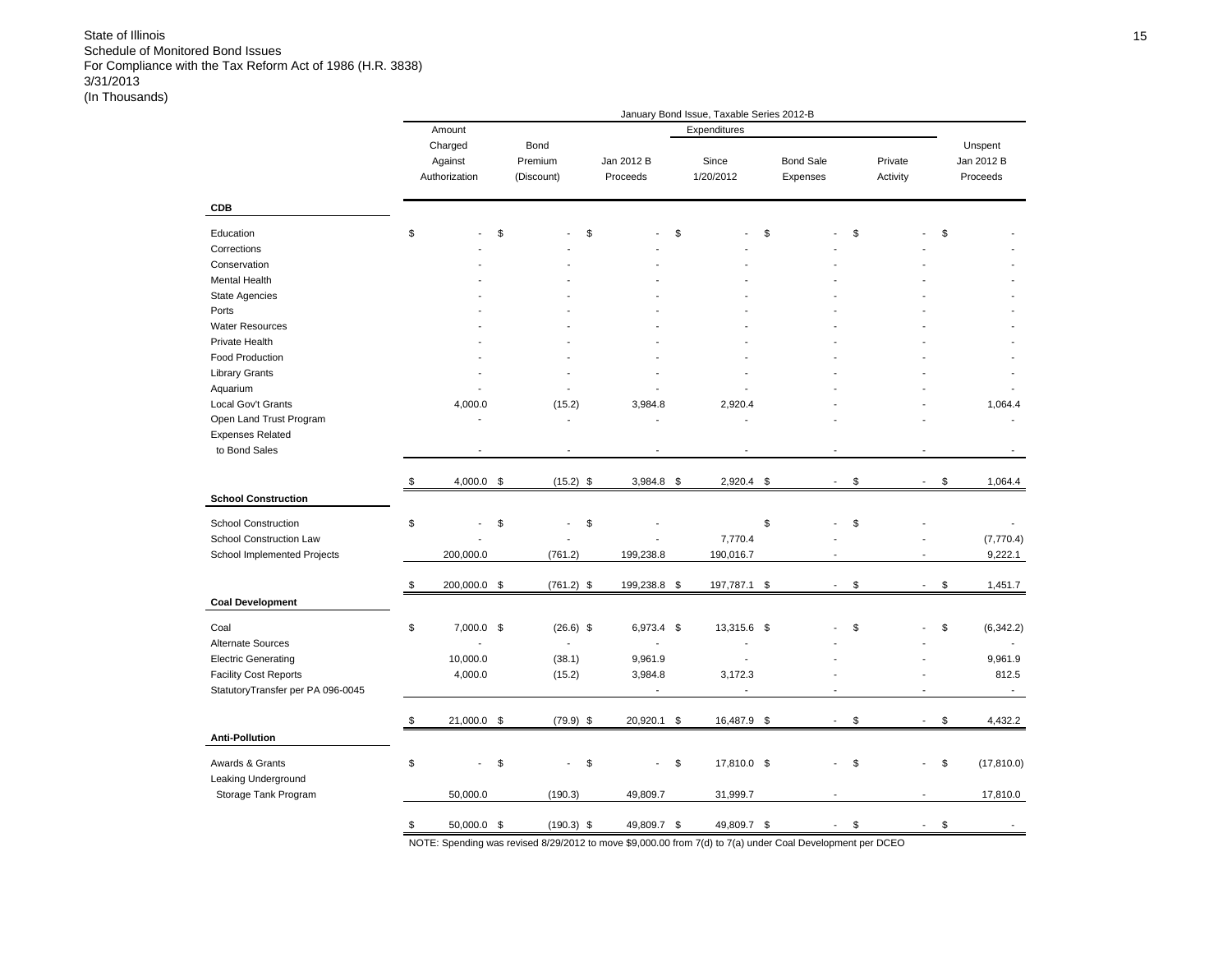|                                                                                                                                                                                                                                     |                                     |                                |                                | January Bond Issue, Taxable Series 2012-B |                                |                      |                          |                                   |
|-------------------------------------------------------------------------------------------------------------------------------------------------------------------------------------------------------------------------------------|-------------------------------------|--------------------------------|--------------------------------|-------------------------------------------|--------------------------------|----------------------|--------------------------|-----------------------------------|
|                                                                                                                                                                                                                                     | Amount                              |                                |                                | Expenditures                              |                                |                      |                          |                                   |
|                                                                                                                                                                                                                                     | Charged<br>Against<br>Authorization | Bond<br>Premium<br>(Discount)  | Jan 2012 B<br>Proceeds         | Since<br>1/20/2012                        | <b>Bond Sale</b><br>Expenses   | Private<br>Activity  |                          | Unspent<br>Jan 2012 B<br>Proceeds |
| <b>Transportation B</b>                                                                                                                                                                                                             |                                     |                                |                                |                                           |                                |                      |                          |                                   |
| Mass Transit<br>Aeronautics<br>Six County<br>Outside Six County<br>Projects Statewide                                                                                                                                               | \$                                  | \$                             | \$                             | \$                                        | \$                             | \$                   |                          | \$                                |
|                                                                                                                                                                                                                                     |                                     | \$<br>$\blacksquare$           | \$<br>$\overline{\phantom{a}}$ | \$<br>$\overline{a}$                      | \$<br>$\sim$                   | \$                   | $\overline{\phantom{a}}$ | \$                                |
| <b>Pension Contribution Fund</b>                                                                                                                                                                                                    |                                     |                                |                                |                                           |                                |                      |                          |                                   |
| Pension Contribution Fund                                                                                                                                                                                                           | \$                                  | \$<br>$\overline{\phantom{a}}$ | \$<br>$\overline{a}$           | \$<br>$\overline{\phantom{a}}$            | \$<br>$\sim$                   | \$                   | $\blacksquare$           | \$                                |
|                                                                                                                                                                                                                                     | \$<br>$\blacksquare$                | \$<br>$\blacksquare$           | \$<br>$\overline{\phantom{a}}$ | \$<br>$\overline{\phantom{a}}$            | \$<br>$\blacksquare$           | \$                   | $\overline{\phantom{a}}$ | \$                                |
| <b>Total GRF Issues</b>                                                                                                                                                                                                             | \$<br>275,000.0                     | \$<br>$(1,046.6)$ \$           | 273,953.4 \$                   | 267,005.1                                 | \$<br>$\sim$                   | \$<br>$\overline{a}$ |                          | \$<br>6,948.4                     |
| <b>Transportation A</b>                                                                                                                                                                                                             |                                     |                                |                                |                                           |                                |                      |                          |                                   |
| Highway<br><b>Local Bridges</b>                                                                                                                                                                                                     | \$                                  | \$                             | \$                             | \$                                        | \$                             | \$                   |                          | \$                                |
| Downstate                                                                                                                                                                                                                           |                                     |                                |                                |                                           |                                |                      |                          |                                   |
| Urban Area<br>Chicago                                                                                                                                                                                                               |                                     |                                |                                |                                           |                                |                      |                          |                                   |
| Six County                                                                                                                                                                                                                          |                                     |                                |                                |                                           |                                |                      |                          |                                   |
| Outside Six County                                                                                                                                                                                                                  |                                     |                                |                                |                                           |                                |                      |                          |                                   |
| Maintenance Statewide                                                                                                                                                                                                               |                                     |                                | ÷,                             |                                           |                                |                      |                          |                                   |
| <b>Total Road Fund Issue</b>                                                                                                                                                                                                        | \$                                  | \$                             | \$                             | \$                                        | \$                             | \$<br>÷,             |                          | \$                                |
| <b>Transportation D</b><br>Statewide Use for State Highways<br>Arterial Highways, Freeways,<br>Road, Bridges, Separating<br>Structures, & Bridges on Roads<br>Maintained by Counties, Municipalities<br>Townships or Road Districts | \$<br>$\overline{\phantom{a}}$      | \$<br>$\overline{\phantom{a}}$ | \$<br>$\overline{\phantom{a}}$ | \$<br>$\overline{\phantom{a}}$            | \$<br>$\mathbf{r}$             | \$                   | $\mathbf{r}$             | \$                                |
| Total Transportation D Fund Issue                                                                                                                                                                                                   | \$                                  | \$                             | \$                             | \$<br>$\overline{a}$                      | \$<br>$\overline{\phantom{a}}$ | \$<br>$\overline{a}$ |                          | \$                                |
|                                                                                                                                                                                                                                     |                                     |                                |                                |                                           |                                |                      |                          |                                   |
| <b>Total Monitored Bond Issues</b>                                                                                                                                                                                                  | \$<br>275,000.0                     | \$<br>$(1,046.6)$ \$           | 273,953.4                      | \$<br>267,005.1                           | \$                             | \$                   |                          | \$<br>6,948.4                     |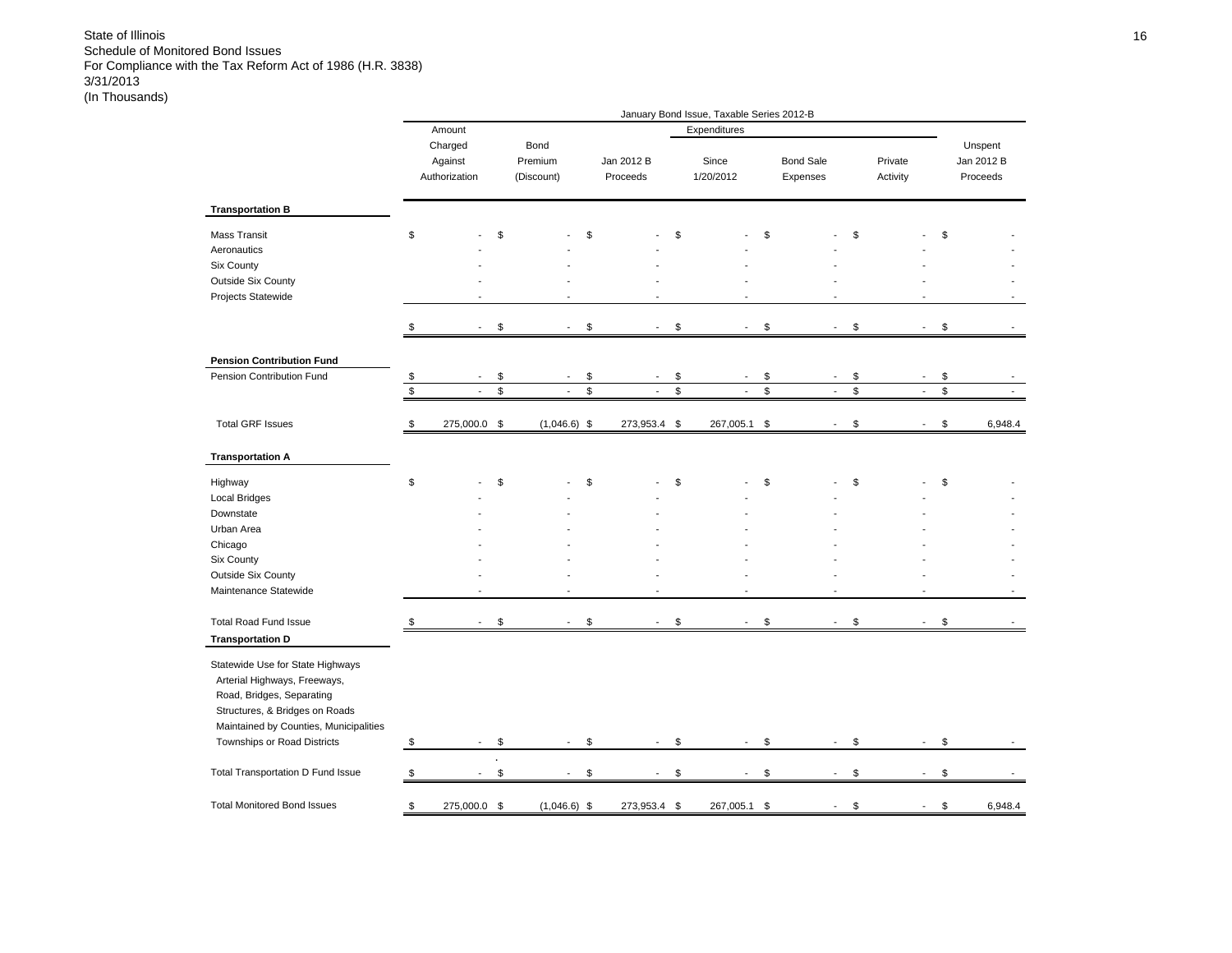|                                   |                    |                                |                                | March Bond Issue, Series 2012 (After 3rd Reallocation) |                                |          |                          |                   |
|-----------------------------------|--------------------|--------------------------------|--------------------------------|--------------------------------------------------------|--------------------------------|----------|--------------------------|-------------------|
|                                   | Amount             |                                |                                | Expenditures                                           |                                |          |                          |                   |
|                                   | Charged            | Bond                           |                                |                                                        |                                |          |                          | Unspent           |
|                                   | Against            | Premium                        | Mar-12                         | Since                                                  | <b>Bond Sale</b>               | Private  |                          | Mar-12            |
|                                   | Authorization      | (Discount)                     | Proceeds                       | 3/27/2012                                              | Expenses                       | Activity |                          | Proceeds          |
| <b>CDB</b>                        |                    |                                |                                |                                                        |                                |          |                          |                   |
|                                   |                    |                                |                                |                                                        |                                |          |                          |                   |
| Education                         | \$<br>95,000.0 \$  | 6,579.2 \$                     | 101,579.2 \$                   | 102,727.2 \$                                           |                                | \$       |                          | \$<br>(1, 148.0)  |
| Corrections                       | 3,000.0            | 207.8                          | 3,207.8                        | 13,901.3                                               |                                |          |                          | (10,693.5)        |
| Conservation                      | 4,000.0            | 277.0                          | 4,277.0                        | 1,830.0                                                |                                |          |                          | 2,447.0           |
| Mental Health                     | 7,500.0            | 519.4                          | 8,019.4                        | 13,547.9                                               |                                |          |                          | (5,528.5)         |
| State Agencies                    | 32,500.0           | 2,250.8                        | 34,750.8                       | 79,914.2                                               |                                |          |                          | (45, 163.4)       |
| Ports                             | ä,                 | $\blacksquare$                 | $\overline{\phantom{a}}$       | $\overline{\phantom{a}}$                               |                                |          |                          |                   |
| <b>Water Resources</b>            | 5,000.0            | 346.3                          | 5,346.3                        | 2,851.1                                                |                                |          |                          | 2,495.2           |
| Private Health                    |                    |                                |                                |                                                        |                                |          |                          |                   |
| <b>Food Production</b>            |                    |                                |                                |                                                        |                                |          |                          |                   |
| <b>Library Grants</b>             |                    |                                |                                |                                                        |                                |          |                          |                   |
| Aquarium                          |                    |                                |                                |                                                        |                                |          |                          |                   |
| Local Gov't Grants                | 3,000.0            | 207.8                          | 3,207.8                        | 3,182.7                                                |                                |          |                          | 25.1              |
| Open Land Trust Program           |                    | $\overline{\phantom{a}}$       |                                | 2,904.7                                                |                                |          |                          | (2,904.7)         |
| <b>Expenses Related</b>           |                    |                                |                                |                                                        |                                |          |                          |                   |
| to Bond Sales                     |                    |                                |                                | 11,795.7                                               |                                |          |                          | (11, 795.7)       |
|                                   |                    |                                |                                |                                                        |                                |          |                          |                   |
|                                   | \$<br>150,000.0 \$ | 10,388.3 \$                    | 160,388.3 \$                   | 232,654.8                                              | \$<br>$\overline{\phantom{a}}$ | \$       | $\sim$                   | \$<br>(72, 266.5) |
| <b>School Construction</b>        |                    |                                |                                |                                                        |                                |          |                          |                   |
| <b>School Construction</b>        | \$                 | \$                             | \$                             | \$                                                     | \$                             | \$       |                          | \$                |
| School Construction Law           |                    |                                |                                |                                                        |                                |          |                          |                   |
| School Implemented Projects       |                    |                                |                                |                                                        |                                |          |                          |                   |
|                                   |                    |                                |                                |                                                        |                                |          |                          |                   |
|                                   | \$                 | \$<br>$\overline{\phantom{a}}$ | \$<br>$\overline{\phantom{a}}$ | \$<br>$\blacksquare$                                   | \$<br>$\blacksquare$           | \$       | $\overline{\phantom{a}}$ | \$                |
| <b>Coal Development</b>           |                    |                                |                                |                                                        |                                |          |                          |                   |
| Coal                              | \$                 | \$                             | \$                             | \$                                                     | \$                             | \$       |                          | \$                |
|                                   |                    |                                |                                |                                                        |                                |          |                          |                   |
| Alternate Sources                 |                    |                                |                                |                                                        |                                |          |                          |                   |
| <b>Electric Generating</b>        |                    |                                |                                |                                                        |                                |          |                          |                   |
| <b>Facility Cost Reports</b>      |                    |                                |                                |                                                        |                                |          |                          |                   |
| StatutoryTransfer per PA 096-0045 |                    |                                |                                |                                                        |                                |          |                          |                   |
|                                   | \$                 | \$<br>$\blacksquare$           | \$<br>$\sim$                   | \$<br>$\sim$                                           | \$<br>$\sim$                   | \$       | $\sim$                   | \$                |
| <b>Anti-Pollution</b>             |                    |                                |                                |                                                        |                                |          |                          |                   |
|                                   |                    |                                |                                |                                                        |                                |          |                          |                   |
| Awards & Grants                   | \$                 | \$                             | \$                             | \$                                                     | \$                             | \$       |                          | \$                |
| Leaking Underground               |                    |                                |                                |                                                        |                                |          |                          |                   |
| Storage Tank Program              |                    |                                |                                |                                                        |                                |          |                          |                   |
|                                   |                    |                                |                                |                                                        |                                |          |                          |                   |
|                                   | \$                 | \$                             | \$                             | \$                                                     | \$                             | \$       |                          | \$                |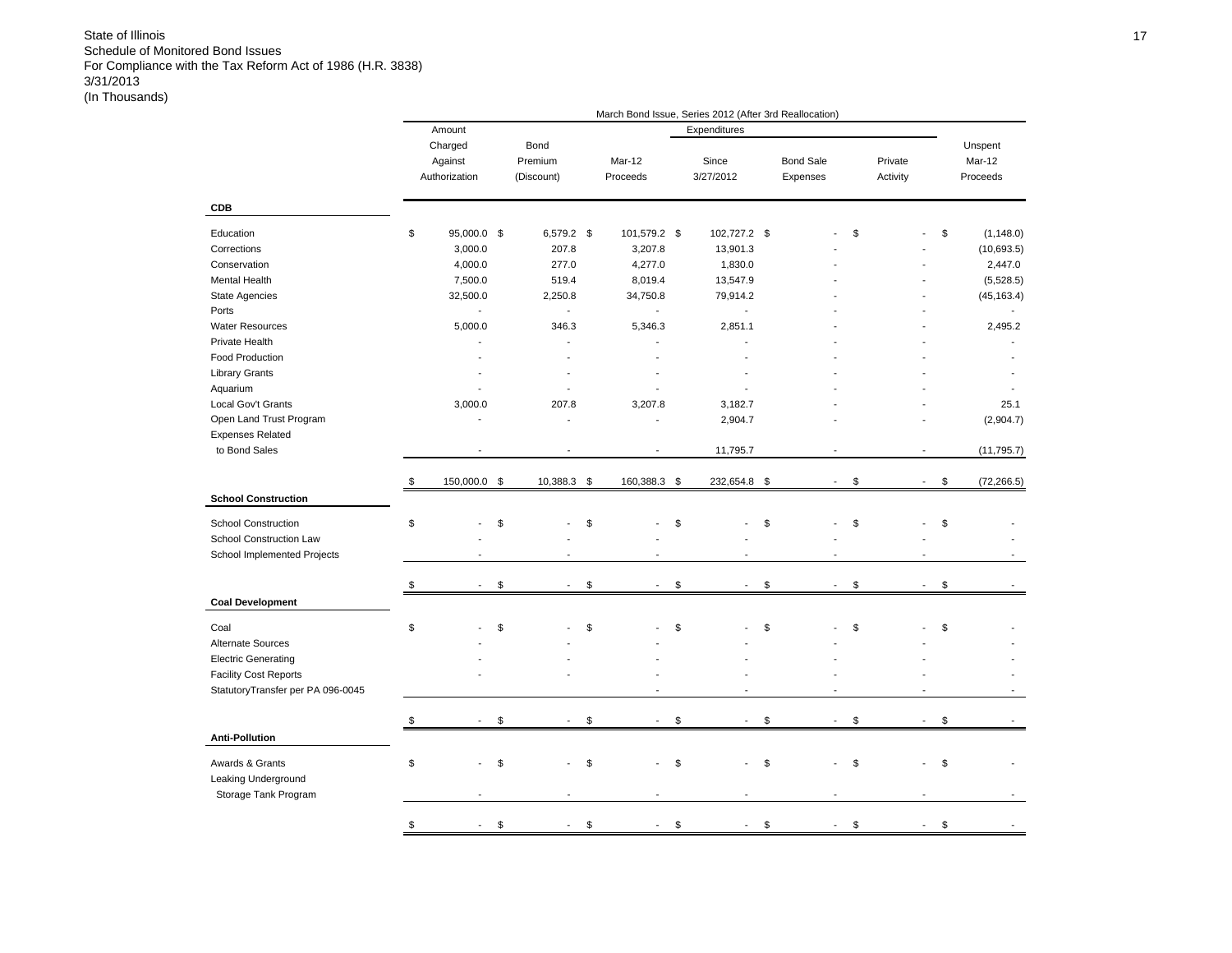|                                                                                                                                                                                                          |       |                                     |                               |                                |                | March Bond Issue, Series 2012 (After 3rd Reallocation) |     |                              |              |                     |                          |                |                               |
|----------------------------------------------------------------------------------------------------------------------------------------------------------------------------------------------------------|-------|-------------------------------------|-------------------------------|--------------------------------|----------------|--------------------------------------------------------|-----|------------------------------|--------------|---------------------|--------------------------|----------------|-------------------------------|
|                                                                                                                                                                                                          |       | Amount                              |                               |                                |                | Expenditures                                           |     |                              |              |                     |                          |                |                               |
|                                                                                                                                                                                                          |       | Charged<br>Against<br>Authorization | Bond<br>Premium<br>(Discount) | Mar-12<br>Proceeds             |                | Since<br>3/27/2012                                     |     | <b>Bond Sale</b><br>Expenses |              | Private<br>Activity |                          |                | Unspent<br>Mar-12<br>Proceeds |
| <b>Transportation B</b>                                                                                                                                                                                  |       |                                     |                               |                                |                |                                                        |     |                              |              |                     |                          |                |                               |
| <b>Mass Transit</b><br>Aeronautics<br><b>Six County</b><br><b>Outside Six County</b><br>Projects Statewide                                                                                               | \$    | 35,000.0 \$<br>11,000.0             | $2,424.0$ \$<br>761.8<br>÷.   | 37,424.0 \$<br>11,761.8        |                | 90,085.8 \$<br>1,103.5<br>ä,                           |     |                              | \$           |                     |                          | \$             | (52,661.8)<br>10,658.3        |
|                                                                                                                                                                                                          | \$    | 46,000.0 \$                         | $3,185.8$ \$                  | 49,185.8 \$                    |                | 91,189.3 \$                                            |     | $\overline{\phantom{a}}$     | \$           |                     | $\overline{\phantom{a}}$ | \$             | (42,003.5)                    |
| <b>Pension Contribution Fund</b>                                                                                                                                                                         |       |                                     |                               |                                |                |                                                        |     |                              |              |                     |                          |                |                               |
| Pension Contribution Fund                                                                                                                                                                                | $\$\$ | $\overline{\phantom{a}}$            | \$<br>$\blacksquare$          | \$<br>$\overline{\phantom{a}}$ | \$             | $\overline{\phantom{a}}$                               | \$  | $\overline{\phantom{a}}$     | \$           |                     | $\overline{\phantom{a}}$ | \$             |                               |
|                                                                                                                                                                                                          | $\,$  | $\blacksquare$                      | \$<br>$\mathbf{r}$            | \$<br>$\mathbf{r}$             | $$\mathbb{S}$$ | $\overline{\phantom{a}}$                               | \$  | $\blacksquare$               | $\mathbb{S}$ |                     | $\overline{\phantom{a}}$ | $$\mathbb{S}$$ |                               |
| <b>Total GRF Issues</b>                                                                                                                                                                                  | \$    | 196,000.0                           | \$<br>13,574.1                | \$<br>209,574.1                | \$             | 323,844.1                                              | \$  |                              | \$           |                     |                          | \$             | (114, 270.0)                  |
| <b>Transportation A</b>                                                                                                                                                                                  |       |                                     |                               |                                |                |                                                        |     |                              |              |                     |                          |                |                               |
| Highway<br><b>Local Bridges</b><br>Downstate                                                                                                                                                             | \$    |                                     | \$                            | \$                             | \$             | $1,223.9$ \$                                           |     |                              | \$           |                     |                          | \$             | (1,223.9)                     |
| Urban Area                                                                                                                                                                                               |       |                                     |                               |                                |                |                                                        |     |                              |              |                     |                          |                |                               |
| Chicago                                                                                                                                                                                                  |       |                                     |                               |                                |                |                                                        |     |                              |              |                     |                          |                |                               |
| Six County<br>Outside Six County                                                                                                                                                                         |       |                                     |                               |                                |                |                                                        |     |                              |              |                     |                          |                |                               |
| Maintenance Statewide                                                                                                                                                                                    |       | 163,000.0                           | 11,288.7                      | 174,288.7                      |                | 228,529.5                                              |     | ÷,                           |              |                     |                          |                | (54, 240.8)                   |
| <b>Total Road Fund Issue</b><br><b>Transportation D</b>                                                                                                                                                  | \$    | 163,000.0                           | \$<br>11,288.7                | \$<br>174,288.7                | \$             | 229,753.4                                              | \$  |                              | \$           |                     |                          | \$             | (55, 464.7)                   |
| Statewide Use for State Highways<br>Arterial Highways, Freeways,<br>Road, Bridges, Separating<br>Structures, & Bridges on Roads<br>Maintained by Counties, Municipalities<br>Townships or Road Districts | \$    | 216,000.0 \$                        | 14,959.3 \$                   | 230,959.3 \$                   |                | 255,113.2 \$                                           |     | $\blacksquare$               | \$           |                     | $\sim$                   | \$             | (24, 153.9)                   |
|                                                                                                                                                                                                          |       |                                     |                               |                                |                |                                                        |     |                              |              |                     |                          |                |                               |
| Total Transportation D Fund Issue                                                                                                                                                                        | \$    | 216,000.0 \$                        | 14,959.3 \$                   | 230,959.3 \$                   |                | 255,113.2                                              | -\$ | $\overline{a}$               | \$           |                     | $\blacksquare$           | \$             | (24, 153.9)                   |
| <b>Total Monitored Bond Issues</b>                                                                                                                                                                       | \$    | 575,000.0 \$                        | 39,822.1                      | \$<br>614,822.1                | \$             | 808,710.7 \$                                           |     |                              | \$           |                     |                          | \$             | (193, 888.6)                  |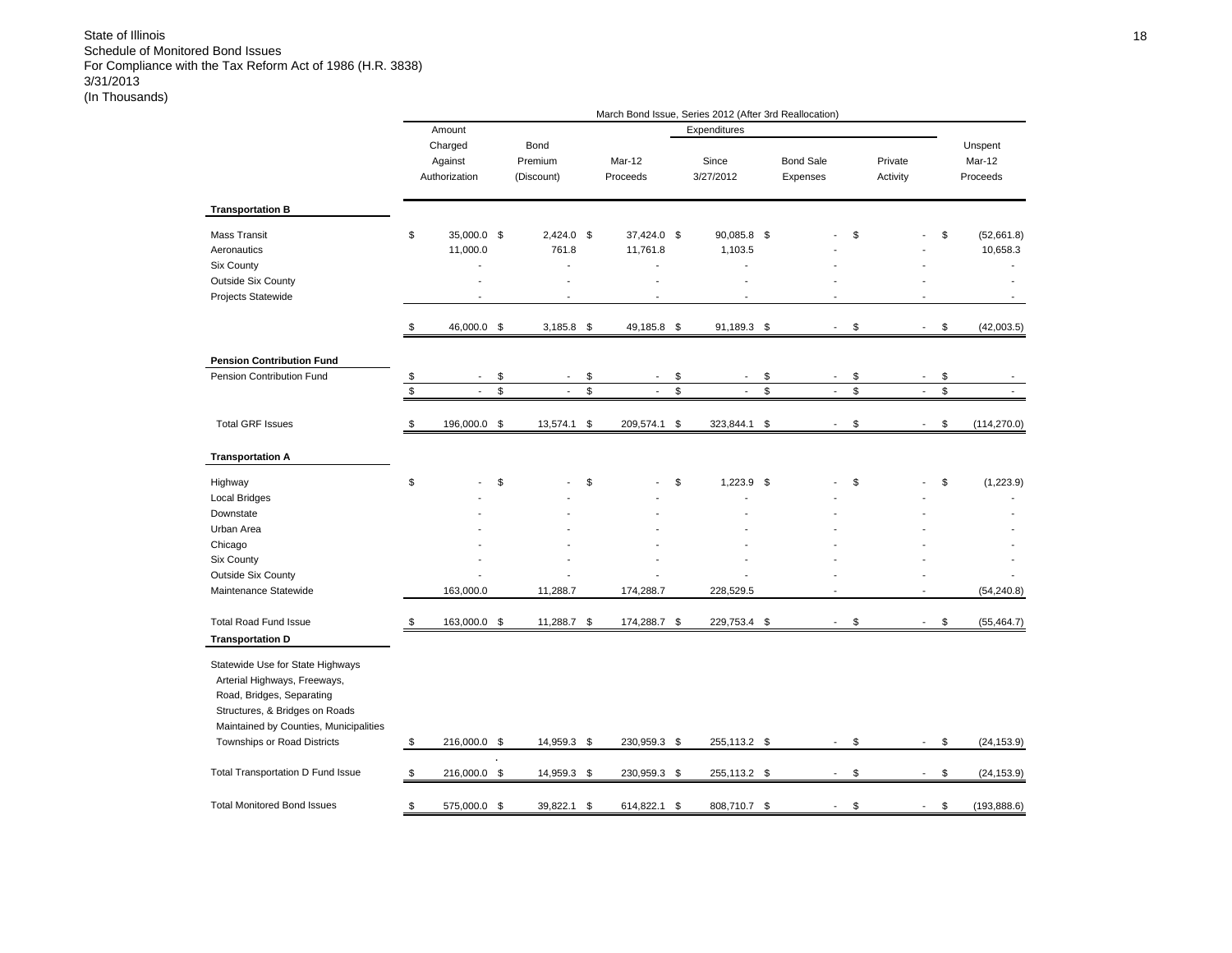|                                   |                                |                                |                                | September Bond Issue, Series 2012 |                                |                     |                                |                    |
|-----------------------------------|--------------------------------|--------------------------------|--------------------------------|-----------------------------------|--------------------------------|---------------------|--------------------------------|--------------------|
|                                   | Amount                         |                                |                                | Expenditures                      |                                |                     |                                |                    |
|                                   | Charged                        | Bond                           |                                |                                   |                                |                     |                                | Unspent            |
|                                   | Against<br>Authorization       | Premium<br>(Discount)          | Mar-12<br>Proceeds             | Since<br>3/27/2012                | <b>Bond Sale</b><br>Expenses   | Private<br>Activity |                                | Mar-12<br>Proceeds |
| <b>CDB</b>                        |                                |                                |                                |                                   |                                |                     |                                |                    |
| Education                         | \$                             | \$                             | \$                             | \$                                | \$                             | \$                  | \$                             |                    |
| Corrections                       |                                |                                |                                |                                   |                                |                     |                                |                    |
| Conservation                      |                                |                                |                                |                                   |                                |                     |                                |                    |
| Mental Health                     |                                |                                |                                |                                   |                                |                     |                                |                    |
| State Agencies                    | 50,000.0                       | 3,604.5                        | 53,604.5                       | 1,825.6                           |                                |                     |                                | 51,778.9           |
| Ports                             |                                |                                |                                |                                   |                                |                     |                                |                    |
| <b>Water Resources</b>            |                                |                                |                                |                                   |                                |                     |                                |                    |
| Private Health                    |                                |                                |                                |                                   |                                |                     |                                |                    |
| Food Production                   |                                |                                |                                |                                   |                                |                     |                                |                    |
| <b>Library Grants</b>             |                                |                                |                                |                                   |                                |                     |                                |                    |
| Aquarium                          |                                |                                |                                |                                   |                                |                     |                                |                    |
| Local Gov't Grants                |                                |                                |                                |                                   |                                |                     |                                |                    |
| Open Land Trust Program           |                                |                                |                                |                                   |                                |                     |                                |                    |
| <b>Expenses Related</b>           |                                |                                |                                |                                   |                                |                     |                                |                    |
| to Bond Sales                     |                                |                                |                                |                                   |                                |                     |                                |                    |
|                                   |                                |                                |                                |                                   |                                |                     |                                |                    |
|                                   | \$<br>50,000.0 \$              | $3,604.5$ \$                   | 53,604.5 \$                    | 1,825.6 \$                        | $\blacksquare$                 | \$                  | \$<br>$\overline{\phantom{a}}$ | 51,778.9           |
| <b>School Construction</b>        |                                |                                |                                |                                   |                                |                     |                                |                    |
| <b>School Construction</b>        | \$                             | \$                             | \$                             | \$                                | \$                             | \$                  | \$                             |                    |
| School Construction Law           |                                |                                |                                |                                   |                                |                     |                                |                    |
| School Implemented Projects       |                                |                                |                                |                                   |                                |                     |                                |                    |
|                                   |                                |                                |                                |                                   |                                |                     |                                |                    |
|                                   | \$<br>$\overline{\phantom{a}}$ | \$<br>$\overline{\phantom{a}}$ | \$<br>$\overline{\phantom{a}}$ | \$<br>$\blacksquare$              | \$<br>$\overline{\phantom{a}}$ | \$                  | \$<br>$\overline{\phantom{a}}$ |                    |
| <b>Coal Development</b>           |                                |                                |                                |                                   |                                |                     |                                |                    |
| Coal                              | \$                             | \$                             | \$                             | \$                                | \$                             | \$                  | \$                             |                    |
| Alternate Sources                 |                                |                                |                                |                                   |                                |                     |                                |                    |
| <b>Electric Generating</b>        |                                |                                |                                |                                   |                                |                     |                                |                    |
| <b>Facility Cost Reports</b>      |                                |                                |                                |                                   |                                |                     |                                |                    |
| StatutoryTransfer per PA 096-0045 |                                |                                |                                |                                   |                                |                     |                                |                    |
|                                   |                                |                                |                                |                                   |                                |                     |                                |                    |
|                                   | \$<br>$\sim$                   | \$<br>$\sim$                   | \$<br>$\sim$                   | \$<br>$\sim$                      | \$<br>$\sim$                   | \$                  | \$<br>$\sim$                   |                    |
| <b>Anti-Pollution</b>             |                                |                                |                                |                                   |                                |                     |                                |                    |
|                                   |                                |                                |                                | ÷.                                | $\overline{a}$                 |                     |                                |                    |
| Awards & Grants                   | \$                             | \$                             | \$                             | \$                                | \$                             | \$                  | \$                             |                    |
| Leaking Underground               |                                |                                |                                |                                   |                                |                     |                                |                    |
| Storage Tank Program              |                                |                                |                                |                                   |                                |                     |                                |                    |
|                                   | \$<br>÷,                       | \$                             | \$                             | \$<br>$\overline{a}$              | \$<br>L,                       | \$                  | \$<br>÷,                       |                    |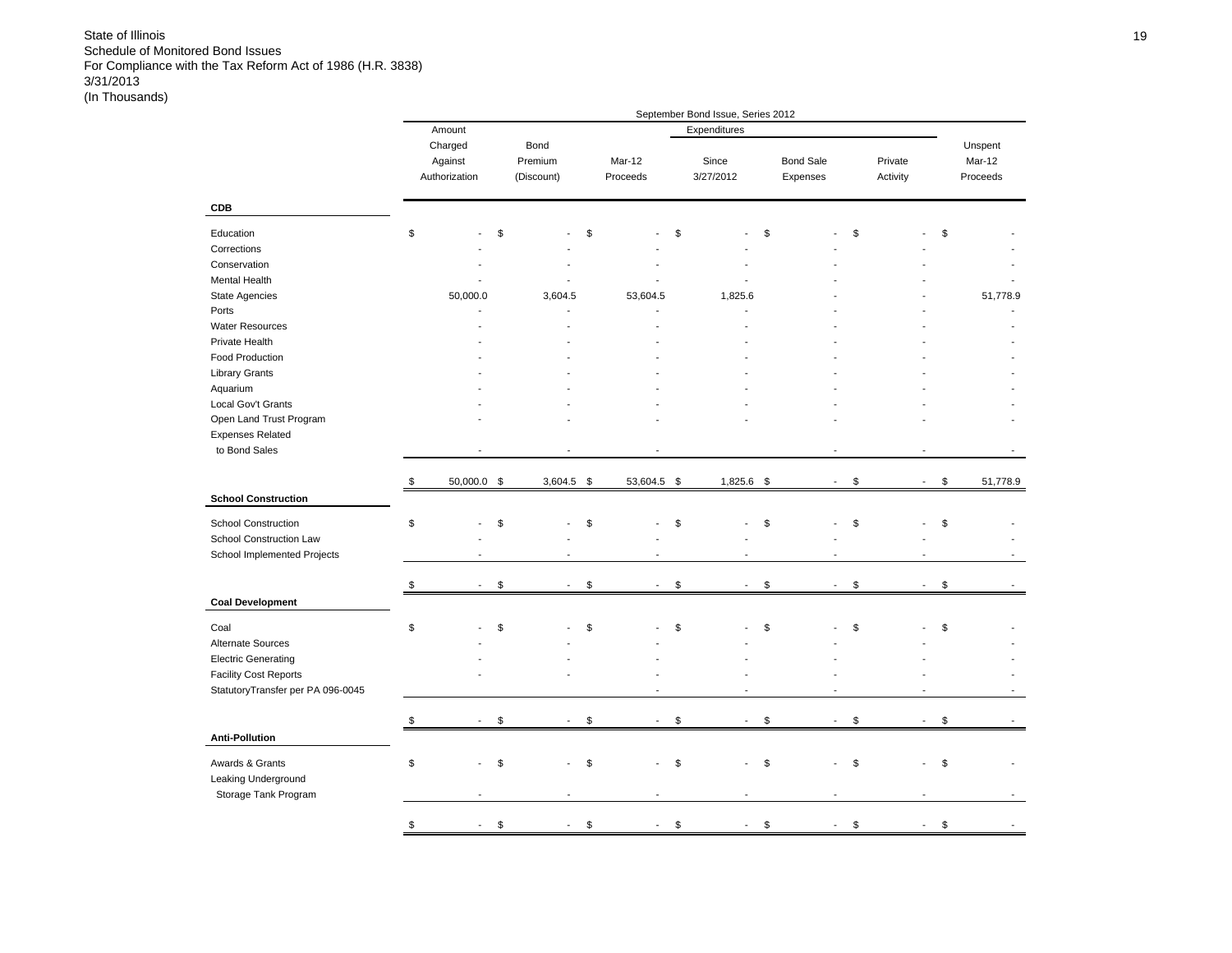|                                                                                                                                                                           |             |                                     |    |                               |             |                             | September Bond Issue, Series 2012 |              |                              |                |                     |                          |               |                               |
|---------------------------------------------------------------------------------------------------------------------------------------------------------------------------|-------------|-------------------------------------|----|-------------------------------|-------------|-----------------------------|-----------------------------------|--------------|------------------------------|----------------|---------------------|--------------------------|---------------|-------------------------------|
|                                                                                                                                                                           |             | Amount                              |    |                               |             |                             | Expenditures                      |              |                              |                |                     |                          |               |                               |
|                                                                                                                                                                           |             | Charged<br>Against<br>Authorization |    | Bond<br>Premium<br>(Discount) |             | Mar-12<br>Proceeds          | Since<br>3/27/2012                |              | <b>Bond Sale</b><br>Expenses |                | Private<br>Activity |                          |               | Unspent<br>Mar-12<br>Proceeds |
| <b>Transportation B</b>                                                                                                                                                   |             |                                     |    |                               |             |                             |                                   |              |                              |                |                     |                          |               |                               |
| Mass Transit<br>Aeronautics<br><b>Six County</b><br>Outside Six County<br>Projects Statewide                                                                              | \$          |                                     | \$ |                               | \$          |                             | \$                                | \$           |                              | \$             |                     |                          | \$            |                               |
|                                                                                                                                                                           | \$          |                                     | \$ |                               | \$          | ÷,                          | \$<br>$\sim$                      | \$           | $\sim$                       | \$             |                     | $\overline{\phantom{a}}$ | \$            |                               |
| <b>Pension Contribution Fund</b>                                                                                                                                          |             |                                     |    |                               |             |                             |                                   |              |                              |                |                     |                          |               |                               |
| Pension Contribution Fund                                                                                                                                                 | \$          |                                     | \$ |                               | \$          |                             | \$                                | \$           |                              | \$             |                     |                          | \$            |                               |
|                                                                                                                                                                           | $\mathbb S$ | $\mathcal{L}$                       | \$ | $\mathbb{Z}^{\mathbb{Z}}$     | $\mathbb S$ | $\mathcal{L}_{\mathcal{A}}$ | \$<br>$\mathcal{L}^{\mathcal{A}}$ | $\mathbb{S}$ | ÷.                           | $$\mathbb{S}$$ |                     | $\mathcal{L}$            | $\mathsf{\$}$ |                               |
| <b>Total GRF Issues</b>                                                                                                                                                   | \$          | 50,000.0 \$                         |    | $3,604.5$ \$                  |             | 53,604.5                    | \$<br>1,825.6                     | - \$         | $\sim$                       | \$             |                     | $\blacksquare$           | \$            | 51,778.9                      |
| <b>Transportation A</b>                                                                                                                                                   |             |                                     |    |                               |             |                             |                                   |              |                              |                |                     |                          |               |                               |
| Highway<br><b>Local Bridges</b>                                                                                                                                           | \$          |                                     | \$ |                               | \$          |                             | \$                                | \$           |                              | \$             |                     |                          | \$            |                               |
| Downstate                                                                                                                                                                 |             |                                     |    |                               |             |                             |                                   |              |                              |                |                     |                          |               |                               |
| Urban Area<br>Chicago                                                                                                                                                     |             |                                     |    |                               |             |                             |                                   |              |                              |                |                     |                          |               |                               |
| Six County                                                                                                                                                                |             |                                     |    |                               |             |                             |                                   |              |                              |                |                     |                          |               |                               |
| Outside Six County                                                                                                                                                        |             |                                     |    |                               |             |                             |                                   |              |                              |                |                     |                          |               |                               |
| Maintenance Statewide                                                                                                                                                     |             |                                     |    |                               |             | ÷                           | $\overline{\phantom{a}}$          |              |                              |                |                     |                          |               |                               |
| <b>Total Road Fund Issue</b><br><b>Transportation D</b>                                                                                                                   | \$          |                                     | S  |                               | \$          |                             | \$                                | \$           |                              | \$             |                     |                          | \$            |                               |
| Statewide Use for State Highways<br>Arterial Highways, Freeways,<br>Road, Bridges, Separating<br>Structures, & Bridges on Roads<br>Maintained by Counties, Municipalities |             |                                     |    |                               |             |                             |                                   |              |                              |                |                     |                          |               |                               |
| Townships or Road Districts                                                                                                                                               | \$          | $\blacksquare$                      | \$ | $\sim$                        | \$          | $\sim$                      | \$<br>$\blacksquare$              | \$           | $\overline{\phantom{a}}$     | \$             |                     | $\mathbf{r}$             | \$            |                               |
| Total Transportation D Fund Issue                                                                                                                                         | \$          |                                     | \$ |                               | \$          |                             | \$<br>$\overline{\phantom{a}}$    | \$           | $\overline{\phantom{a}}$     | \$             |                     | $\overline{a}$           | \$            |                               |
| <b>Total Monitored Bond Issues</b>                                                                                                                                        | \$          | 50,000.0 \$                         |    | 3,604.5                       | \$          | 53,604.5                    | \$<br>1,825.6                     | \$           |                              | \$             |                     |                          | \$            | 51,778.9                      |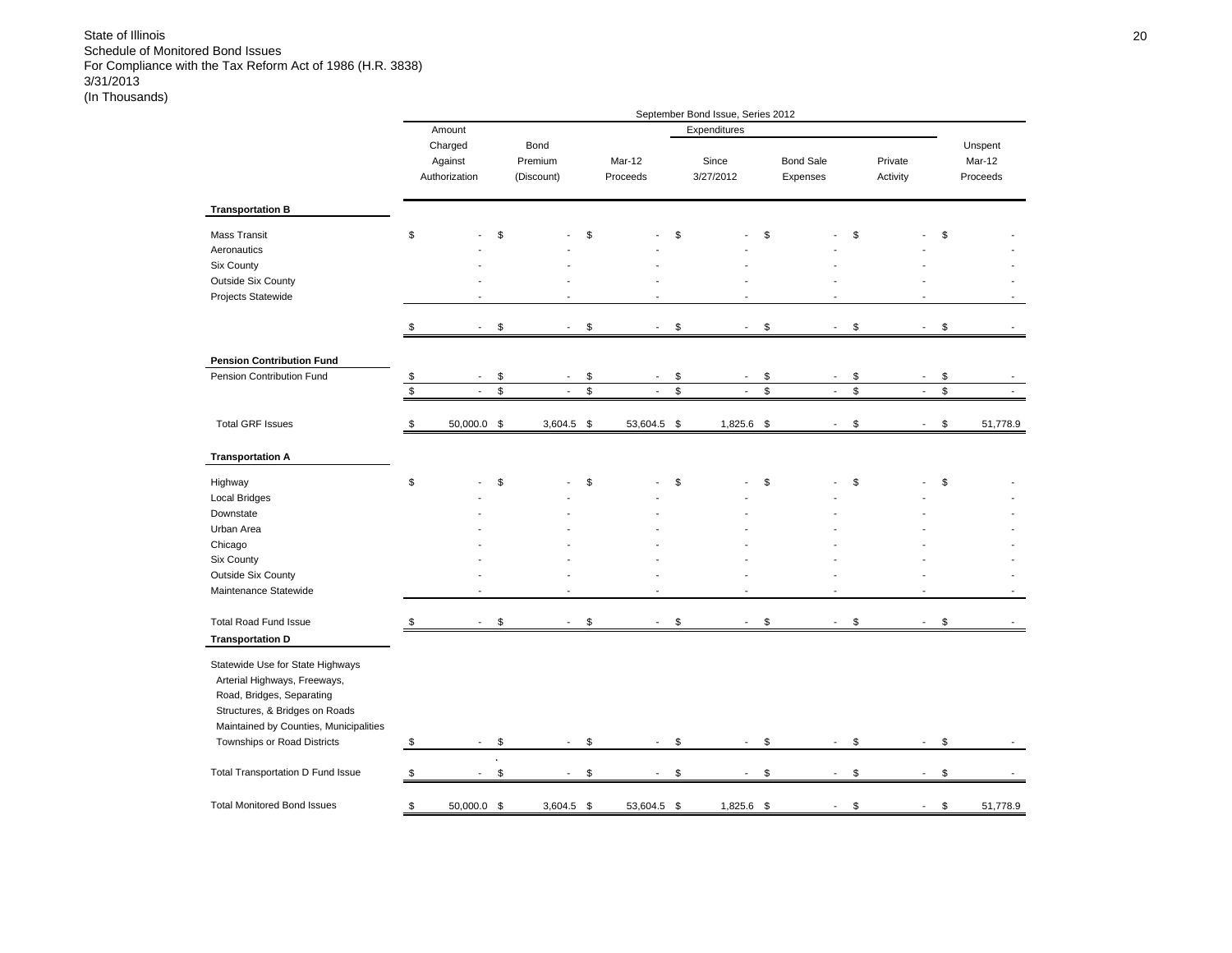|                                   |                          |                                 |                      |                          | Thomson Prison Sale Proceeds |                                |          |                          |                |                   |
|-----------------------------------|--------------------------|---------------------------------|----------------------|--------------------------|------------------------------|--------------------------------|----------|--------------------------|----------------|-------------------|
|                                   | Amount                   |                                 |                      |                          | Expenditures                 |                                |          |                          |                | SAMS              |
|                                   | Per                      | Bond                            |                      |                          |                              |                                |          |                          | Unspent        | Available         |
|                                   | Letter of                | Premium                         |                      | Feb-13                   | Since                        | <b>Bond Sale</b>               | Private  |                          | Feb-13         | Balance           |
|                                   | Direction                | (Discount)                      |                      | Proceeds                 | 2/28/2013                    | Expenses                       | Activity |                          | Proceeds       | 3/31/2013         |
| CDB                               |                          |                                 |                      |                          |                              |                                |          |                          |                |                   |
| Education                         | \$<br>$2,000.0$ \$       |                                 | \$                   | $2,000.0$ \$             | $2,000.0$ \$                 |                                | \$       |                          | \$             | \$<br>(55, 150.1) |
| Corrections                       | 1,900.0                  |                                 |                      | 1,900.0                  |                              |                                |          |                          | 1,900.0        | (15, 247.8)       |
| Conservation                      | $\blacksquare$           |                                 |                      | $\blacksquare$           |                              |                                |          |                          | $\blacksquare$ | 21,626.4          |
| Mental Health                     | $\overline{\phantom{a}}$ |                                 |                      | $\blacksquare$           |                              |                                |          |                          | $\blacksquare$ | (27,700.5)        |
|                                   |                          |                                 |                      |                          |                              |                                |          |                          |                |                   |
| <b>State Agencies</b>             | 16,100.0                 |                                 |                      | 16,100.0                 | 3,177.6                      |                                |          |                          | 12,922.4       | 111,176.5         |
| Ports                             |                          |                                 |                      |                          | $\overline{a}$               |                                |          |                          |                |                   |
| <b>Water Resources</b>            |                          |                                 |                      |                          |                              |                                |          |                          |                | 4,113.8           |
| Private Health                    |                          |                                 |                      |                          |                              |                                |          |                          |                |                   |
| Food Production                   |                          |                                 |                      |                          |                              |                                |          |                          |                |                   |
| <b>Library Grants</b>             |                          |                                 |                      |                          |                              |                                |          |                          |                |                   |
| Aquarium                          |                          |                                 |                      |                          |                              |                                |          |                          |                |                   |
| Local Gov't Grants                |                          |                                 |                      |                          |                              |                                |          |                          |                | (34, 906.2)       |
| Open Land Trust Program           |                          |                                 |                      |                          |                              |                                |          |                          |                | 3,344.2           |
| <b>Expenses Related</b>           |                          |                                 |                      |                          |                              |                                |          |                          |                |                   |
| to Bond Sales                     |                          |                                 |                      |                          |                              |                                |          |                          |                | (11, 795.7)       |
|                                   |                          |                                 |                      |                          |                              |                                |          |                          |                |                   |
| <b>School Construction</b>        | \$<br>20,000.0 \$        |                                 | \$<br>$\blacksquare$ | 20,000.0 \$              | 5,177.6 \$                   | $\sim$                         | \$       | $\blacksquare$           | \$<br>14,822.4 | \$<br>(4, 539.4)  |
|                                   |                          |                                 |                      |                          |                              |                                |          |                          |                |                   |
| <b>School Construction</b>        | \$                       | \$<br>÷,                        | \$                   |                          | \$                           | \$                             | \$       |                          | \$             | \$                |
| School Construction Law           |                          |                                 |                      |                          |                              |                                |          |                          |                | (8,649.7)         |
| School Implemented Projects       |                          |                                 |                      | $\blacksquare$           |                              |                                |          |                          |                | 10,101.4          |
|                                   | \$                       | $\mathfrak s$<br>$\mathbf{r}$   | \$                   | $\blacksquare$           | \$<br>$\overline{a}$         | \$<br>$\overline{\phantom{a}}$ | \$       | $\overline{\phantom{a}}$ | \$             | \$<br>1,451.7     |
| <b>Coal Development</b>           |                          |                                 |                      |                          |                              |                                |          |                          |                |                   |
| Coal                              | \$                       | \$                              | \$                   |                          | \$                           | \$                             | \$       |                          | \$             | \$<br>(7, 842.2)  |
| Alternate Sources                 |                          |                                 |                      |                          |                              |                                |          |                          |                | 281.4             |
| <b>Electric Generating</b>        |                          |                                 |                      |                          |                              |                                |          |                          |                | 25,996.0          |
|                                   |                          |                                 |                      |                          |                              |                                |          |                          |                |                   |
| <b>Facility Cost Reports</b>      |                          |                                 |                      |                          |                              |                                |          |                          |                | (13, 598.5)       |
| StatutoryTransfer per PA 096-0045 |                          |                                 |                      | $\overline{\phantom{a}}$ |                              |                                |          |                          |                | (320.0)           |
|                                   | \$                       | $\mathfrak s$<br>$\overline{a}$ | \$                   | $\blacksquare$           | \$<br>$\overline{a}$         | \$<br>$\blacksquare$           | \$       | $\blacksquare$           | \$             | \$<br>4,516.7     |
| <b>Anti-Pollution</b>             |                          |                                 |                      |                          |                              |                                |          |                          |                |                   |
| Awards & Grants                   | \$                       | \$<br>$\overline{\phantom{a}}$  | \$                   |                          | \$<br>÷,                     | \$                             | \$       | ÷,                       | \$             | \$<br>(17, 810.0) |
| Leaking Underground               |                          |                                 |                      |                          |                              |                                |          |                          |                |                   |
| Storage Tank Program              |                          | $\overline{a}$                  |                      |                          | $\overline{a}$               |                                |          | $\overline{\phantom{a}}$ |                | 17,810.0          |
|                                   | \$<br>$\blacksquare$     | \$<br>$\overline{\phantom{a}}$  | \$                   | $\overline{\phantom{a}}$ | \$<br>$\blacksquare$         | \$<br>$\blacksquare$           | \$       | $\overline{\phantom{a}}$ | \$             | \$<br>(0.0)       |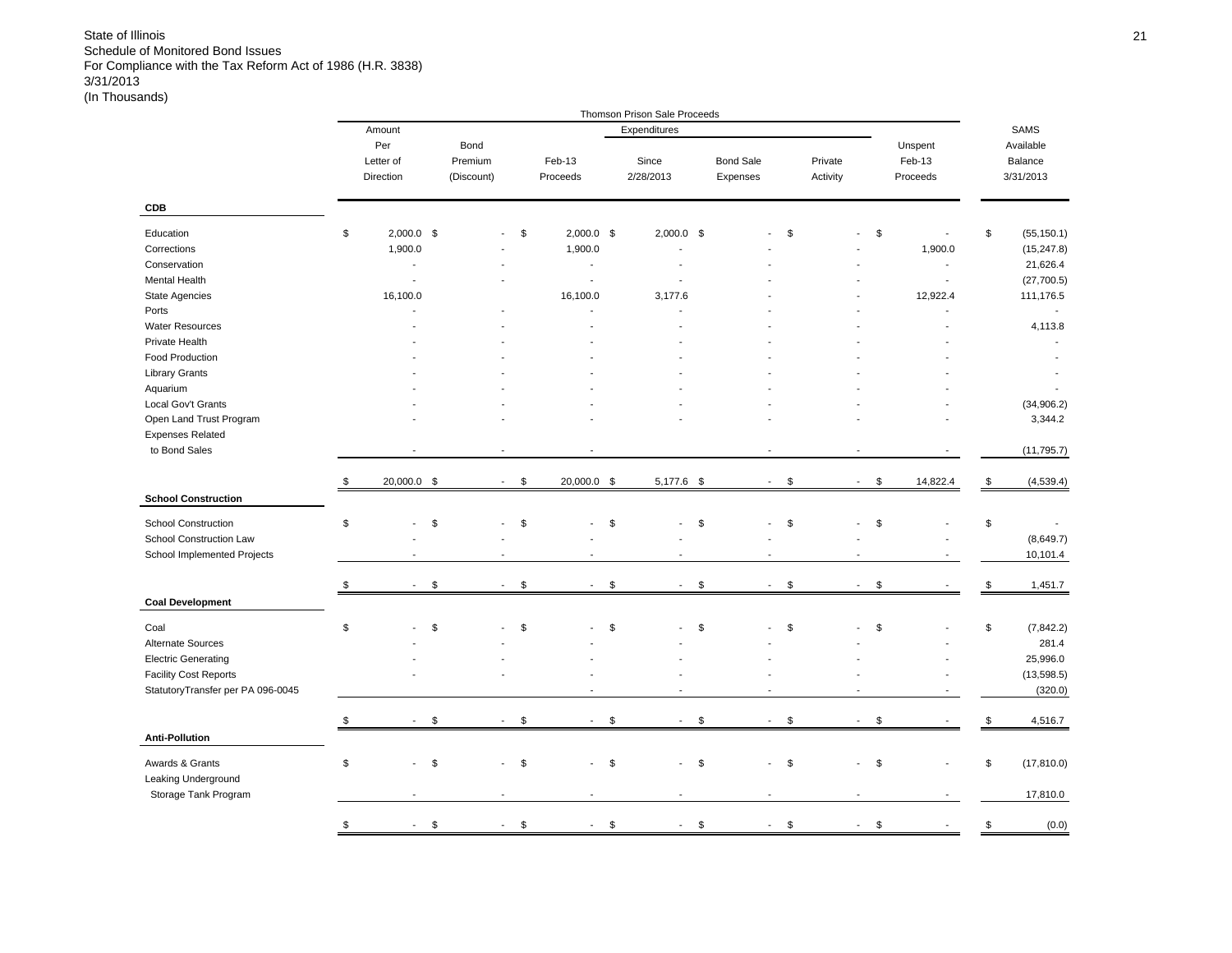|                                                                                                                                                                           |                   |                                                         |          |                                    |          |                                  |                    | Thomson Prison Sale Proceeds               |                     |                                    |          |                          |          |                               |                 |                                   |
|---------------------------------------------------------------------------------------------------------------------------------------------------------------------------|-------------------|---------------------------------------------------------|----------|------------------------------------|----------|----------------------------------|--------------------|--------------------------------------------|---------------------|------------------------------------|----------|--------------------------|----------|-------------------------------|-----------------|-----------------------------------|
|                                                                                                                                                                           |                   | Amount                                                  |          |                                    |          |                                  |                    | Expenditures                               |                     |                                    |          |                          |          |                               |                 | <b>SAMS</b>                       |
|                                                                                                                                                                           |                   | Per<br>Letter of<br>Direction                           |          | Bond<br>Premium<br>(Discount)      |          | Feb-13<br>Proceeds               |                    | Since<br>2/28/2013                         |                     | <b>Bond Sale</b><br>Expenses       |          | Private<br>Activity      |          | Unspent<br>Feb-13<br>Proceeds |                 | Available<br>Balance<br>3/31/2013 |
| <b>Transportation B</b>                                                                                                                                                   |                   |                                                         |          |                                    |          |                                  |                    |                                            |                     |                                    |          |                          |          |                               |                 |                                   |
| Mass Transit<br>Aeronautics<br>Six County                                                                                                                                 | \$                | 96,000.5 \$                                             |          |                                    | \$       | 96,000.5 \$                      |                    | 13,236.9                                   | \$                  |                                    | \$       |                          | \$       | 82,763.6                      | \$              | (6,648.3)<br>15,171.2<br>10.0     |
| Outside Six County<br>Projects Statewide                                                                                                                                  |                   |                                                         |          |                                    |          |                                  |                    |                                            |                     |                                    |          |                          |          |                               |                 | 0.7<br>32,226.6                   |
|                                                                                                                                                                           | \$                | 96,000.5 \$                                             |          | $\sim$                             | \$       | 96,000.5 \$                      |                    | 13,236.9 \$                                |                     | $\overline{\phantom{a}}$           | \$       | $\blacksquare$           | \$       | 82,763.6                      | \$              | 40,760.2                          |
| <b>Pension Contribution Fund</b>                                                                                                                                          |                   |                                                         |          |                                    |          |                                  |                    |                                            |                     |                                    |          |                          |          |                               |                 |                                   |
| Pension Contribution Fund                                                                                                                                                 | \$<br>$\mathbb S$ | $\overline{\phantom{a}}$<br>$\mathcal{L}_{\mathcal{A}}$ | \$<br>\$ | $\overline{\phantom{a}}$<br>$\sim$ | \$<br>\$ | $\blacksquare$<br>$\blacksquare$ | \$<br>$\mathbb{S}$ | $\overline{\phantom{a}}$<br>$\blacksquare$ | \$<br>$\mathfrak s$ | $\overline{\phantom{a}}$<br>$\sim$ | \$<br>\$ | $\blacksquare$<br>$\sim$ | \$<br>\$ |                               | $\frac{\$}{\$}$ |                                   |
| <b>Total GRF Issues</b>                                                                                                                                                   | \$                | 116,000.5 \$                                            |          | $\overline{\phantom{a}}$           | \$       | 116,000.5 \$                     |                    | 18,414.6 \$                                |                     | $\blacksquare$                     | \$       |                          | \$       | 97,585.9                      | \$              | 42,189.1                          |
| <b>Transportation A</b>                                                                                                                                                   |                   |                                                         |          |                                    |          |                                  |                    |                                            |                     |                                    |          |                          |          |                               |                 |                                   |
| Highway<br><b>Local Bridges</b>                                                                                                                                           | \$                |                                                         | \$       |                                    | \$       |                                  | \$                 |                                            | \$                  |                                    | \$       |                          | \$       |                               | \$              | 7,602.6                           |
| Downstate<br>Urban Area                                                                                                                                                   |                   |                                                         |          |                                    |          |                                  |                    |                                            |                     |                                    |          |                          |          |                               |                 |                                   |
| Chicago<br>Six County                                                                                                                                                     |                   |                                                         |          |                                    |          |                                  |                    |                                            |                     |                                    |          |                          |          |                               |                 |                                   |
| Outside Six County<br>Maintenance Statewide                                                                                                                               |                   | 23,000.0                                                |          |                                    |          | 23,000.0                         |                    | 3,712.5                                    |                     |                                    |          |                          |          | 19,287.5                      |                 | (43, 779.9)                       |
| <b>Total Road Fund Issue</b><br><b>Transportation D</b>                                                                                                                   | \$                | 23,000.0 \$                                             |          | $\mathbf{r}$                       | \$       | 23,000.0 \$                      |                    | $3,712.5$ \$                               |                     | $\sim$                             | \$       | $\mathbf{r}$             | \$       | 19,287.5                      | \$              | (36, 177.2)                       |
| Statewide Use for State Highways<br>Arterial Highways, Freeways,<br>Road, Bridges, Separating<br>Structures, & Bridges on Roads<br>Maintained by Counties, Municipalities |                   |                                                         |          |                                    |          |                                  |                    |                                            |                     |                                    |          |                          |          |                               |                 |                                   |
| Townships or Road Districts                                                                                                                                               | \$                | 26,000.0 \$                                             |          | $\sim$                             | \$       | 26,000.0 \$                      |                    | 5,289.9 \$                                 |                     | $\sim$                             | \$       | $\sim$                   | \$       | 20,710.2                      | \$              | (3, 443.8)                        |
| Total Transportation D Fund Issue                                                                                                                                         | \$                | 26,000.0 \$                                             |          | $\overline{\phantom{a}}$           | \$       | 26,000.0 \$                      |                    | 5,289.9 \$                                 |                     | $\overline{\phantom{a}}$           | \$       | $\overline{\phantom{a}}$ | \$       | 20,710.2                      | $\,$            | (3, 443.8)                        |
| <b>Total Monitored Bond Issues</b>                                                                                                                                        | \$                | 165,000.5 \$                                            |          | $\sim$                             | \$       | 165,000.5 \$                     |                    | 27,417.0 \$                                |                     | $\overline{\phantom{a}}$           | \$       | ÷                        | \$       | 137,583.5                     | \$              | 2,568.1                           |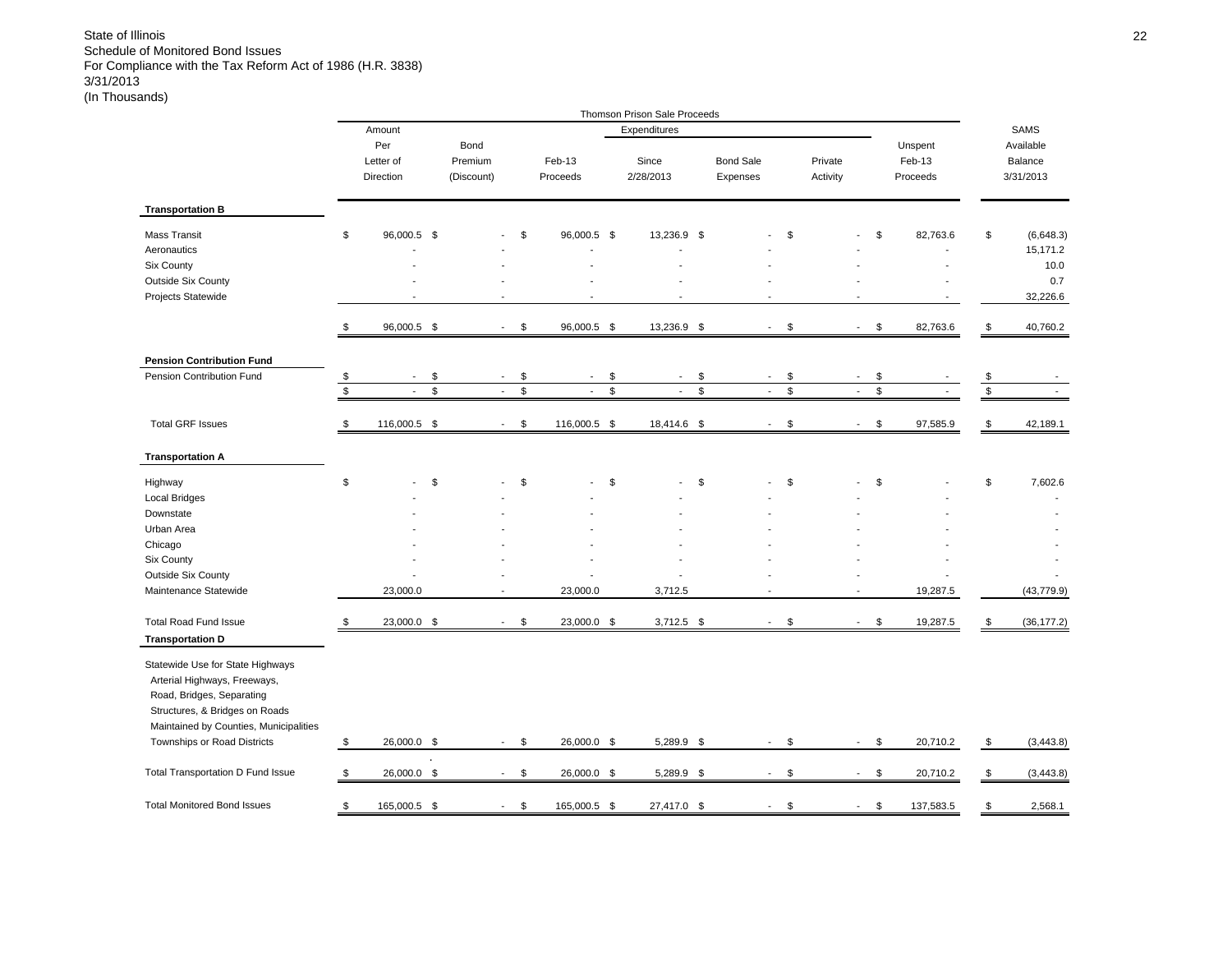|                                        |                                   |                   | <b>Discretionary Resources</b> |                                   |                                               |                               | MAY 2000 Bond Issue (Series MAY 2000) |                                   |                     |    |                               |
|----------------------------------------|-----------------------------------|-------------------|--------------------------------|-----------------------------------|-----------------------------------------------|-------------------------------|---------------------------------------|-----------------------------------|---------------------|----|-------------------------------|
|                                        | Available<br>Balance<br>12/3/2008 | Misc.<br>Receipts | Expenditures                   | Available<br>Balance<br>3/31/2013 | Amount<br>Charged<br>Against<br>Authorization | Bond<br>(Discount)<br>Premium | May-00<br>Proceeds                    | Expenditures<br>Since<br>6/8/2000 | Private<br>Activity |    | Unspent<br>May-00<br>Proceeds |
| <b>Build Illinois</b>                  |                                   |                   |                                |                                   |                                               |                               |                                       |                                   |                     |    |                               |
| Infrastructure                         | \$<br>$\overline{\phantom{a}}$    | \$<br>551.9 \$    | $\sim$                         | \$<br>551.9                       | \$<br>90,000.0                                | \$1,340.3                     | \$<br>91,340.3                        | \$<br>88,591.0                    | \$<br>$\sim$        | \$ | 2,749.3                       |
| <b>Business Development</b>            |                                   |                   |                                | $\overline{\phantom{a}}$          | 25,000.0                                      | $\overline{\phantom{a}}$      | 25,000.0                              | 9,174.7                           |                     |    | 15,825.3                      |
| Education                              |                                   |                   |                                | ۰                                 | 5,000.0                                       | $\overline{\phantom{a}}$      | 5,000.0                               | 14,307.5                          |                     |    | (9,307.5)                     |
| Environment                            |                                   |                   |                                | ۰                                 | 5,000.0                                       | $\overline{\phantom{a}}$      | 5,000.0                               | 14,267.1                          |                     |    | (9,267.1)                     |
| <b>Refunding Escrow</b>                |                                   |                   |                                |                                   |                                               | $\overline{\phantom{a}}$      |                                       |                                   |                     |    |                               |
| <b>Refunding Bond Sale</b><br>Expenses |                                   |                   |                                | $\overline{\phantom{a}}$          |                                               | $\overline{\phantom{a}}$      |                                       |                                   |                     |    | $\overline{\phantom{a}}$      |
|                                        |                                   | \$<br>551.9 \$    | $\sim$                         | \$<br>551.9                       | \$<br>125,000.0                               | \$1,340.3                     | \$126,340.3                           | \$<br>126,340.3                   | \$                  | £. |                               |

Reallocation of orginal issue on 10/22/2000.

**\***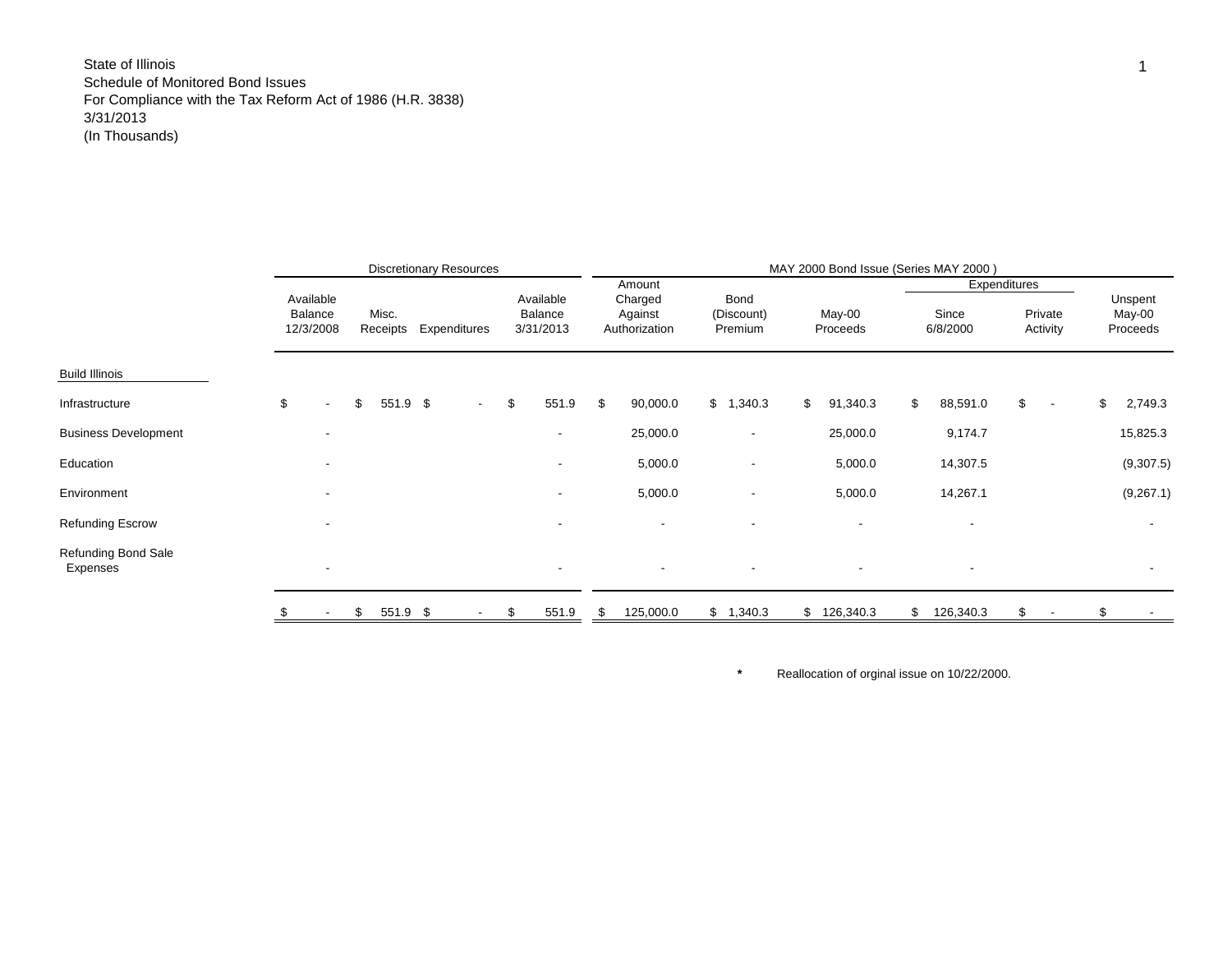|                                        |                                     |                                      | June 2001 Bond Issue (Series JUN 2001) |                                               |                                 |
|----------------------------------------|-------------------------------------|--------------------------------------|----------------------------------------|-----------------------------------------------|---------------------------------|
|                                        | Amount                              |                                      |                                        | Expenditures                                  |                                 |
|                                        | Charged<br>Against<br>Authorization | <b>Bond</b><br>(Discount)<br>Premium | $Jun-01$<br>Proceeds                   | Since<br>Private<br>6/12/2001<br>Activity     | Unspent<br>$Jun-01$<br>Proceeds |
| <b>Build Illinois</b>                  |                                     |                                      |                                        |                                               |                                 |
| Infrastructure                         | \$<br>85,000.0                      | \$3,616.3                            | \$<br>88,616.3                         | \$<br>91,638.9 \$<br>$\overline{\phantom{a}}$ | \$<br>(3,022.6)                 |
| <b>Business Development</b>            | 15,000.0                            | ۰                                    | 15,000.0                               | 5,875.5                                       | 9,124.5                         |
| Education                              | 15,000.0                            | ۰                                    | 15,000.0                               | 28,570.4                                      | (13, 570.4)                     |
| Environment                            | 10,000.0                            |                                      | 10,000.0                               | 2,531.5                                       | 7,468.5                         |
| <b>Refunding Escrow</b>                |                                     |                                      |                                        |                                               |                                 |
| <b>Refunding Bond Sale</b><br>Expenses |                                     | ۰                                    |                                        |                                               |                                 |
|                                        | 125,000.0<br>S                      | \$3,616.3                            | 128,616.3<br>\$                        | \$128,616.3<br>\$                             | \$                              |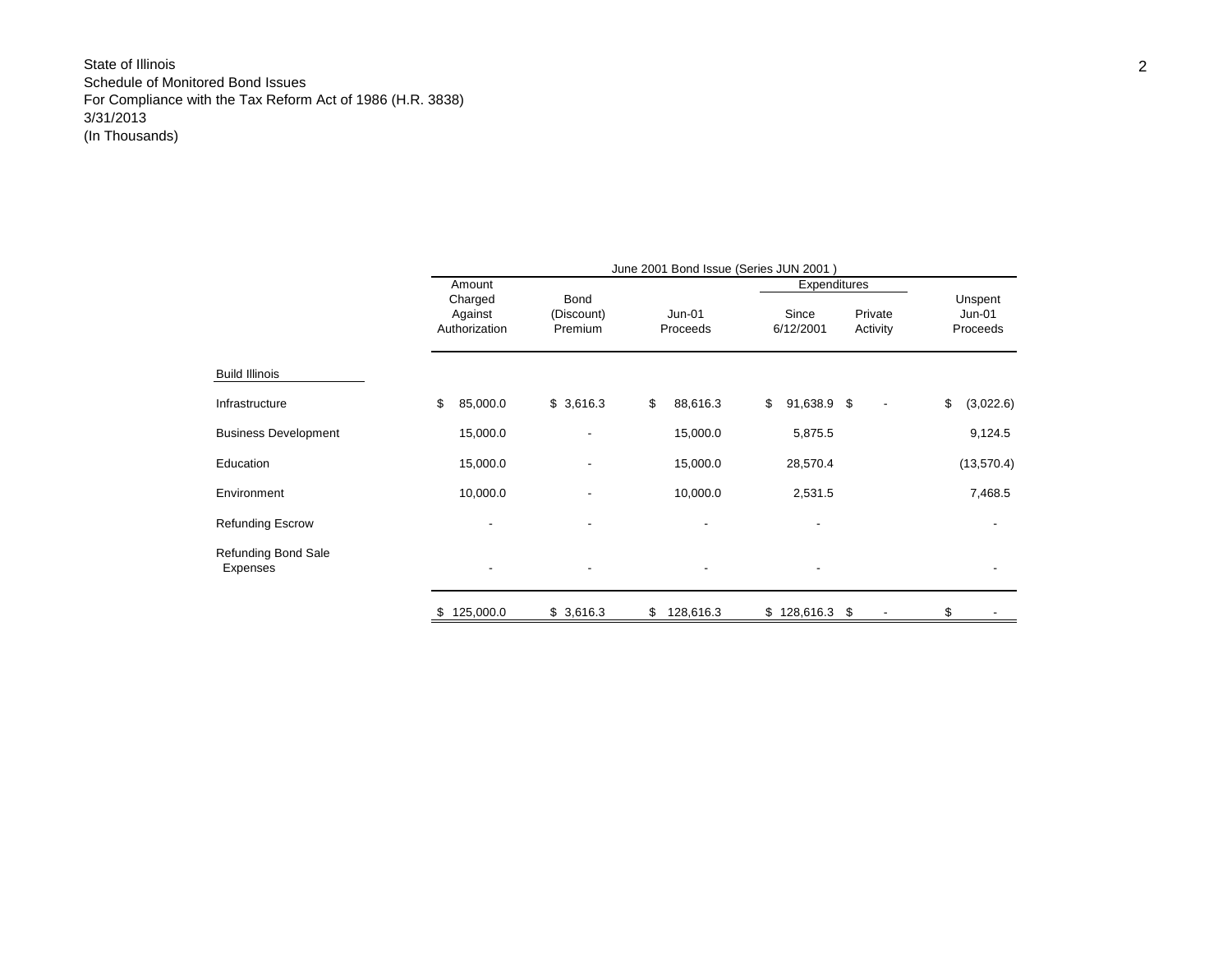|                                 | APRIL 2002 Bond Issue (Series APRIL 2002)<br>Expenditures<br>Amount<br>Charged<br><b>Bond</b><br>Since<br>Against<br>Apr-02<br>(Discount)<br>Authorization<br>4/23/2002<br>Proceeds<br>Premium<br>\$<br>\$104,988.2<br>$$100,262.7$ \$<br>95,000.0<br>\$<br>9,988.2<br>15,000.0<br>15,000.0<br>25,871.7<br>35,000.0<br>35,000.0<br>30,374.6<br>5,000.0<br>3,479.2<br>5,000.0<br>$\overline{\phantom{a}}$<br>$\overline{\phantom{a}}$ |           |               |                 |             |    |                     |                               |
|---------------------------------|--------------------------------------------------------------------------------------------------------------------------------------------------------------------------------------------------------------------------------------------------------------------------------------------------------------------------------------------------------------------------------------------------------------------------------------|-----------|---------------|-----------------|-------------|----|---------------------|-------------------------------|
|                                 |                                                                                                                                                                                                                                                                                                                                                                                                                                      |           |               |                 |             |    | Private<br>Activity | Unspent<br>Apr-02<br>Proceeds |
| <b>Build Illinois</b>           |                                                                                                                                                                                                                                                                                                                                                                                                                                      |           |               |                 |             |    |                     |                               |
| Infrastructure                  |                                                                                                                                                                                                                                                                                                                                                                                                                                      |           |               |                 |             |    |                     | \$<br>4,725.5                 |
| <b>Business Development</b>     |                                                                                                                                                                                                                                                                                                                                                                                                                                      |           |               |                 |             |    |                     | (10, 871.7)                   |
| Education                       |                                                                                                                                                                                                                                                                                                                                                                                                                                      |           |               |                 |             |    |                     | 4,625.4                       |
| Environment                     |                                                                                                                                                                                                                                                                                                                                                                                                                                      |           |               |                 |             |    |                     | 1,520.8                       |
| <b>Refunding Escrow</b>         |                                                                                                                                                                                                                                                                                                                                                                                                                                      |           |               |                 |             |    |                     |                               |
| Refunding Bond Sale<br>Expenses |                                                                                                                                                                                                                                                                                                                                                                                                                                      |           |               |                 |             |    |                     | $\overline{\phantom{a}}$      |
|                                 | \$                                                                                                                                                                                                                                                                                                                                                                                                                                   | 150,000.0 | \$<br>9,988.2 | \$<br>159,988.2 | \$159,988.2 | \$ |                     | \$                            |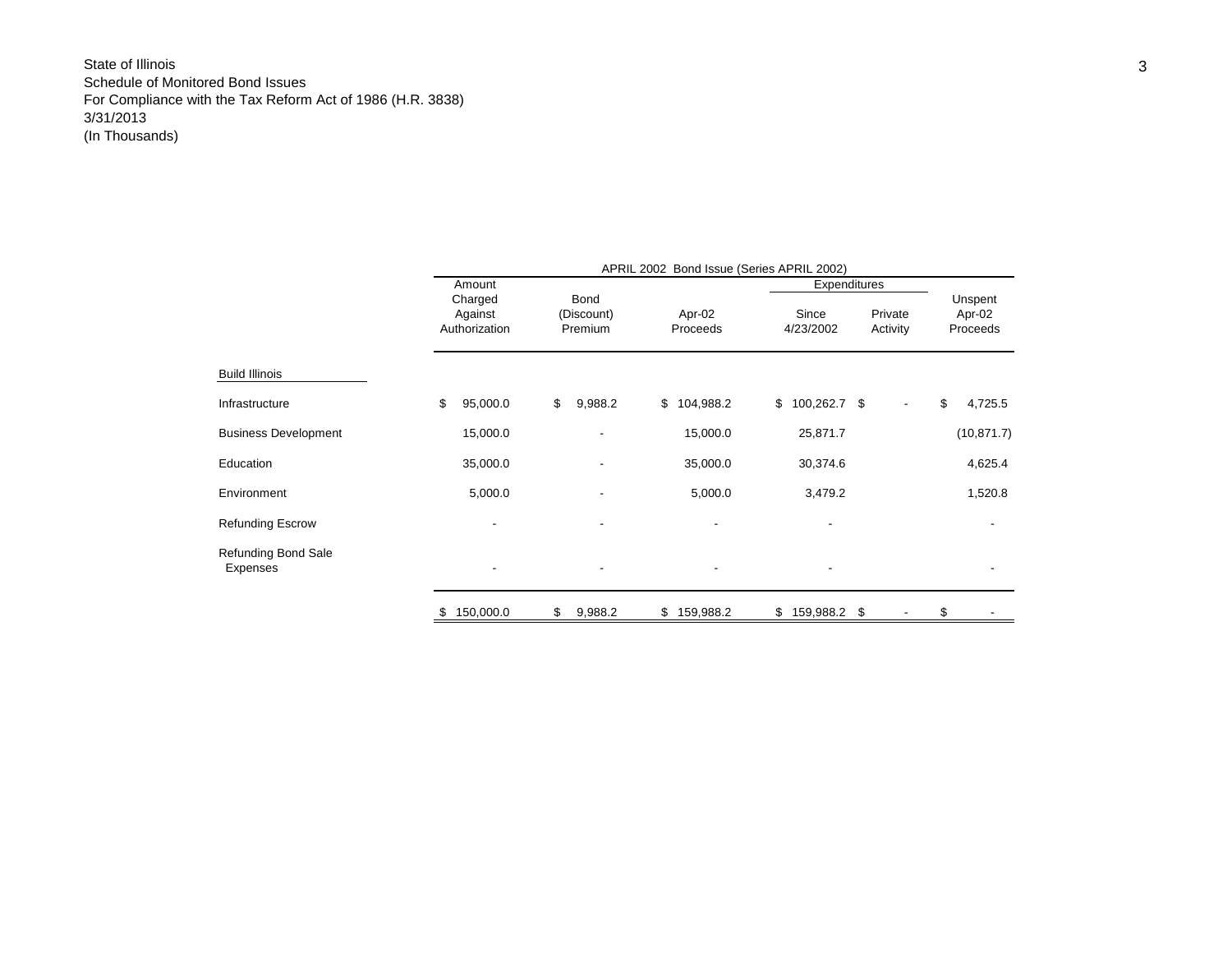|                                        |                          |                       | May 2002 Refunding Bond Issue |            |              |          |                    |
|----------------------------------------|--------------------------|-----------------------|-------------------------------|------------|--------------|----------|--------------------|
|                                        | Amount<br>Charged        | <b>Bond</b>           |                               | Since      | Expenditures | Private  | Unspent            |
|                                        | Against<br>Authorization | (Discount)<br>Premium | May-02<br>Proceeds            | 5/2/2002   |              | Activity | May-02<br>Proceeds |
| Build Illinois                         |                          |                       |                               |            |              |          |                    |
| Infrastructure                         | \$                       | \$                    | \$                            | \$         | \$           |          | \$                 |
| <b>Business Development</b>            |                          |                       |                               |            |              |          |                    |
| Education                              |                          |                       |                               |            |              |          |                    |
| Environment                            |                          |                       |                               |            |              |          |                    |
| <b>Refunding Escrow</b>                | 50,309.4                 | 2,843.2               | 53,152.6                      | 53,152.6   |              |          |                    |
| <b>Refunding Bond Sale</b><br>Expenses | 0.6                      |                       | 0.6                           |            |              |          | 0.6                |
|                                        | \$<br>50,310.0           | \$<br>2,843.2         | \$53,153.2                    | \$53,152.6 | \$           |          | \$<br>0.6          |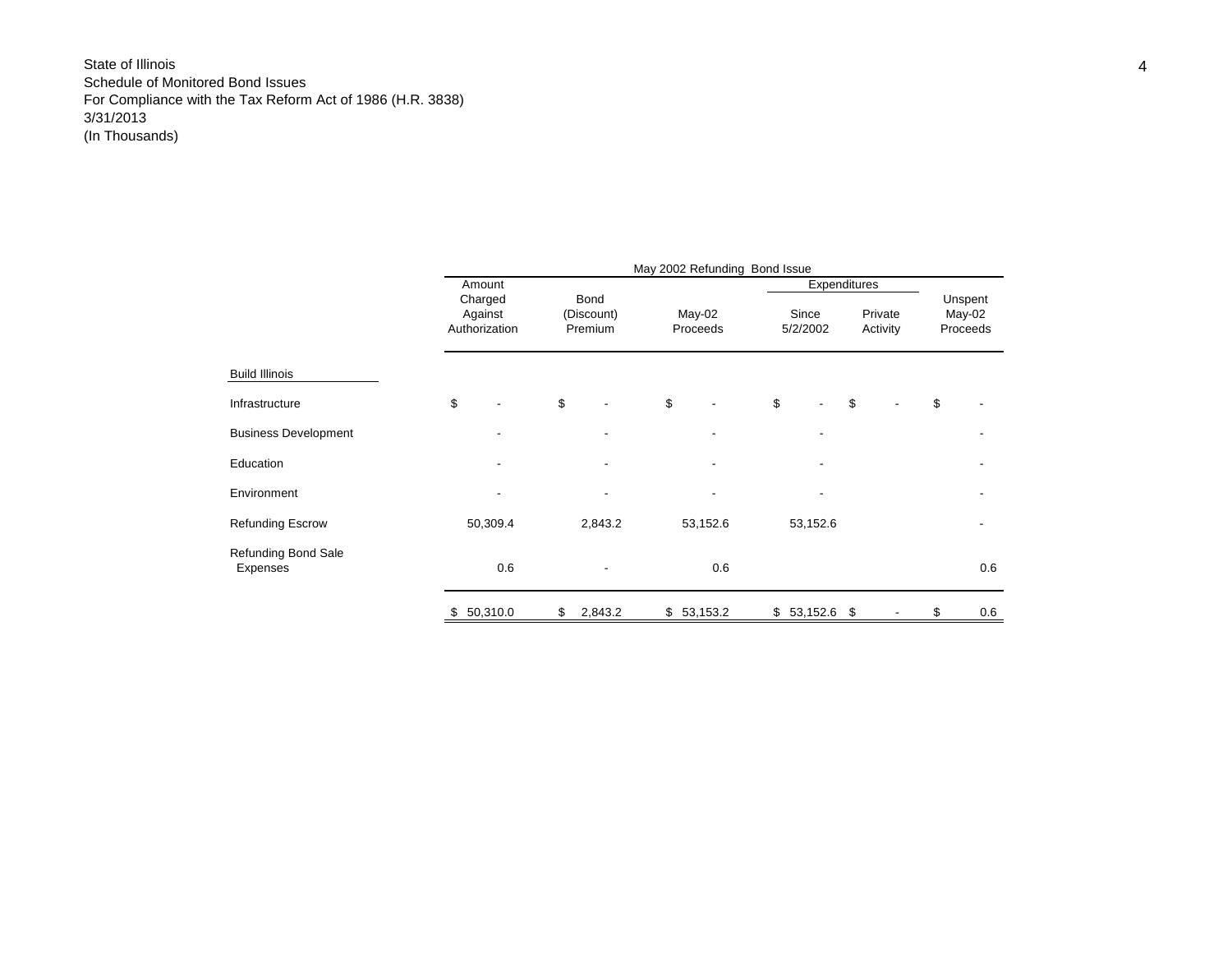|                                 |     |                                               |                               | Second Series May 2002 Refunding Bond Issue |                                   |                     |                               |
|---------------------------------|-----|-----------------------------------------------|-------------------------------|---------------------------------------------|-----------------------------------|---------------------|-------------------------------|
|                                 |     | Amount<br>Charged<br>Against<br>Authorization | Bond<br>(Discount)<br>Premium | $May-02$<br>Proceeds                        | Expenditures<br>Since<br>5/2/2002 | Private<br>Activity | Unspent<br>May-02<br>Proceeds |
|                                 |     |                                               |                               |                                             |                                   |                     |                               |
| <b>Build Illinois</b>           |     |                                               |                               |                                             |                                   |                     |                               |
| Infrastructure                  | \$  |                                               | \$                            | \$                                          | \$                                | \$                  | \$                            |
| <b>Business Development</b>     |     |                                               |                               |                                             |                                   |                     |                               |
| Education                       |     |                                               |                               |                                             |                                   |                     |                               |
| Environment                     |     |                                               |                               |                                             |                                   |                     |                               |
| <b>Refunding Escrow</b>         |     | 94,811.6                                      | 5,786.1                       | 100,597.7                                   | 100,597.7                         |                     |                               |
| Refunding Bond Sale<br>Expenses |     | 3.4                                           |                               | 3.4                                         |                                   |                     | 3.4                           |
|                                 | \$. | 94,815.0                                      | \$<br>5,786.1                 | \$100,601.1                                 | \$100,597.7                       | \$                  | \$<br>3.4                     |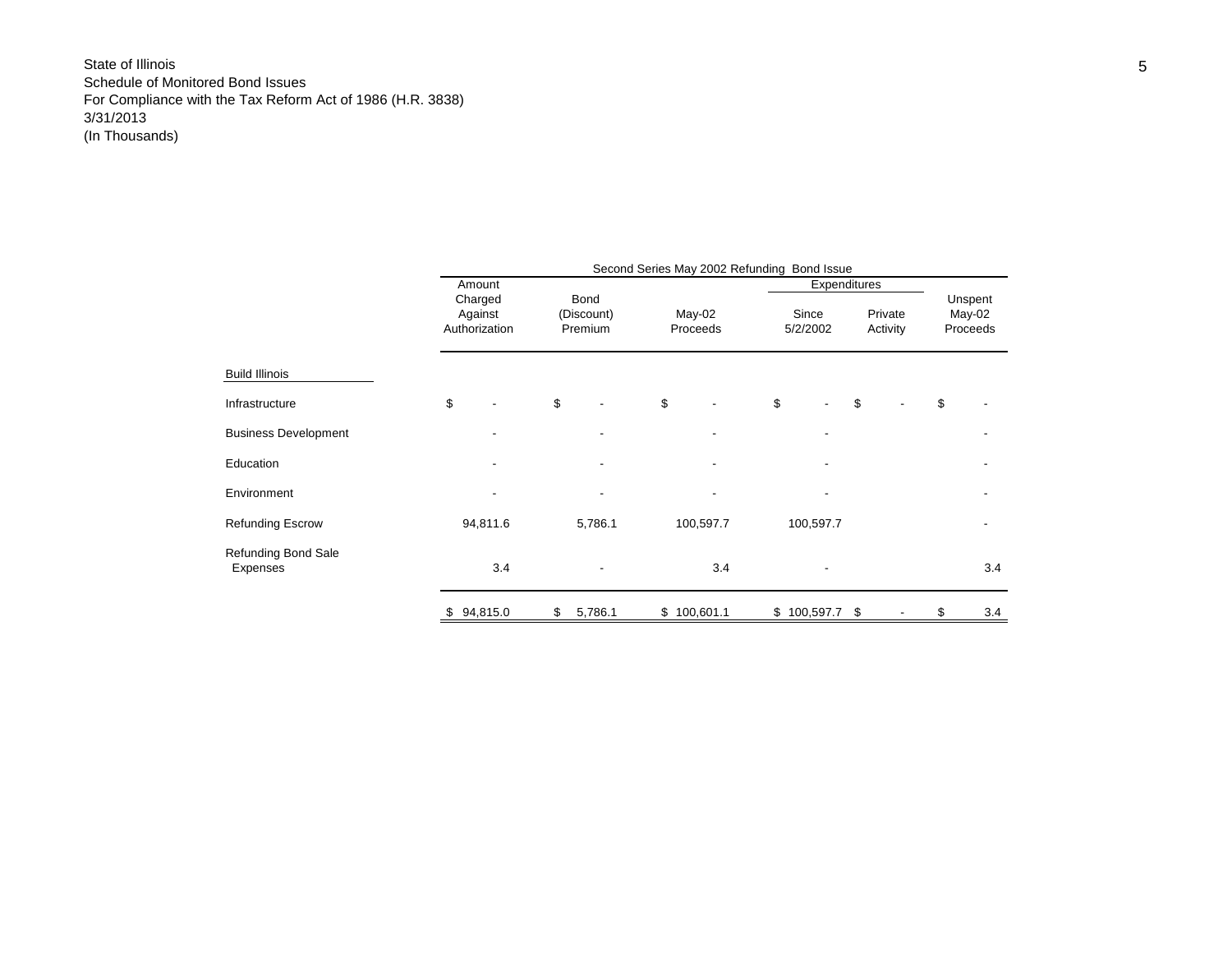|                                 |                                     |                               |                    | November 2002 Bond Issue (Series NOVEMBER 2002) |                     |                               |
|---------------------------------|-------------------------------------|-------------------------------|--------------------|-------------------------------------------------|---------------------|-------------------------------|
|                                 | Amount                              |                               |                    | Expenditures                                    |                     |                               |
|                                 | Charged<br>Against<br>Authorization | Bond<br>(Discount)<br>Premium | Nov-02<br>Proceeds | Since<br>11/26/2002                             | Private<br>Activity | Unspent<br>Nov-02<br>Proceeds |
| <b>Build Illinois</b>           |                                     |                               |                    |                                                 |                     |                               |
| Infrastructure                  | 132,225.0<br>\$                     | \$11,092.0                    | 143,317.0<br>\$    | \$<br>129,481.5 \$                              | -                   | \$13,835.5                    |
| <b>Business Development</b>     | 15,000.0                            |                               | 15,000.0           | 15,000.0                                        |                     |                               |
| Education                       | 30,000.0                            |                               | 30,000.0           | 43,835.5                                        |                     | (13,835.5)                    |
| Environment                     | 5,000.0                             |                               | 5,000.0            | 5,000.0                                         |                     |                               |
| <b>Refunding Escrow</b>         |                                     |                               |                    |                                                 |                     |                               |
| Refunding Bond Sale<br>Expenses | -                                   |                               |                    |                                                 |                     |                               |
|                                 | 182,225.0                           | \$11,092.0                    | \$<br>193,317.0    | \$<br>193,317.0<br>\$                           |                     | \$                            |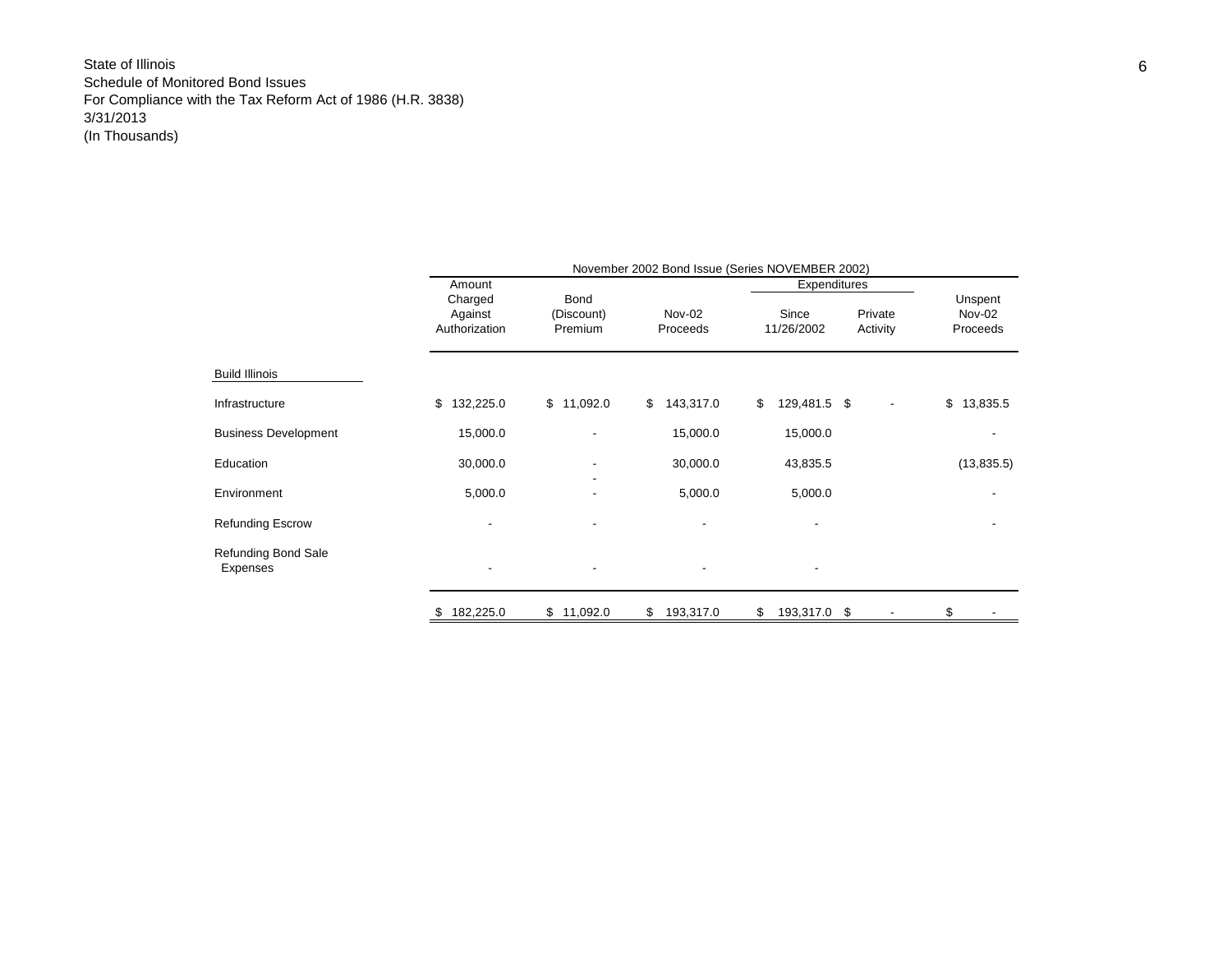|                                 |    |                          |                    | JULY 2003 Bond Issue (Series JULY 2003) |                    |                          |                     |
|---------------------------------|----|--------------------------|--------------------|-----------------------------------------|--------------------|--------------------------|---------------------|
|                                 |    | Amount                   |                    |                                         | Expenditures       |                          |                     |
|                                 |    | Charged<br>Against       | Bond<br>(Discount) | $Jul-03$                                | Since              | Private                  | Unspent<br>$Jul-03$ |
|                                 |    | Authorization            | Premium            | Proceeds                                | 7/24/2003          | Activity                 | Proceeds            |
| <b>Build Illinois</b>           |    |                          |                    |                                         |                    |                          |                     |
| Infrastructure                  | \$ | 90,000.0                 | \$<br>9,639.8      | \$<br>99,639.8                          | \$<br>76,516.1 \$  | $\overline{\phantom{a}}$ | \$<br>23,123.7      |
| <b>Business Development</b>     |    | 18,000.0                 |                    | 18,000.0                                | 7,825.0            |                          | 10,175.0            |
| Education                       |    | 27,000.0                 |                    | 27,000.0                                | 53,432.2           |                          | (26, 432.2)         |
| Environment                     |    | 15,000.0                 |                    | 15,000.0                                | 21,866.6           |                          | (6,866.6)           |
| <b>Refunding Escrow</b>         |    |                          |                    |                                         |                    |                          |                     |
| Refunding Bond Sale<br>Expenses |    | $\overline{\phantom{a}}$ |                    |                                         | ۰                  |                          |                     |
|                                 | S  | 150,000.0                | \$<br>9,639.8      | \$<br>159,639.8                         | \$<br>159,639.8 \$ |                          | \$                  |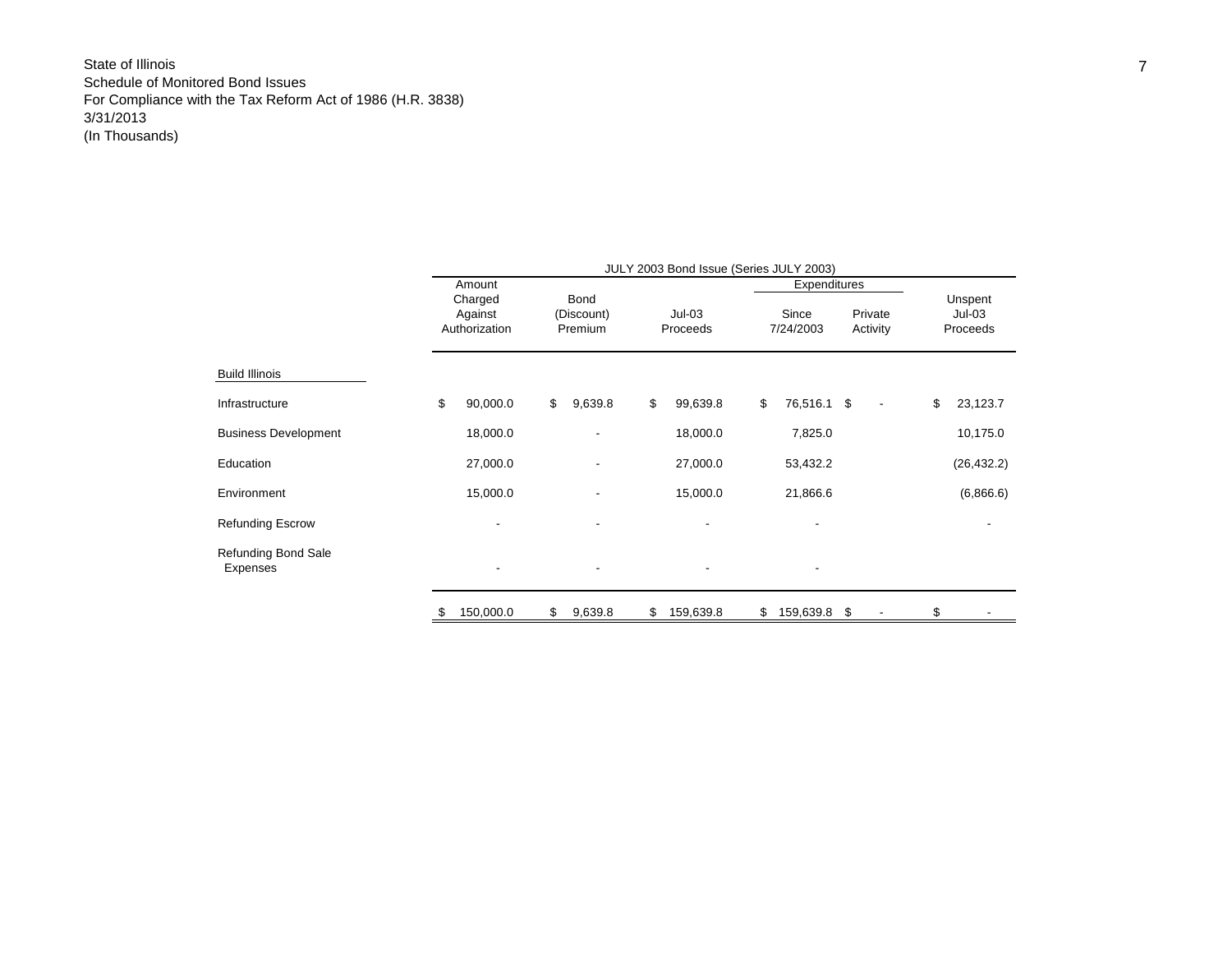|                                        | MARCH 2004 Bond Issue (Series MARCH 2004) |    |                                      |    |                          |    |                   |    |                     |    |                               |  |
|----------------------------------------|-------------------------------------------|----|--------------------------------------|----|--------------------------|----|-------------------|----|---------------------|----|-------------------------------|--|
|                                        | Amount                                    |    |                                      |    |                          |    | Expenditures      |    |                     |    |                               |  |
|                                        | Charged<br>Against<br>Authorization       |    | <b>Bond</b><br>(Discount)<br>Premium |    | Mar-04<br>Proceeds       |    | Since<br>3/4/2004 |    | Private<br>Activity |    | Unspent<br>Mar-04<br>Proceeds |  |
| <b>Build Illinois</b>                  |                                           |    |                                      |    |                          |    |                   |    |                     |    |                               |  |
| Infrastructure                         | \$<br>95,000.0                            | \$ | 7,922.6                              | \$ | 102,922.6                | \$ | 112,873.4 \$      |    |                     | \$ | (9,950.7)                     |  |
| <b>Business Development</b>            | 15,000.0                                  |    | 1,250.9                              |    | 16,250.9                 |    | 16,251.0          |    |                     |    | (0.0)                         |  |
| Education                              | 80,000.0                                  |    | 6,671.7                              |    | 86,671.7                 |    | 86,671.7          |    |                     |    | 0.0                           |  |
| Environment                            | 10,000.0                                  |    | 834.0                                |    | 10,834.0                 |    | 883.3             |    |                     |    | 9,950.7                       |  |
| <b>Refunding Escrow</b>                |                                           |    |                                      |    |                          |    |                   |    |                     |    |                               |  |
| <b>Refunding Bond Sale</b><br>Expenses | ٠                                         |    | ٠                                    |    | $\overline{\phantom{a}}$ |    |                   |    |                     |    |                               |  |
|                                        | \$<br>200,000.0                           | \$ | 16,679.2                             | \$ | 216,679.2                | \$ | 216,679.3         | \$ |                     |    |                               |  |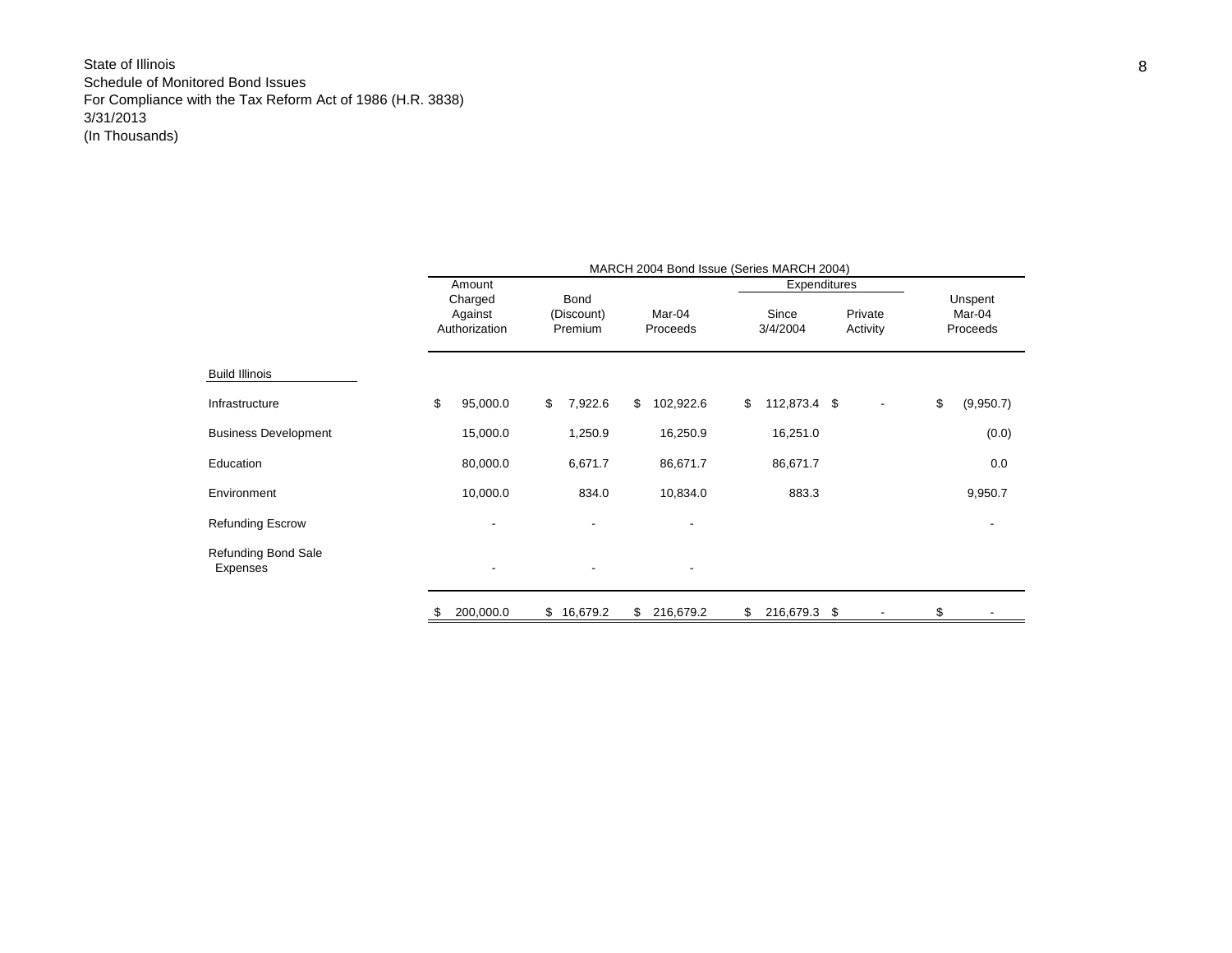|                                 |                                     |                               | FEBRUARY 2005 Bond Issue (Series FEBRUARY 2005) |                    |      |                     |                               |
|---------------------------------|-------------------------------------|-------------------------------|-------------------------------------------------|--------------------|------|---------------------|-------------------------------|
|                                 | Amount                              |                               |                                                 | Expenditures       |      |                     |                               |
|                                 | Charged<br>Against<br>Authorization | Bond<br>(Discount)<br>Premium | Feb-05<br>Proceeds                              | Since<br>2/17/2005 |      | Private<br>Activity | Unspent<br>Feb-05<br>Proceeds |
| Build Illinois                  |                                     |                               |                                                 |                    |      |                     |                               |
| Infrastructure                  | \$<br>27,187.5                      | \$<br>1,411.8                 | \$<br>28,599.3                                  | \$<br>25,321.0 \$  |      |                     | \$<br>3,278.3                 |
| <b>Business Development</b>     | 30,000.0                            | 1,557.9                       | 31,557.9                                        | 17,998.3           |      |                     | 13,559.6                      |
| Education                       | 16,875.0                            | 876.3                         | 17,751.3                                        | 35,012.5           |      |                     | (17, 261.2)                   |
| Environment                     | 937.5                               | 48.7                          | 986.2                                           | 562.8              |      |                     | 423.4                         |
| Refunding Escrow                |                                     |                               |                                                 |                    |      |                     |                               |
| Refunding Bond Sale<br>Expenses |                                     |                               |                                                 |                    |      |                     |                               |
|                                 | 75,000.0                            | \$<br>3,894.7                 | \$<br>78,894.7                                  | \$<br>78,894.7     | - \$ |                     | \$                            |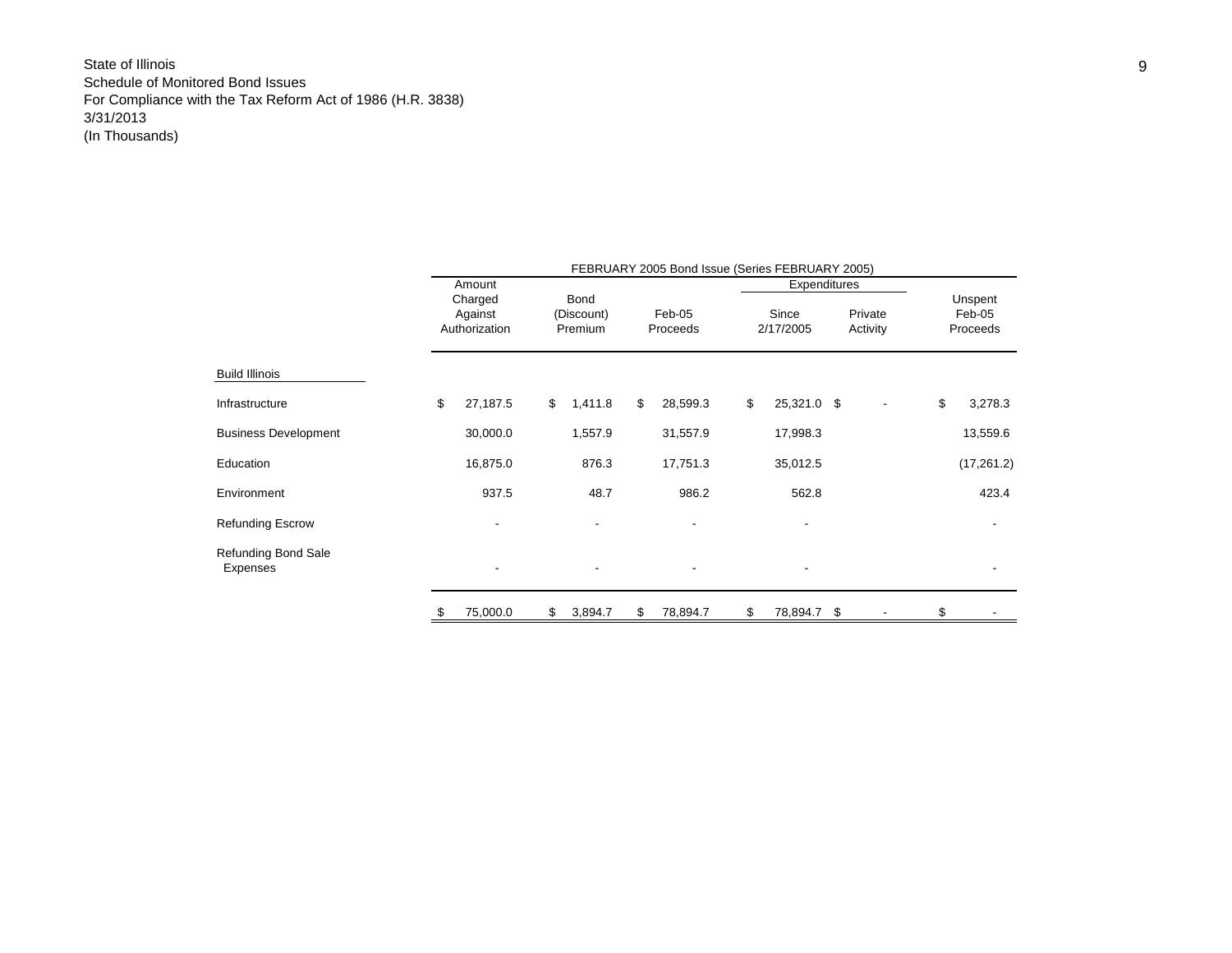|                                 | JUNE 2005 Bond Issue (Series JUNE 2005) |                          |                          |                              |                     |                    |  |  |  |  |  |  |  |
|---------------------------------|-----------------------------------------|--------------------------|--------------------------|------------------------------|---------------------|--------------------|--|--|--|--|--|--|--|
|                                 | Amount<br>Charged                       | Bond                     |                          | Expenditures                 |                     | Unspent            |  |  |  |  |  |  |  |
|                                 | Against<br>Authorization                | (Discount)<br>Premium    | Jun-05<br>Proceeds       | Since<br>6/29/2005           | Private<br>Activity | Jun-05<br>Proceeds |  |  |  |  |  |  |  |
| <b>Build Illinois</b>           |                                         |                          |                          |                              |                     |                    |  |  |  |  |  |  |  |
| Infrastructure                  | \$<br>109,000.0                         | $\mathbb{S}$<br>7,490.1  | \$116,490.1              | \$<br>83,342.0 \$            |                     | \$<br>33,148.1     |  |  |  |  |  |  |  |
| <b>Business Development</b>     |                                         | $\blacksquare$           | $\overline{\phantom{0}}$ | 13,346.7                     |                     | (13, 346.7)        |  |  |  |  |  |  |  |
| Education                       | 16,000.0                                | 1,099.5                  | 17,099.5                 | 35,982.9                     |                     | (18, 883.4)        |  |  |  |  |  |  |  |
| Environment                     |                                         | $\blacksquare$           | $\overline{\phantom{a}}$ | 918.0                        |                     | (918.0)            |  |  |  |  |  |  |  |
| <b>Refunding Escrow</b>         |                                         | $\blacksquare$           | $\overline{\phantom{0}}$ | $\qquad \qquad \blacksquare$ |                     |                    |  |  |  |  |  |  |  |
| Refunding Bond Sale<br>Expenses |                                         | $\overline{\phantom{a}}$ | $\overline{\phantom{a}}$ | $\overline{\phantom{a}}$     |                     |                    |  |  |  |  |  |  |  |
|                                 | 125,000.0<br>\$                         | 8,589.6<br>\$            | 133,589.6<br>\$          | \$<br>133,589.5 \$           |                     | \$                 |  |  |  |  |  |  |  |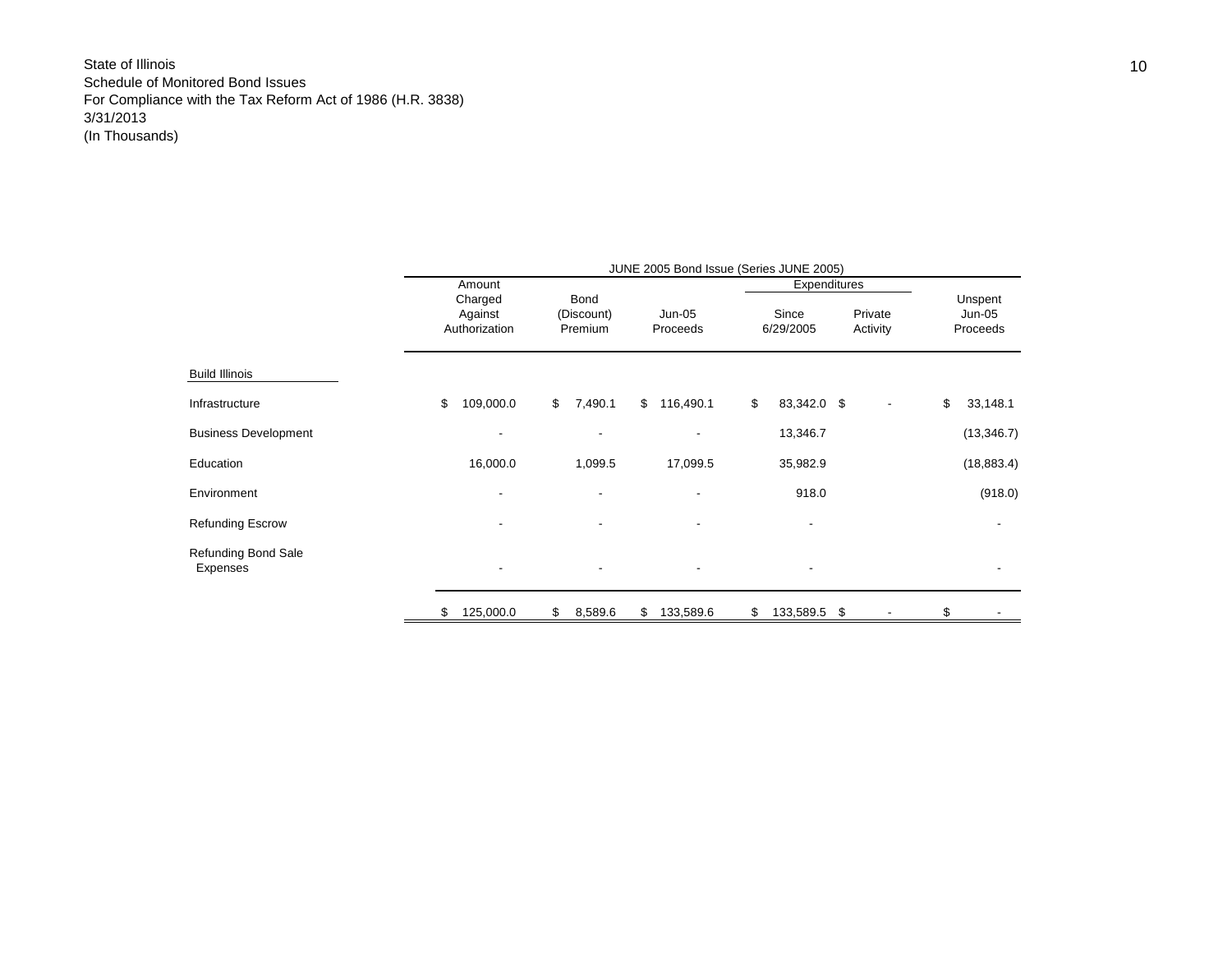|                                 |                                     |                               | MARCH 2006 Bond Issue (Series MARCH 2006) |                    |                     |     |                               |
|---------------------------------|-------------------------------------|-------------------------------|-------------------------------------------|--------------------|---------------------|-----|-------------------------------|
|                                 | Amount                              |                               |                                           | Expenditures       |                     |     |                               |
|                                 | Charged<br>Against<br>Authorization | Bond<br>(Discount)<br>Premium | Mar-06<br>Proceeds                        | Since<br>3/30/2006 | Private<br>Activity |     | Unspent<br>Mar-06<br>Proceeds |
| <b>Build Illinois</b>           |                                     |                               |                                           |                    |                     |     |                               |
| Infrastructure                  | \$<br>36,000.0                      | \$<br>1,448.6                 | \$<br>37,448.6                            | \$<br>25,855.2 \$  |                     | \$  | 11,593.4                      |
| <b>Business Development</b>     | 4,000.0                             | 161.0                         | 4,161.0                                   | 1,587.2            |                     |     | 2,573.8                       |
| Education                       | 18,000.0                            | 724.3                         | 18,724.3                                  | 23,133.4           |                     |     | (4,409.1)                     |
| Environment                     | 7,000.0                             | 281.7                         | 7,281.7                                   | 17,039.8           |                     |     | (9,758.1)                     |
| Refunding Escrow                |                                     |                               |                                           |                    |                     |     |                               |
| Refunding Bond Sale<br>Expenses |                                     |                               |                                           |                    |                     |     |                               |
|                                 | 65,000.0                            | \$<br>2,615.6                 | \$<br>67,615.6                            | \$<br>67,615.6     | -\$                 | \$. |                               |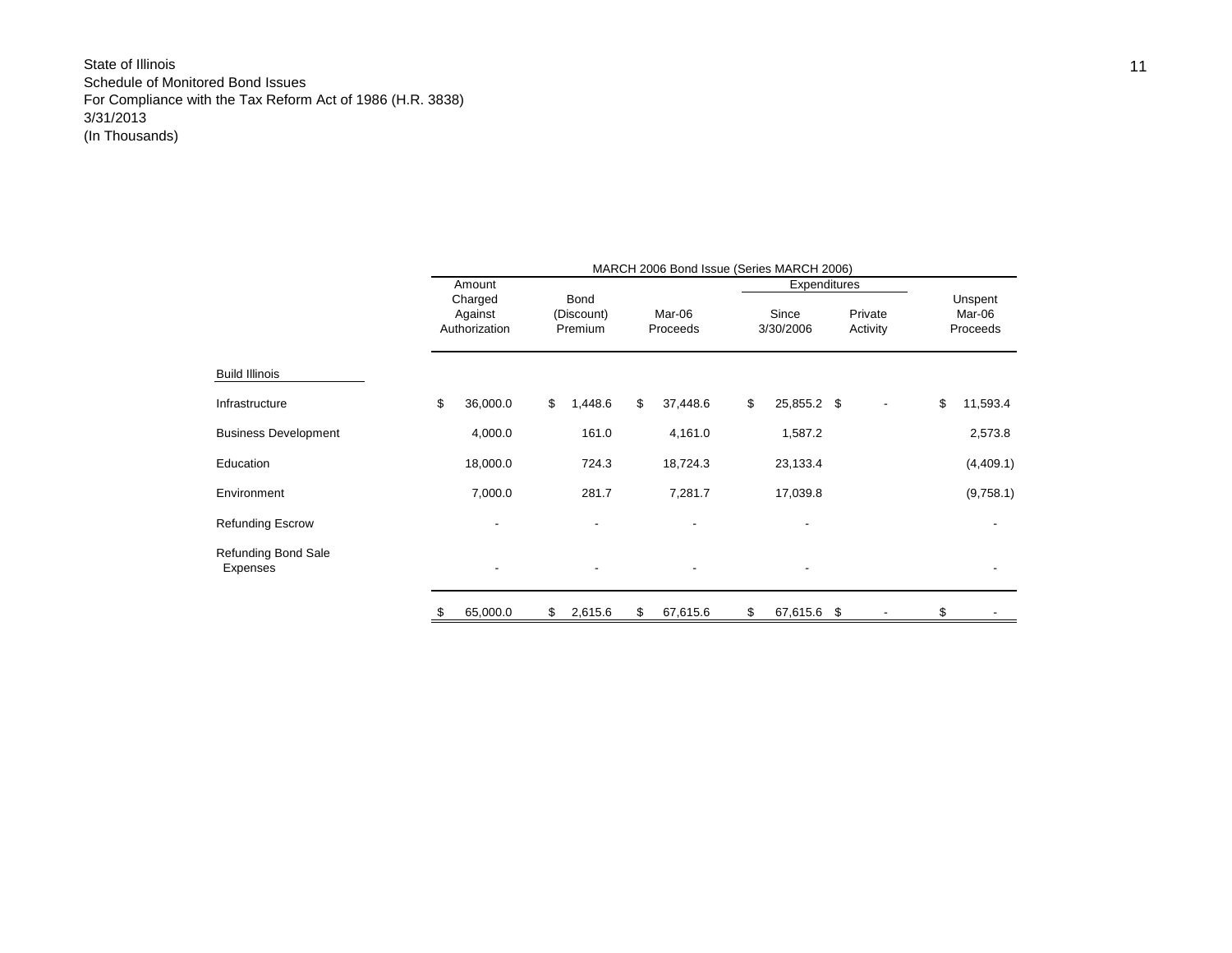|                                        | JUNE 2006 Bond Issue (Series JUNE 2006) |                          |    |                          |    |           |           |              |    |          |    |             |
|----------------------------------------|-----------------------------------------|--------------------------|----|--------------------------|----|-----------|-----------|--------------|----|----------|----|-------------|
|                                        |                                         | Amount                   |    |                          |    |           |           | Expenditures |    |          |    |             |
|                                        |                                         | Charged                  |    | <b>Bond</b>              |    |           |           |              |    |          |    | Unspent     |
|                                        |                                         | Against                  |    | (Discount)               |    | Jun-06    |           | Since        |    | Private  |    | Jun-06      |
|                                        |                                         | Authorization            |    | Premium                  |    | Proceeds  |           | 6/20/2006    |    | Activity |    | Proceeds    |
|                                        |                                         |                          |    |                          |    |           |           |              |    |          |    |             |
| <b>Build Illinois</b>                  |                                         |                          |    |                          |    |           |           |              |    |          |    |             |
| Infrastructure                         | \$                                      | 105,000.0                | \$ | 3,762.8                  | \$ | 108,762.8 | \$        | 58,093.0 \$  |    |          | \$ | 50,669.8    |
| <b>Business Development</b>            |                                         |                          |    |                          |    |           |           | 10,531.0     |    |          |    | (10, 531.0) |
| Education                              |                                         | 45,000.0                 |    | 1,612.6                  |    | 46,612.6  |           | 86,052.2     |    |          |    | (39, 439.6) |
| Environment                            |                                         |                          |    |                          |    |           | $\lambda$ | 699.2        |    |          |    | (699.2)     |
| <b>Refunding Escrow</b>                |                                         |                          |    |                          |    |           |           |              |    |          |    |             |
| <b>Refunding Bond Sale</b><br>Expenses |                                         | $\overline{\phantom{a}}$ |    | $\overline{\phantom{a}}$ |    |           |           |              |    |          |    |             |
|                                        |                                         | 150,000.0                | \$ | 5,375.4                  | \$ | 155,375.4 | \$        | 155,375.4    | \$ |          | \$ |             |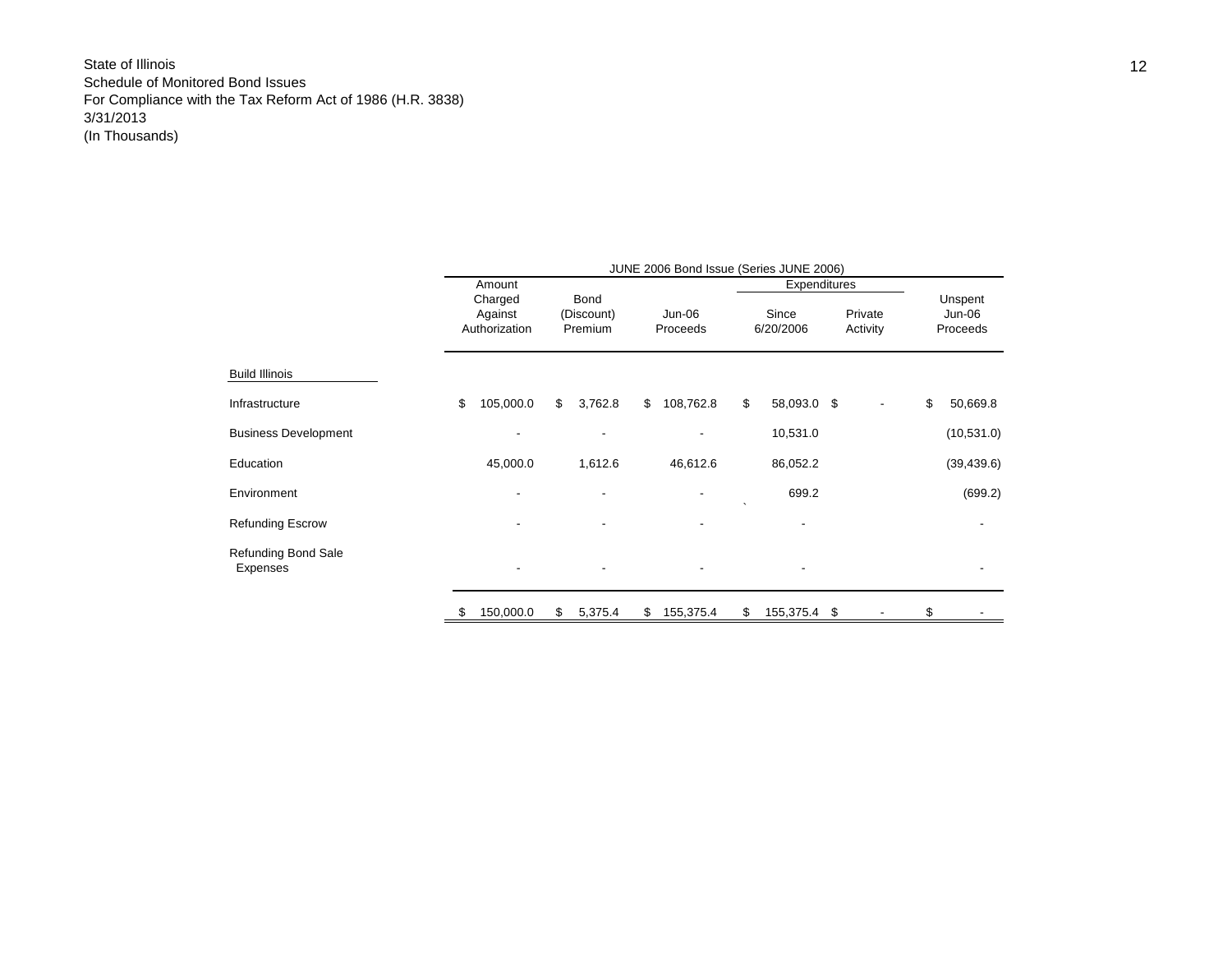|                                 | JULY 2007 Bond Issue (Series JULY 2007) |                                     |                               |                          |                           |          |                    |              |                     |    |                                      |
|---------------------------------|-----------------------------------------|-------------------------------------|-------------------------------|--------------------------|---------------------------|----------|--------------------|--------------|---------------------|----|--------------------------------------|
|                                 |                                         | Amount                              |                               |                          |                           |          |                    | Expenditures |                     |    |                                      |
|                                 |                                         | Charged<br>Against<br>Authorization | Bond<br>(Discount)<br>Premium |                          | <b>Jul-07</b><br>Proceeds |          | Since<br>7/10/2007 |              | Private<br>Activity |    | Unspent<br><b>Jul-07</b><br>Proceeds |
| Build Illinois                  |                                         |                                     |                               |                          |                           |          |                    |              |                     |    |                                      |
| Infrastructure                  | \$                                      | 30,500.0                            | \$                            | 912.0                    | \$                        | 31,412.0 | \$                 | $9,763.7$ \$ |                     | \$ | 21,648.3                             |
| <b>Business Development</b>     |                                         |                                     |                               | $\overline{\phantom{a}}$ |                           |          |                    | (706.7)      |                     |    | 706.7                                |
| Education                       |                                         | 10,500.0                            |                               | 394.0                    |                           | 10,894.0 |                    | 41,914.2     |                     |    | (31,020.2)                           |
| Environment                     |                                         | 9,000.0                             |                               | 337.7                    |                           | 9,337.7  |                    | 672.5        |                     |    | 8,665.2                              |
| <b>Refunding Escrow</b>         |                                         |                                     |                               | ٠                        |                           |          |                    |              |                     |    |                                      |
| Refunding Bond Sale<br>Expenses |                                         |                                     |                               |                          |                           |          |                    |              |                     |    |                                      |
|                                 |                                         | 50,000.0                            | \$                            | 1,643.7                  | \$                        | 51,643.7 | \$                 | 51,643.7 \$  |                     | \$ |                                      |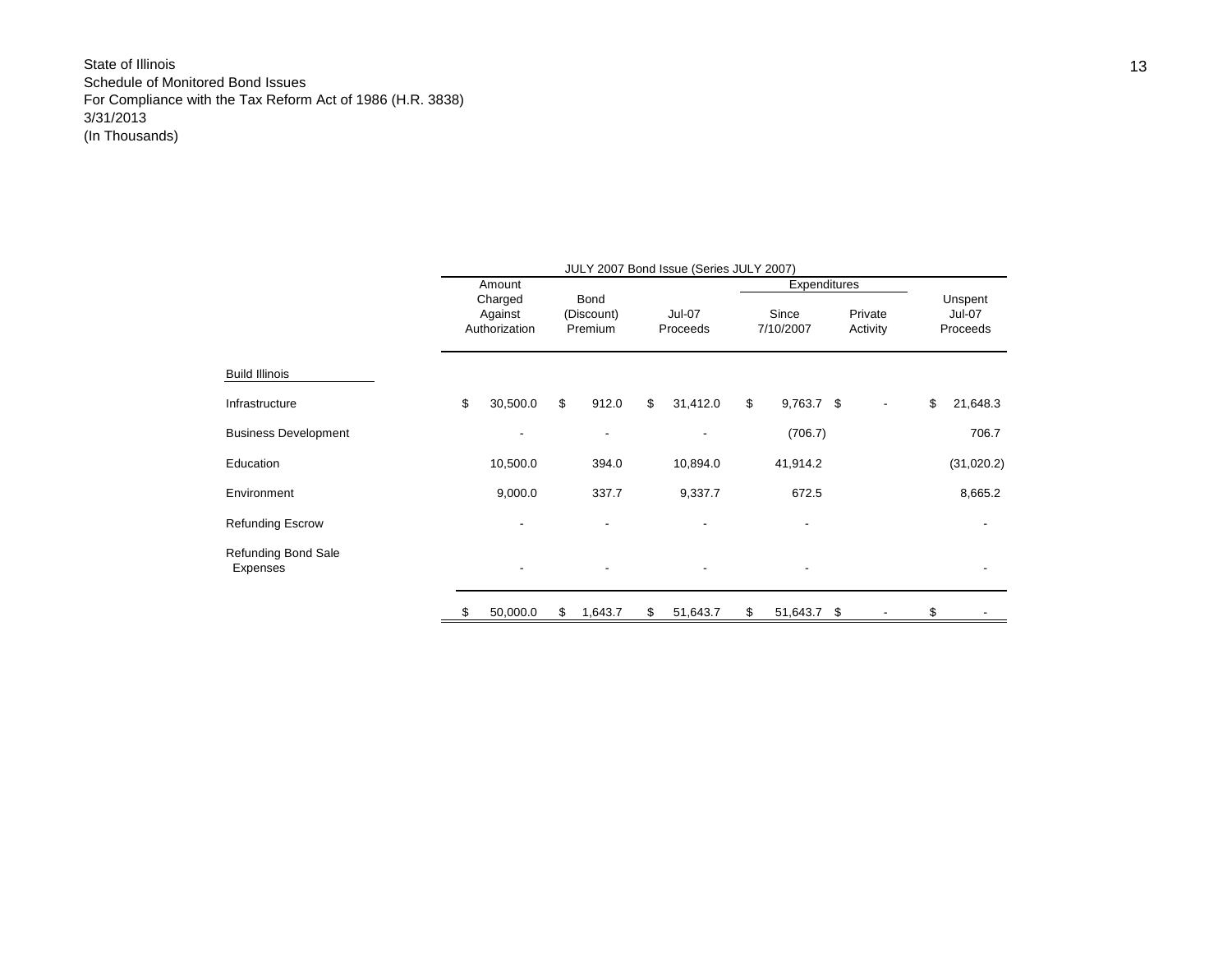|                             | DECEMBER 2009 A Bond Issue (Series DECEMBER 2009 A) |    |                       |    |                    |    |                     |                     |    |                    |  |  |
|-----------------------------|-----------------------------------------------------|----|-----------------------|----|--------------------|----|---------------------|---------------------|----|--------------------|--|--|
|                             | Amount                                              |    |                       |    |                    |    | Expenditures        |                     |    |                    |  |  |
|                             | Charged                                             |    | Bond                  |    |                    |    |                     |                     |    | Unspent            |  |  |
|                             | Against<br>Authorization                            |    | (Discount)<br>Premium |    | Dec-09<br>Proceeds |    | Since<br>12/23/2009 | Private<br>Activity |    | Dec-09<br>Proceeds |  |  |
|                             |                                                     |    |                       |    |                    |    |                     |                     |    |                    |  |  |
| <b>Build Illinois</b>       |                                                     |    |                       |    |                    |    |                     |                     |    |                    |  |  |
| Infrastructure              | \$<br>103,920.0                                     | \$ | 1,102.3               | \$ | 105,022.3          | \$ | 51,676.9            |                     | \$ | 53,345.4           |  |  |
| <b>Business Development</b> | 1,500.0                                             |    | 15.9                  |    | 1,515.9            |    |                     |                     |    | 1,515.9            |  |  |
| Education                   | 49,500.0                                            |    | 525.0                 |    | 50,025.0           |    | 104,680.0           |                     |    | (54,655.0)         |  |  |
| Environment                 |                                                     |    |                       |    |                    |    | 206.3               |                     |    | (206.3)            |  |  |
| <b>Refunding Escrow</b>     |                                                     |    |                       |    |                    |    |                     |                     |    |                    |  |  |
| Refunding Bond Sale         |                                                     |    |                       |    |                    |    |                     |                     |    |                    |  |  |
| Expenses                    |                                                     |    | -                     |    |                    |    |                     |                     |    |                    |  |  |
|                             | 154,920.0                                           | \$ | 1,643.2               | \$ | 156,563.2          | \$ | 156,563.2           | \$                  | \$ |                    |  |  |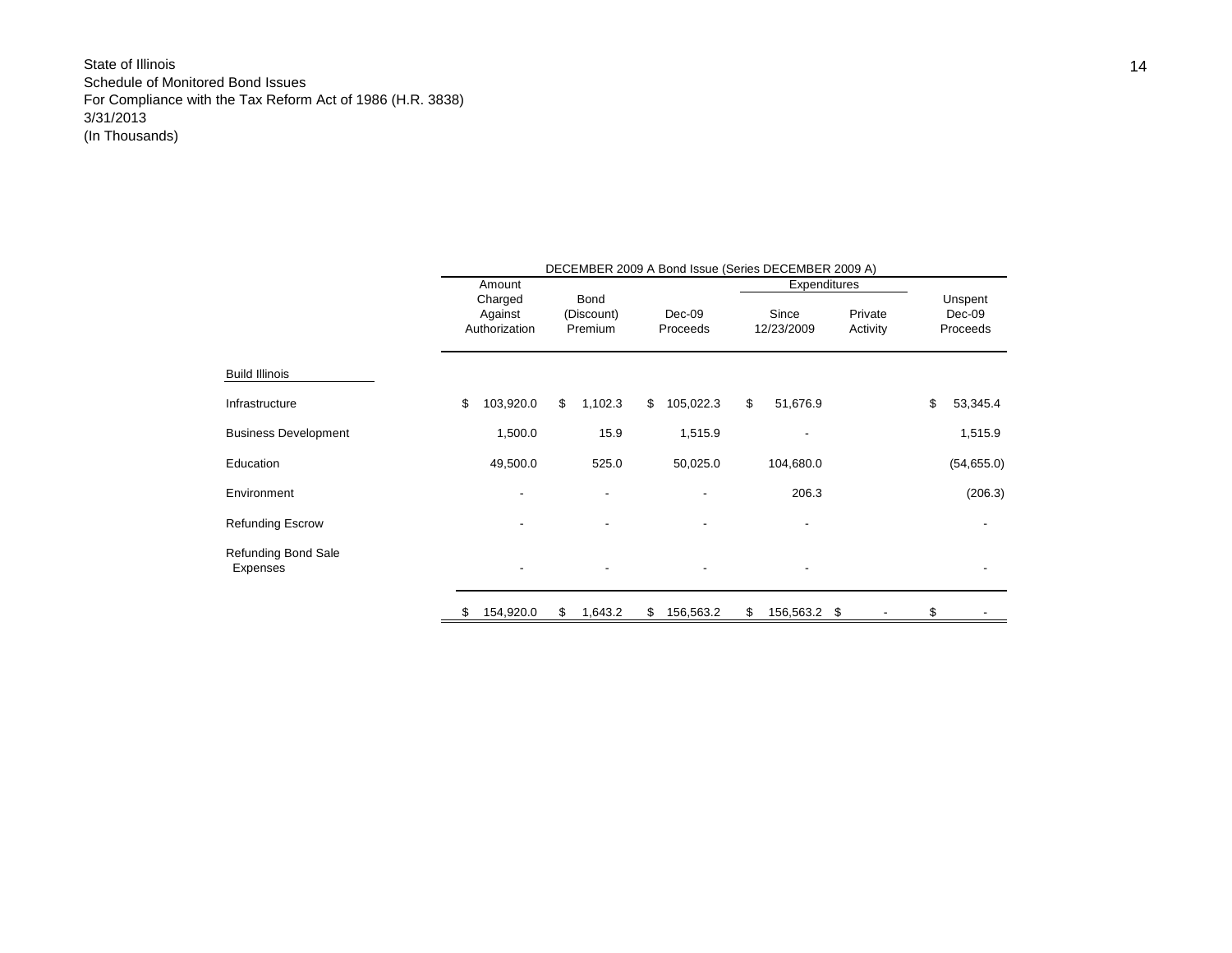|                             |         |               |            |         |    |           |              | DECEMBER 2009 B Bond Issue (Series DECEMBER 2009 B) |          |    |             |  |
|-----------------------------|---------|---------------|------------|---------|----|-----------|--------------|-----------------------------------------------------|----------|----|-------------|--|
|                             |         | Amount        |            |         |    |           | Expenditures |                                                     |          |    |             |  |
|                             |         | Charged       |            | Bond    |    |           |              |                                                     |          |    | Unspent     |  |
|                             | Against |               | (Discount) |         |    | Dec-09    |              | Since                                               | Private  |    | Dec-09      |  |
|                             |         | Authorization |            | Premium |    | Proceeds  |              | 12/23/2009                                          | Activity |    | Proceeds    |  |
| <b>Build Illinois</b>       |         |               |            |         |    |           |              |                                                     |          |    |             |  |
| Infrastructure              | \$      | 257,000.0     | \$         | 5,984.8 | \$ | 262,984.8 | \$           | 187,129.6                                           |          | \$ | 75,855.2    |  |
| <b>Business Development</b> |         | 8,000.0       |            | 186.3   |    | 8,186.3   |              | 21,302.2                                            |          |    | (13, 115.9) |  |
| Education                   |         | 110,000.0     |            | 2,561.6 |    | 112,561.6 |              | 169,800.9                                           |          |    | (57, 239.3) |  |
| Environment                 |         |               |            |         |    |           |              | 5,500.0                                             |          |    | (5,500.0)   |  |
| Refunding Escrow            |         |               |            |         |    |           |              |                                                     |          |    |             |  |
| Refunding Bond Sale         |         |               |            |         |    |           |              |                                                     |          |    |             |  |
| Expenses                    |         |               |            |         |    |           |              |                                                     |          |    |             |  |
|                             | \$      | 375,000.0     | \$         | 8,732.7 | \$ | 383,732.7 | \$           | 383,732.7 \$                                        |          | \$ |             |  |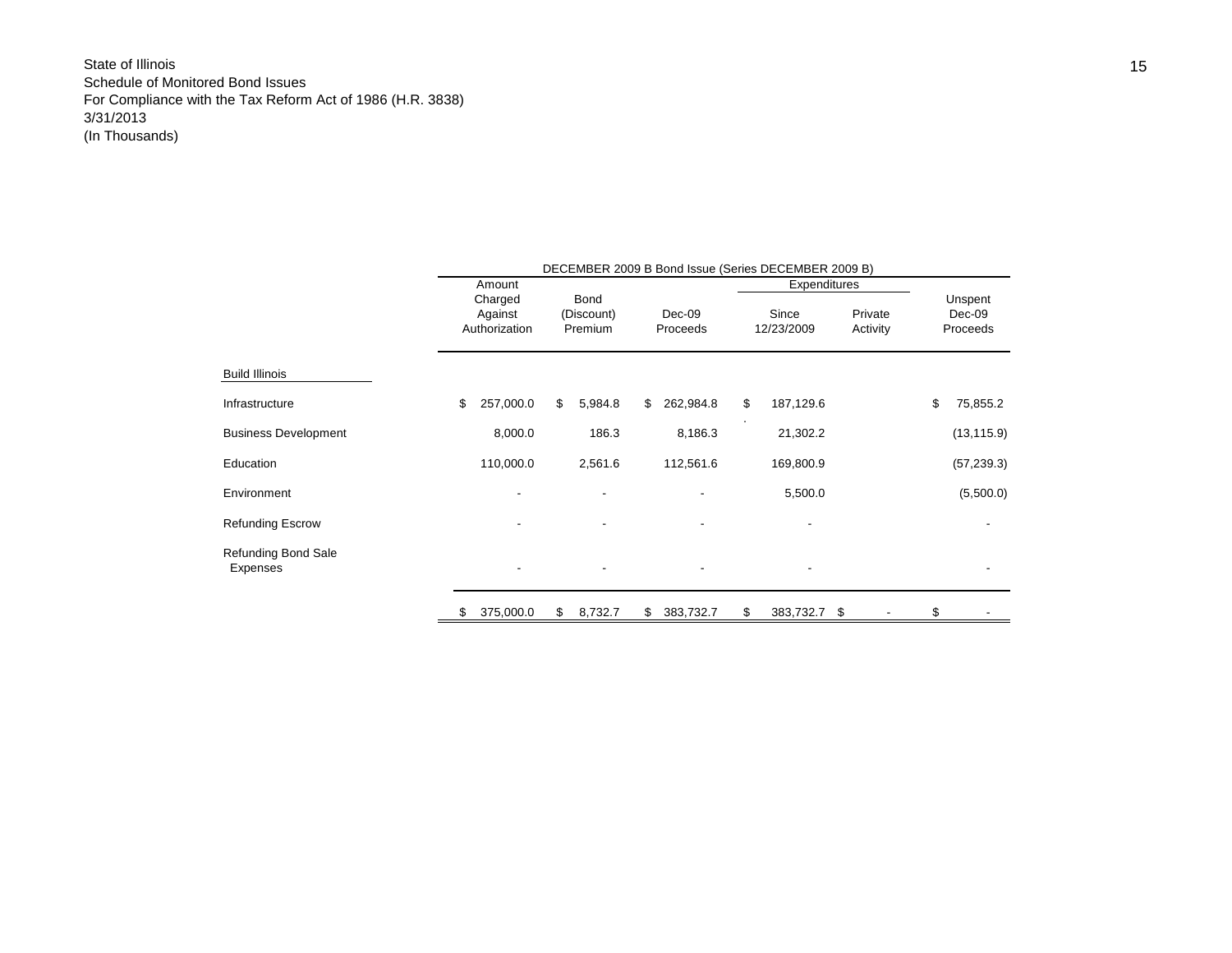|                                        | Junior Obligation Series June 2010 Refunding Bond Issue |               |                    |          |    |           |              |              |  |          |          |                     |  |
|----------------------------------------|---------------------------------------------------------|---------------|--------------------|----------|----|-----------|--------------|--------------|--|----------|----------|---------------------|--|
|                                        | Amount                                                  |               |                    |          |    |           | Expenditures |              |  |          |          |                     |  |
|                                        | Charged<br>Against                                      |               | Bond<br>(Discount) |          |    | $Jun-10$  | Since        |              |  | Private  |          | Unspent<br>$Jun-10$ |  |
|                                        |                                                         | Authorization | Premium            |          |    | Proceeds  | 6/25/2010    |              |  | Activity | Proceeds |                     |  |
|                                        |                                                         |               |                    |          |    |           |              |              |  |          |          |                     |  |
| <b>Build Illinois</b>                  |                                                         |               |                    |          |    |           |              |              |  |          |          |                     |  |
| Infrastructure                         | \$                                                      |               | \$                 | ٠        | \$ |           | \$           |              |  |          | \$       |                     |  |
| <b>Business Development</b>            |                                                         |               |                    |          |    |           |              |              |  |          |          |                     |  |
| Education                              |                                                         |               |                    |          |    |           |              |              |  |          |          |                     |  |
| Environment                            |                                                         |               |                    |          |    | ٠         |              |              |  |          |          |                     |  |
| <b>Refunding Escrow</b>                |                                                         | 455,080.0     |                    | 36,465.9 |    | 491,545.9 |              | 491,545.9    |  |          |          |                     |  |
| <b>Refunding Bond Sale</b><br>Expenses |                                                         |               |                    | 2,199.1  |    | 2,199.1   |              | 2,172.4      |  |          |          | 26.7                |  |
|                                        |                                                         | 455,080.0     | \$                 | 38,665.0 | \$ | 493,745.0 | \$           | 493,718.3 \$ |  |          | \$       | 26.7                |  |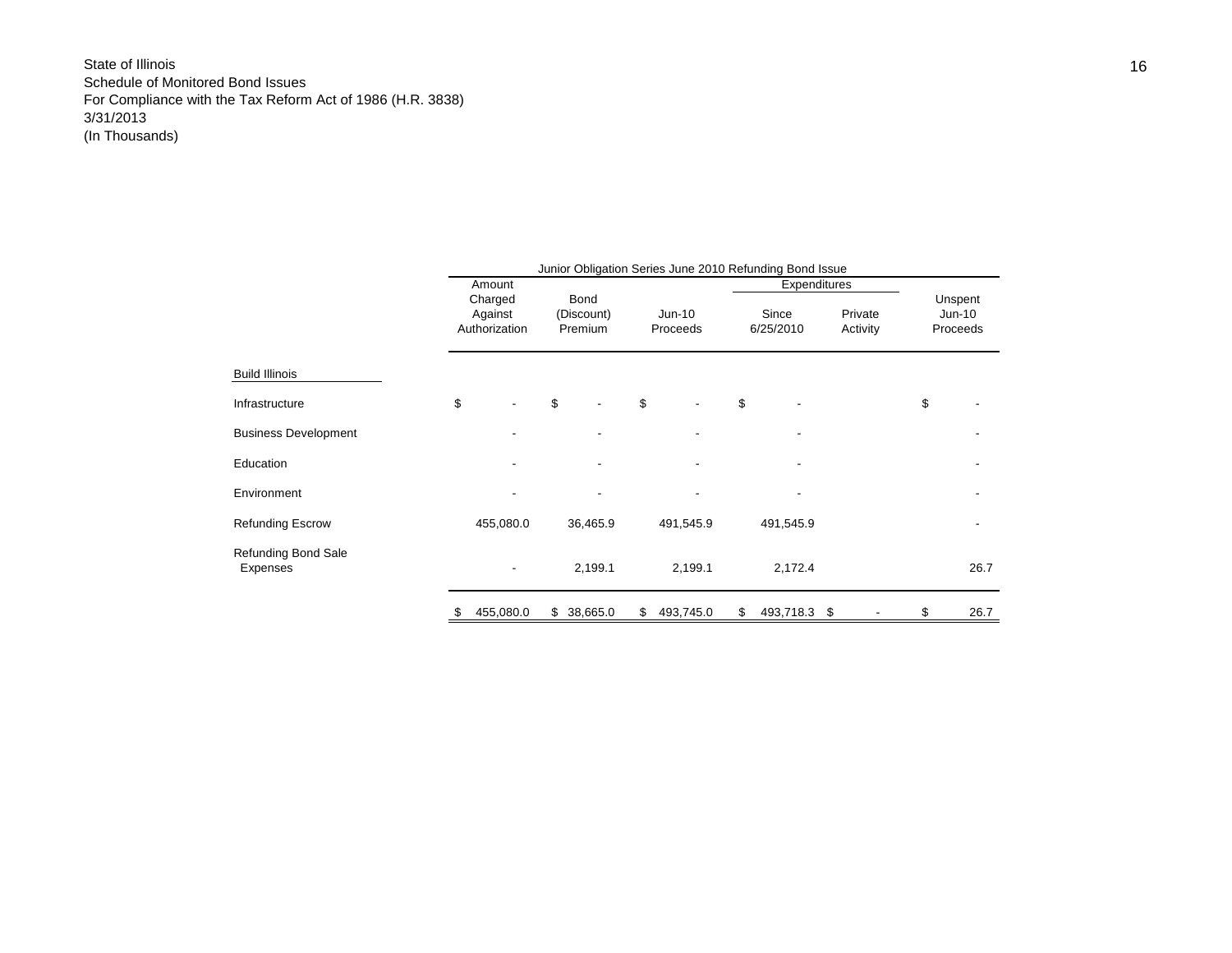|                                        | Amount        |                    |         |                           |    |           |    |           |    |          |          |            |  |
|----------------------------------------|---------------|--------------------|---------|---------------------------|----|-----------|----|-----------|----|----------|----------|------------|--|
|                                        |               | Charged<br>Against |         | <b>Bond</b><br>(Discount) |    |           |    |           |    |          |          | Unspent    |  |
|                                        |               |                    |         |                           |    | $Oct-11$  |    | Since     |    | Private  |          | $Oct-11$   |  |
|                                        | Authorization |                    | Premium |                           |    | Proceeds  |    | 11/4/2011 |    | Activity | Proceeds |            |  |
|                                        |               |                    |         |                           |    |           |    |           |    |          |          |            |  |
| <b>Build Illinois</b>                  |               |                    |         |                           |    |           |    |           |    |          |          |            |  |
| Infrastructure                         | \$            | 121,150.0          | \$      | 1,058.2                   | \$ | 122,208.2 | \$ | 134,243.5 |    |          | \$       | (12,035.3) |  |
| <b>Business Development</b>            |               | 1,520.0            |         | 13.3                      |    | 1,533.3   |    | 20,574.0  |    |          |          | (19,040.7) |  |
| Education                              |               | 177,330.0          |         | 1,549.0                   |    | 178,879.0 |    | 139,803.0 |    |          |          | 39,076.0   |  |
| Environment                            |               |                    |         |                           |    |           |    | 8,000.0   |    |          |          | (8,000.0)  |  |
| <b>Refunding Escrow</b>                |               |                    |         |                           |    |           |    |           |    |          |          |            |  |
| <b>Refunding Bond Sale</b><br>Expenses |               | $\blacksquare$     |         |                           |    | ٠         |    | -         |    |          |          |            |  |
|                                        | \$            | 300,000.0          | \$      | 2,620.5                   | \$ | 302,620.5 | \$ | 302,620.5 | \$ |          | S        | (0.0)      |  |